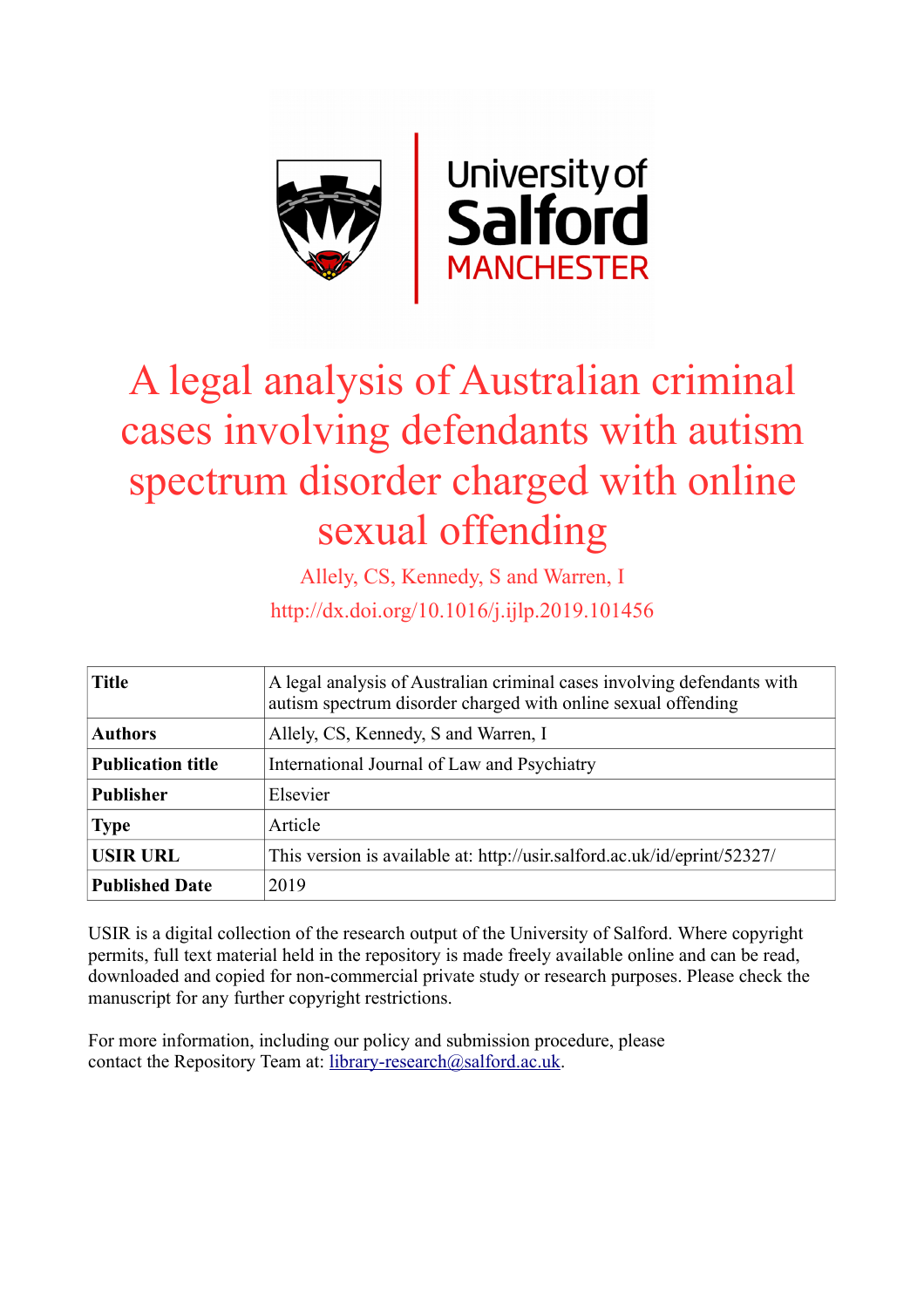**A legal analysis of Australian criminal cases involving defendants with autism spectrum disorder charged with online sexual offending**

Word count (manuscript, table and reference list): 12,810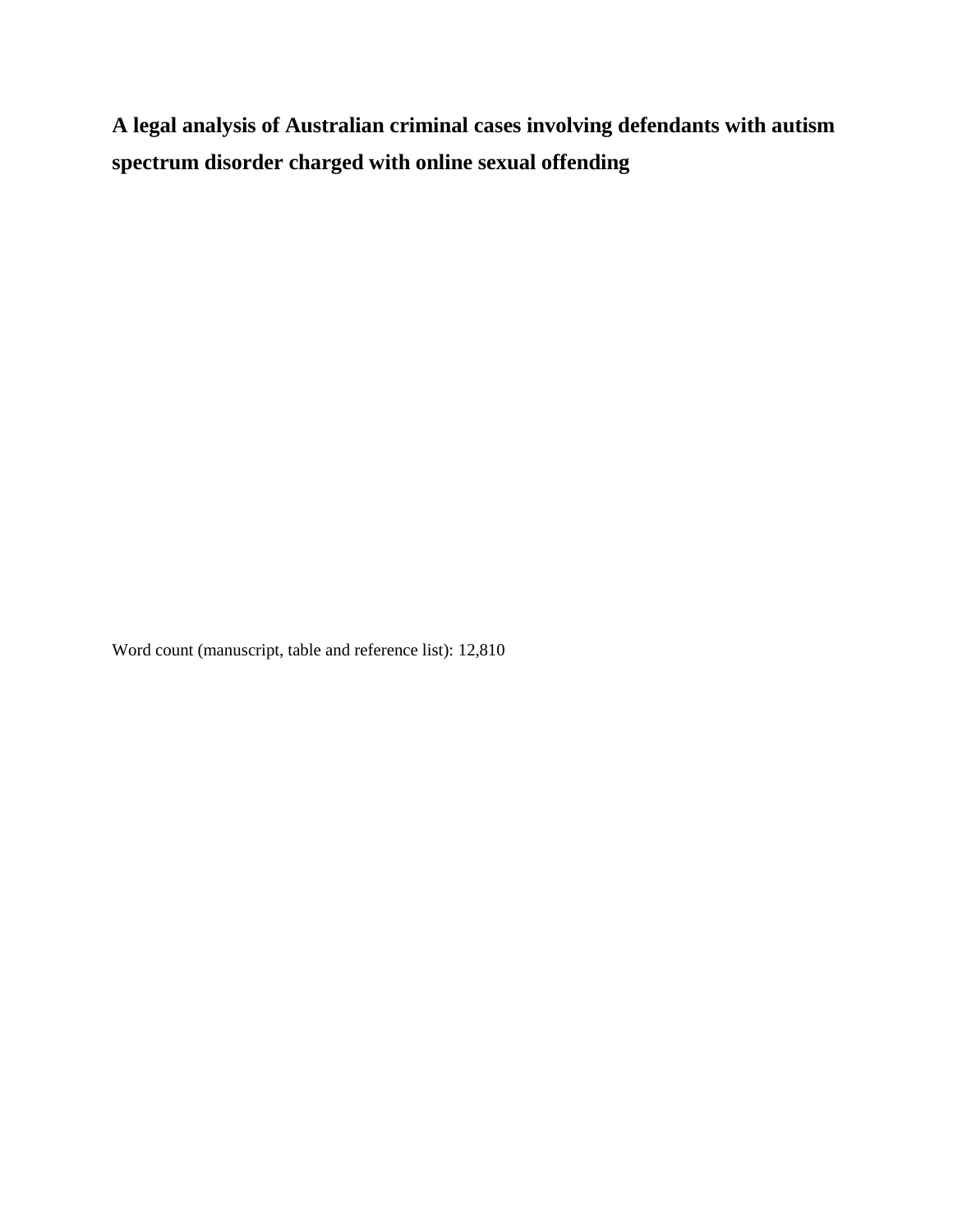# **A legal analysis of Australian criminal cases involving defendants with autism spectrum disorder charged with online sexual offending**

This paper examines how the symptomology of the small number of individuals with autism spectrum disorder (ASD) charged with online sexual offenses in Australia are established during legal arguments and conceived by the judiciary to impact legal liability and offending behavior. This study aims to provide empirical support for the proposition that judicial discourses regarding the connection between ASD and online sexual offending, including conduct related to child exploitation material (CEM), have little bearing on overall questions of criminal liability or use of alternative penal dispositions. It does so by exploring a sample of nine recent Australian criminal cases involving ten rulings to examine how evidence of ASD is raised in legal arguments in ways that suggest a diagnosed condition may have contributed significantly to the alleged wrongdoing. We conclude by suggesting current Australian judicial practice requires more sensitivity to the impact of clinical factors associated with ASD in shaping alternative supervisory and noncustodial dispositions for individuals convicted of online sexual offenses.

Keywords: autism spectrum disorders; Asperger's Syndrome; sexual offending; child exploitation material; legal discourse; judicial decisions

Declaration of conflicting interests:

This research did not receive any specific grant from funding agencies in the public, commercial, or not-for-profit sectors.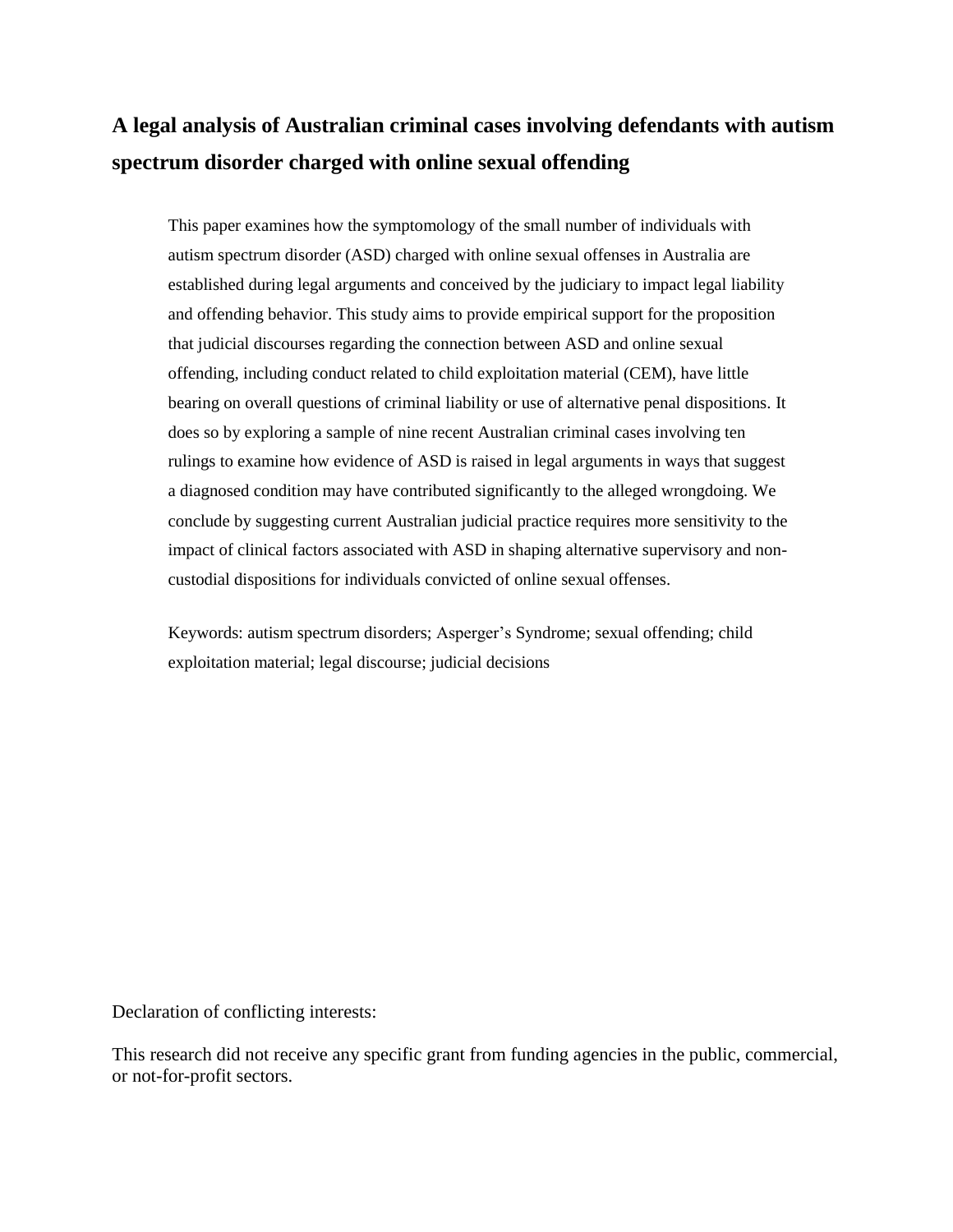# *Abbreviations*

American Psychiatric Association – APA

Autism Spectrum Disorder(s) – ASD(s)

Child Exploitation Material – CEM

Diagnostic and Statistical Manual of Mental Disorders (Fifth Edition) – DSM-5

Queensland Corrective Services – QCS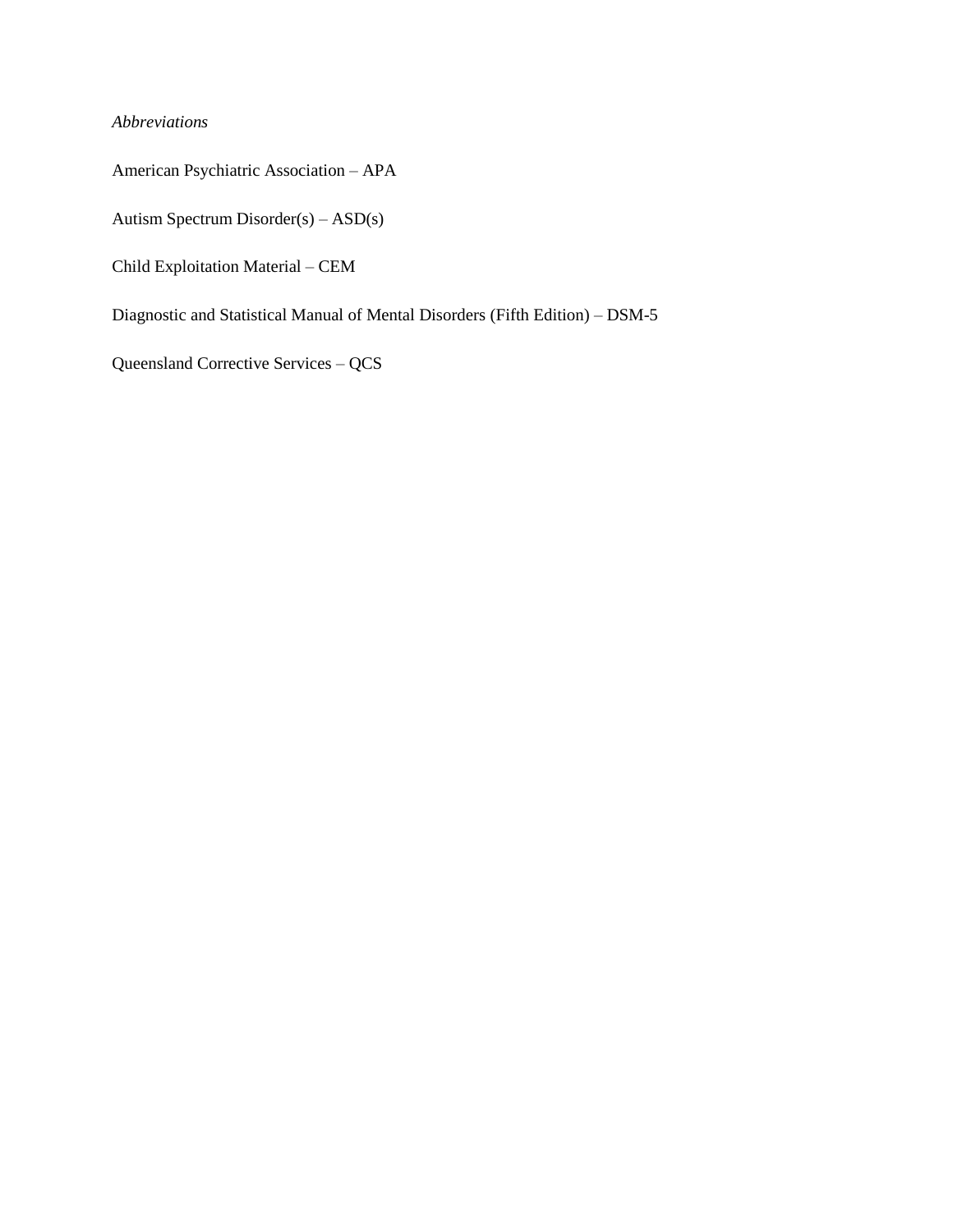# **1 Introduction**

Autism spectrum disorders (ASDs) are neurodevelopmental conditions characterized by restricted repetitive behaviors and impairments in reciprocal social interactions and communication (Wing, 1997). The fifth edition of the Diagnostic and Statistical Manual of Mental Disorders (DSM-5) (American Psychiatric Association [APA], 2013) identifies two core areas of impairment in ASD which are found to vary across individuals, symptoms and levels of severity. These two core domains are persistent impairments in social communication and social interaction and restricted, repetitive patterns of behavior, interests, or activities (APA, 2013). It is imperative these features inherent in ASD are recognized, diagnosed and understood, specifically in terms of how they can contribute to certain types of criminal offending, and sex offenses in particular (Ray, Marks, & Bray-Garretson, 2004). For example, repetitive or obsessive behaviors may contribute to offenses related to child exploitation material (CEM) by individuals with ASD (Mogavero, 2016). However, there is currently a lack of clear empirical research exploring this association.

What is clear is that many individuals with ASD are found to have substantial collections of pornographic material, often involving children, or thousands of unopened computer files that are likely to have been gathered as part of the ritualistic nature of ASD. This can raise the prospect of criminal prosecution and potentially lengthy periods of incarceration or community supervision. However, individuals with ASD can be unaware of some of the broader issues regarding CEM, including where and how the files were obtained, who might be able to access them and the consequences for the minors depicted in the images. Crucially, they may not even consider something that is illegal to be so freely accessible on the internet given their literal view of the world (Mesibov & Sreckovic, 2017).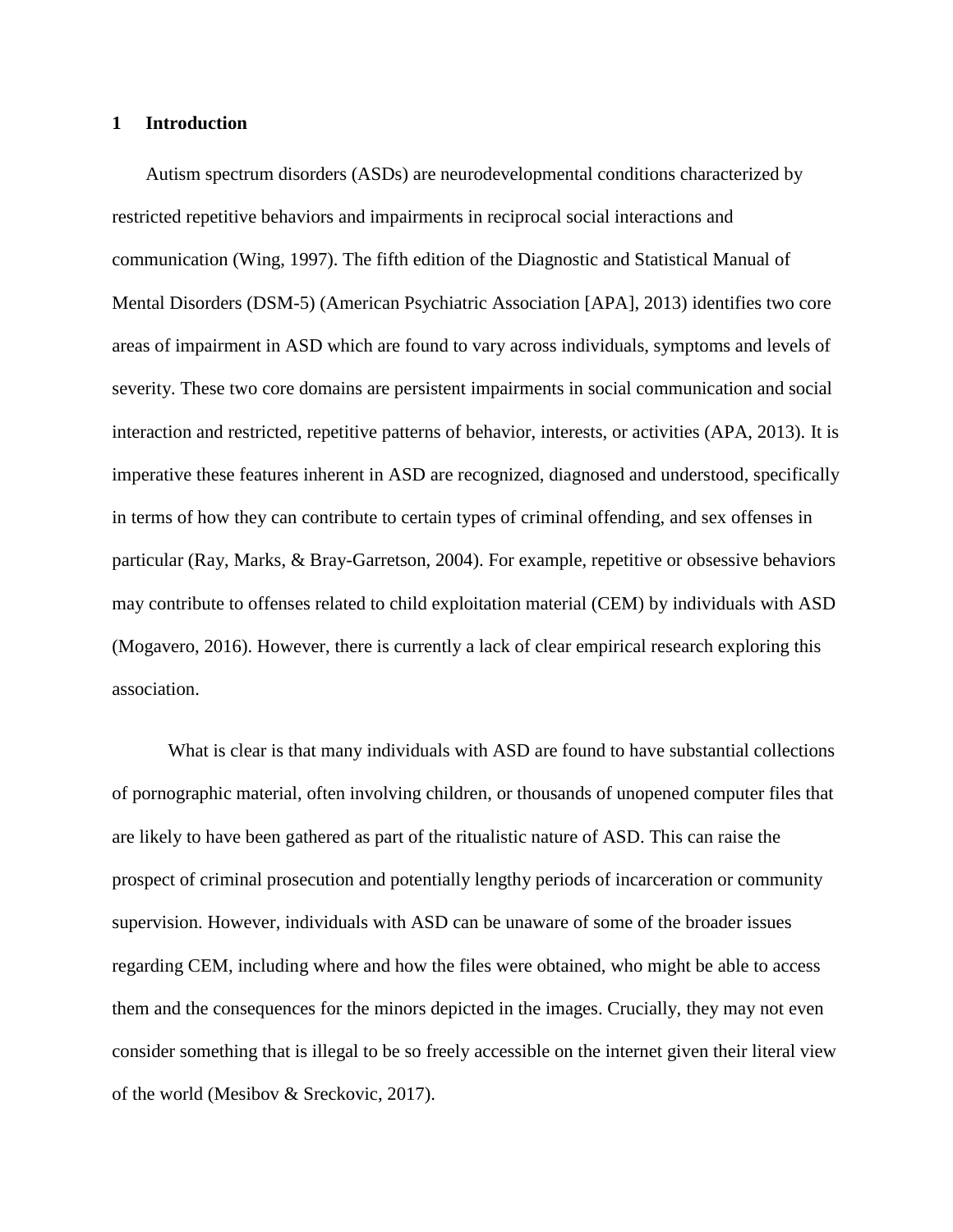The case of Mr. C reported by Brendel, Bodkin, Hauptman and Ornstein (2002), aptly illustrates how ASD can be linked to an excessive obsession with pornography. Mr. C spent hours with his collection of thousands of pornographic videos and regularly accessed pornographic websites. He also had a huge collection of paper dolls that were created by using images from both mainstream and pornographic magazines that he engaged with for at least five hours per day. Mr. C reported that these activities helped to reduce his anxiety and make up for an "unrewarding life", which included a "sexual lack" in his relationship (Brendel et al., 2002, p. 167).

Individuals may also use the internet for sexual education or to satisfy sexual needs due to a lack of outlets with peers or friends (Attwood, Hénault, & Dubin, 2014). However, despite lower than average levels of social maturity, many individuals with ASD may have an average or above average intelligence. This can create an interest in befriending people who are significantly younger than themselves but relate at the same social, emotional and intellectual levels (see Cutler, 2013). Individuals with ASD may also be completely unaware they are committing a criminal offense, as viewing CEM may result from impaired recognition of the facial expressions, such as fear, in the illicit images (Uljarevic & Hamilton, 2013; Woodbury-Smith et al., 2005). Moreover, individuals with ASD may inadvertently view CEM because of their inability to correctly guess the age of the person(s) in the images, which can be exacerbated by the fact that sometimes the physical distinctions between an adult and a child can be blurry. These issues need to be considered given the illegality and severity of CEM offenses are determined by the apparent age of the victims in the images possessed by the offender (Mahoney, 2009).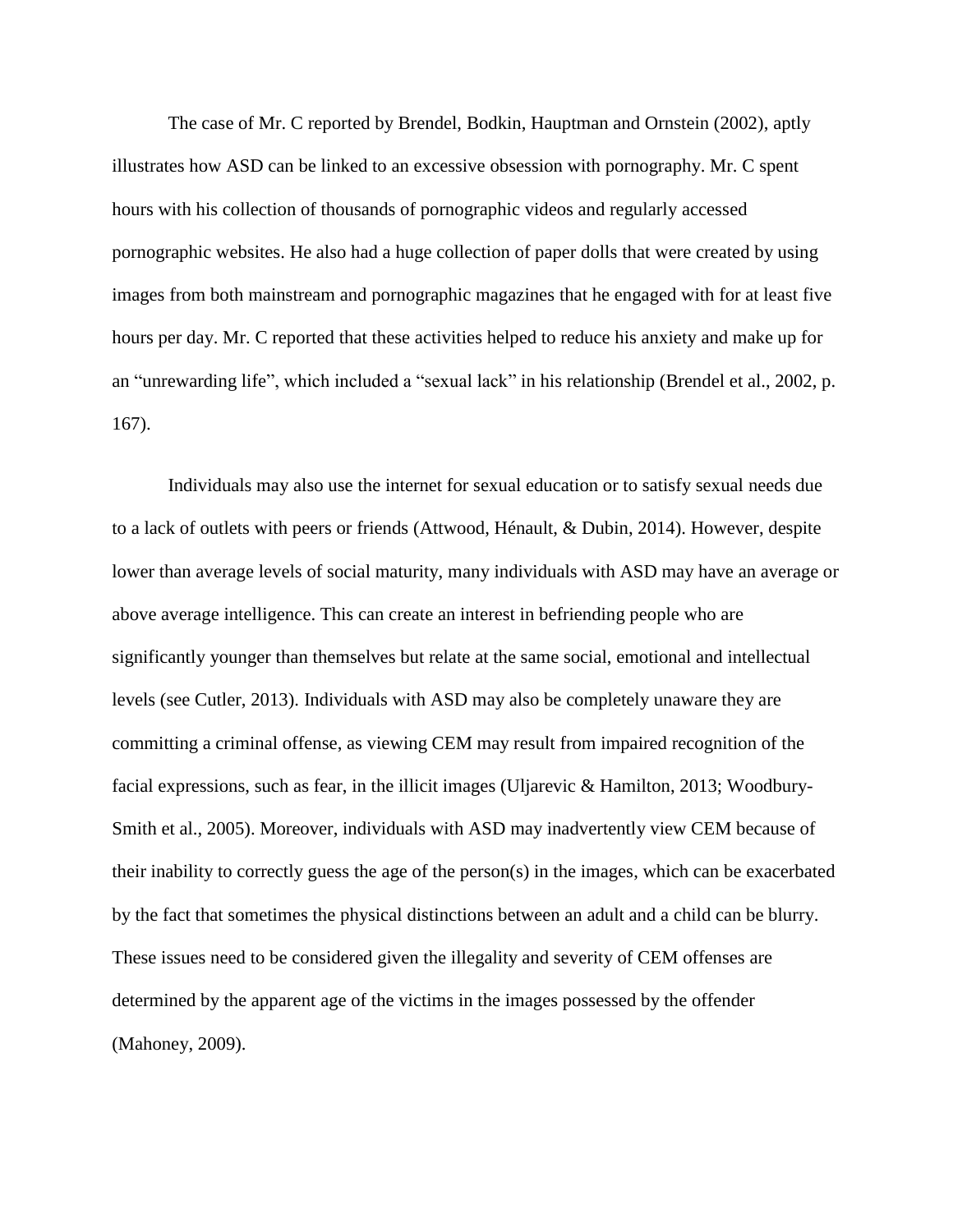While it is clear behavioral traits associated with ASD have an impact on reducing legal culpability and sentences for various types of offenses (Allely & Creaby-Attwood, 2016; Creaby-Attwood & Allely, 2017; Freckelton, 2011), there is limited research examining broader trends for specific types of sexual offending in English-speaking jurisdictions. Dubin and Horowitz (2017) highlight this lack of research is closely related to the general lack of awareness amongst law enforcement agencies, criminal defense lawyers, prosecutors or judges that clients or suspects might have an intellectual disability, such as ASD, that can significantly impact interactions with justice professionals. Such conceptions of procedural fairness, as well as knowledge of the importance of appropriate diversionary strategies, is generally absent in formal legal records. While some behavioral factors related to ASD are recognized as potential mitigating explanations for certain forms of transnational online financial crime or computer hacking (Kibbie, 2012; Mann, Warren, & Kennedy, 2018), they also have more immediate implications given the recognition that *innate vulnerabilities* associated with any highfunctioning males with ASD (Cooper & Allely, 2017) may increase the likelihood of being accused of sexual offenses, particularly those involving the possession of CEM (Dubin & Horowitz, 2017; Freckelton, 2011).

This range of intersecting factors requires detailed consideration, particularly when men diagnosed with ASD are detected and prosecuted for accessing CEM. This is particularly salient in light of the potential moral reprobation associated with any actual or virtual sexual activity with children, which can readily dilute reasoned concern over the alleged offender's neurological vulnerabilities. Our objective is to contribute to the growing body of critical knowledge about the various facets of neurolaw (McCay & Ryan, in press), to determine how the various neurological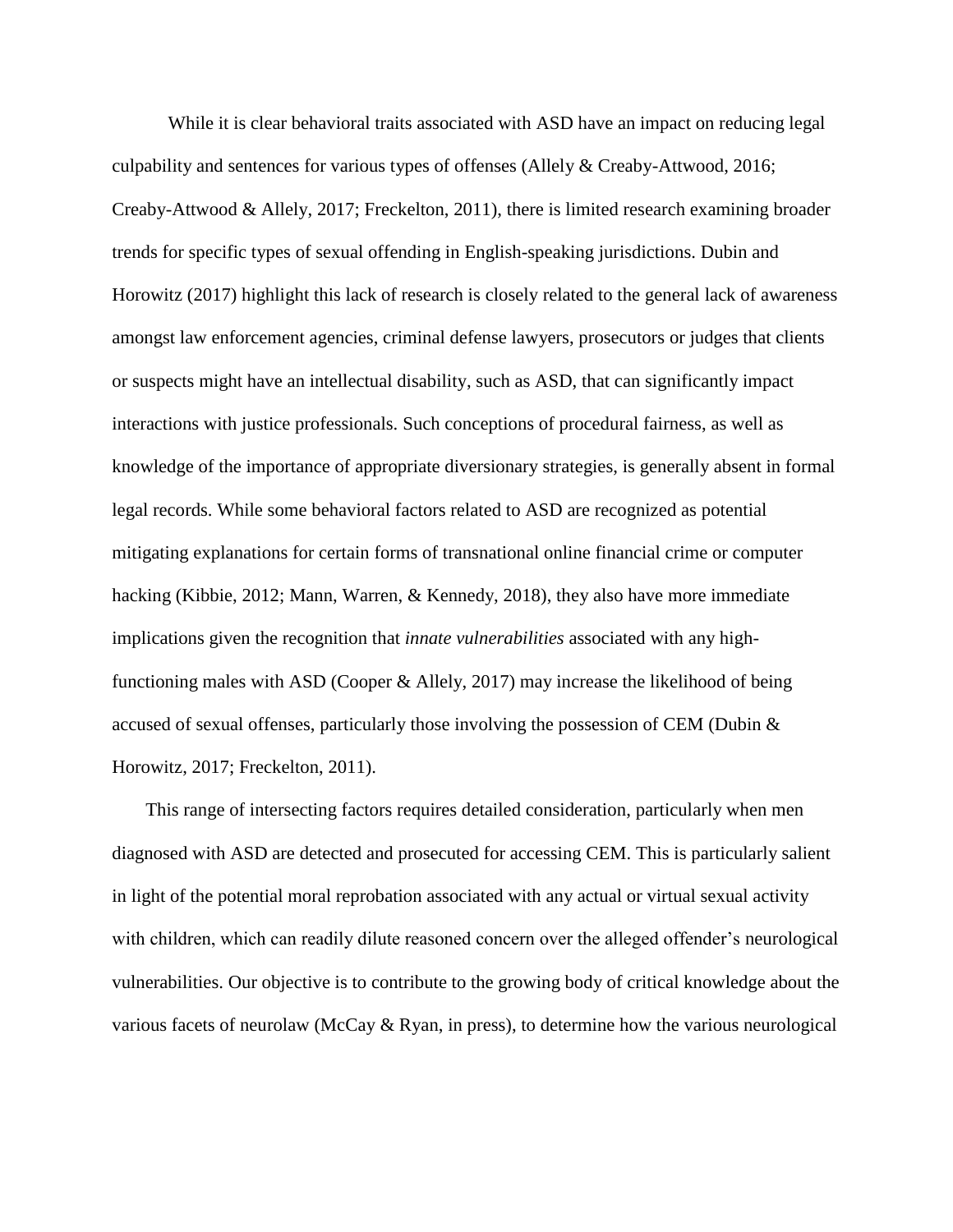and behavioural facets of ASD emerge in formal legal arguments and judicial discourses that inform determining criminal liability and sentencing specifically for CEM offences.

#### **2 Method**

As part of a broader examination of the prosecution of individuals diagnosed with ASD for a range of criminal offences, this study examines a sample of ten reported Australian judicial decisions between 1 January 2017 and 1 May 2018 involving defendants charged with a sexual offence involving an online component. The time period examined is significant, as it involved a relative peak in the number of reported online sex offending cases that has since continued. In each case the defendant raised evidence of ASD in an attempt to mitigate criminal responsibility, either during sentencing or as a ground of appeal. This paper focuses on Australian cases because the early pioneering work by Freckleton and List (2009) and Freckleton (2011, 2013) examining the impact of ASD on criminal liability and sentencing laws in Australia has been largely unrepeated. This is despite the growth of equivalent legal and socio-legal scholarship in the United Kingdom and United States (Attwood et al., 2014; Dubin & Horowitz, 2017).

We take an empirical approach to examining how the ASD diagnosis was considered during the court proceedings. This includes presenting summary narratives of each case that reflect how legal arguments and judicial discourse view the relationship between ASD symptomology and liability or sentences for alleged CEM offenses. In this respect, we intentionally build on McCay and Ryan (in press) by examining how ASD reflects and influences a growing body of thinking aligned with the emerging field of neurolaw, and its impact on ASD cases involving online activity. We also examine several related variables, including conceptions of risk associated with the offender and offense, how the custodial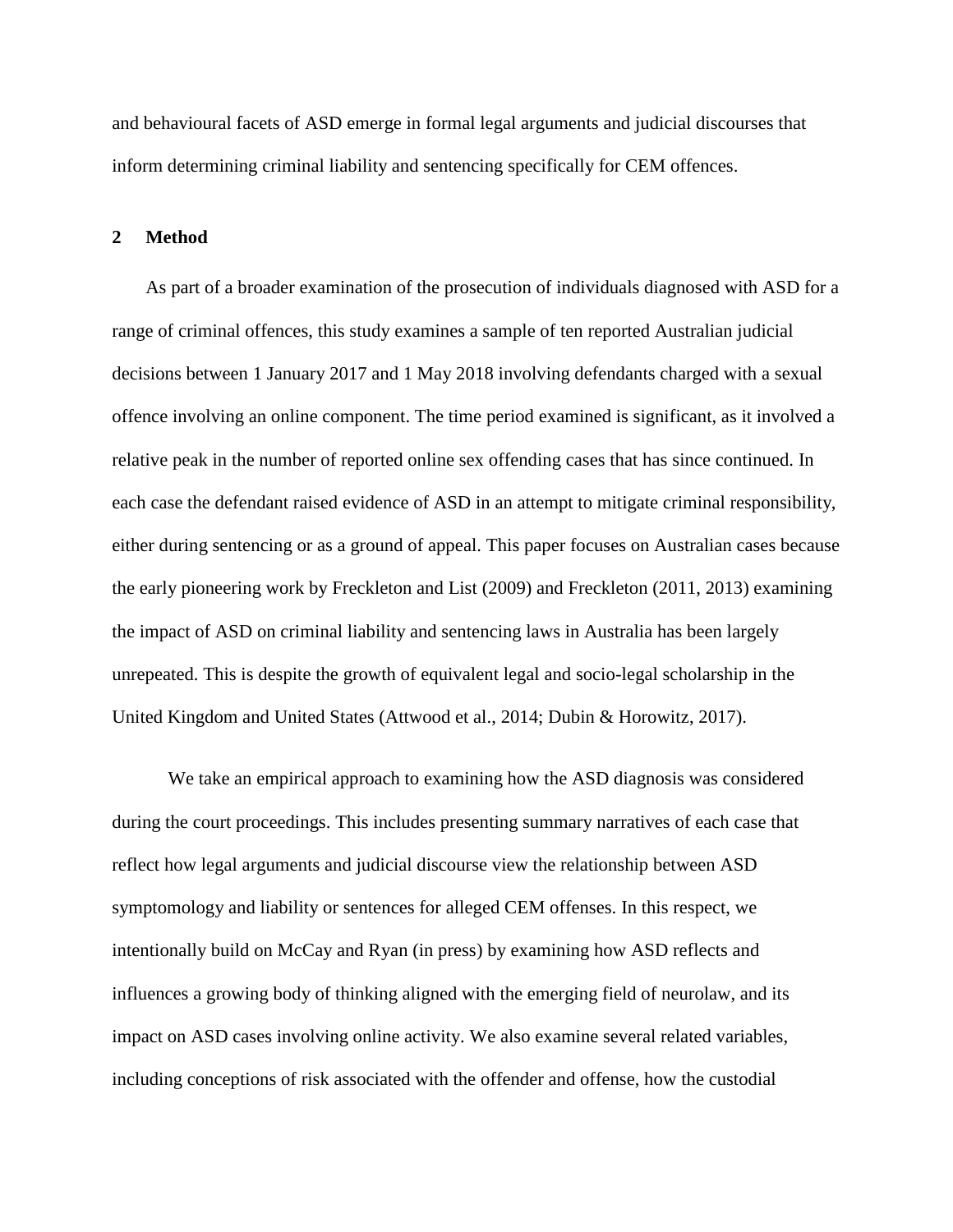environment might affect each suspect in light of their ASD symptoms (Mann et al., 2018), related interventions and treatment, and the suitability of any available diversionary or supervisory measures as alternatives to imprisonment.

The sample was derived from a systematic search on the Australian LexisNexis database using the terms "autism", "autistic" and "Asperger". These combined searches produced over 1,500 hits dating back to the early 1980s. These cases spanned family law and foster care disputes, and various other non-criminal issues including appeals against confiscated firearms licenses. Each case was then manually screened to identify only criminal trials or appeals where the suspected offender raised evidence of an ASD diagnosis. Each criminal case was then further screened to identify only those relating to online sexual offending, including conduct related to CEM. Table 1 summarizes key features of our sample, based on the charges, the type of case, and the determination at trial or on appeal, including the sentence where this is discernible in each ruling.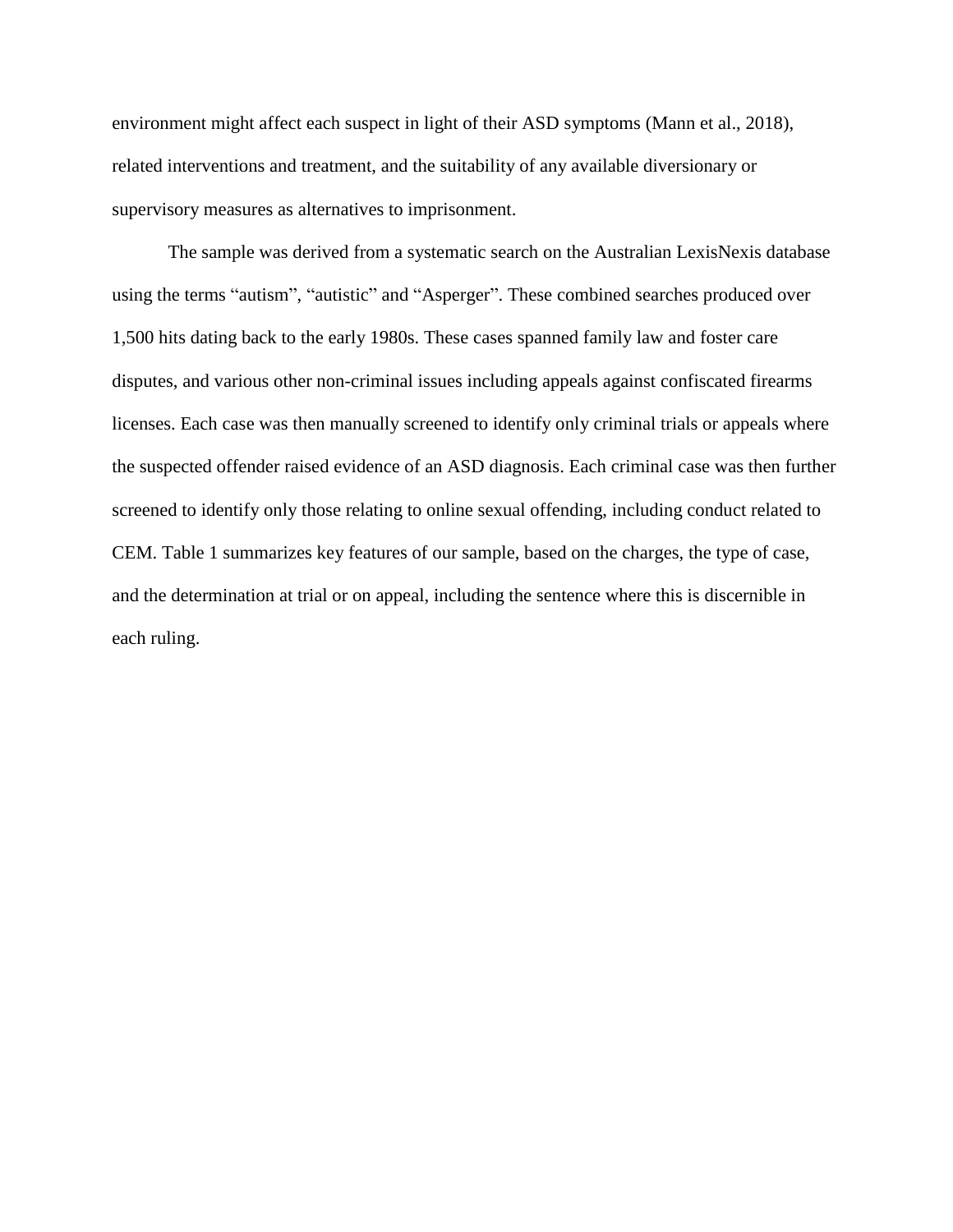**Table 1**. Specific charges, case type and outcome of cases involving online sexual offending and an individual with an ASD 1 January 2017 – 1 May 2018

| <b>Citation</b>          | <b>Charges</b>               | <b>Case type</b>        | Outcome                |
|--------------------------|------------------------------|-------------------------|------------------------|
| Vucemillo v              | CEM possession; use of       | Appeal against          | Dismissed              |
| Western Australia        | electronic                   | sentence                |                        |
| (2017) WASCA 37          | communication with           |                         |                        |
|                          | intent to procure a          |                         |                        |
|                          | person believed to be        |                         |                        |
|                          | $<16$ for sexual activity    |                         |                        |
| Dennis v $R(2017a)$      | CEM access &                 | Application for leave   | Initially allowed in   |
| VSCA 75; (2017b)         | possession; failing to       | to appeal against       | full; subsequent       |
| <b>VSCA 251</b>          | comply with Sex              | sentence &              | appeal allowed in      |
|                          | <b>Offender Registration</b> | subsequent appeal       | part & resentenced to  |
|                          | Act                          | against sentence        | 3 years, 9 months      |
| $R \nu$ Forrest (2017)   | CEM possession $&$           | Sentencing              | No more than 2 years   |
| NSWDC 241                | dissemination;               |                         | imprisonment $&$       |
|                          | transmitting indecent        |                         | assessed for intensive |
|                          | material to person $<$ 16    |                         | correction order       |
|                          | $(x4)$ ; use of carriage     |                         |                        |
|                          | service to procure a         |                         |                        |
|                          | person <16 for sexual        |                         |                        |
|                          | activity                     |                         |                        |
| $R v$ Dundas (2017)      | CEM access &                 | Application for leave   | Dismissed              |
| <b>QCA 107</b>           | possession                   | to appeal against       |                        |
|                          |                              | sentence                |                        |
| $R v$ <i>Lane</i> (2017) | CEM possession &             | Sentencing (special     | 2 years, 7 months      |
| NSWDC 116                | dissemination                | hearing as per Mental   |                        |
|                          |                              | <b>Health</b> (Forensic |                        |
|                          |                              | Provisions) Act 1990)   |                        |
| $R$ v Cecchin (2017)     | CEM access, possession       | Appeal against          | Allowed;               |
| SASCFC <sub>109</sub>    | $(x2)$ & dissemination       | sentence                | resentenced to 4       |
|                          | (x2)                         |                         | years                  |
| Westlake v               | CEM access $(x2)$ ,          | Application for         | Dismissed              |
| Attorney-General         | possession &                 | judicial review of      |                        |
| of the                   | dissemination $(x2)$         | parole refusal          |                        |
| Commonwealth             |                              |                         |                        |
| (2017) FCA 1058          |                              |                         |                        |
| Attorney-General         | CEM possession &             | Hearing regarding       | Released into          |
| $(Qld)$ v Black          | dissemination $(x4)$         | contravention of        | community under        |
| (2018) QSC 29            |                              | supervision order       | current supervision    |
|                          |                              |                         | order                  |
| $R \vee$ Formenton       | CEM possession; use of       | Application for leave   | Dismissed              |
| (2018) QCA 77            | carriage service to          | to appeal against       |                        |
|                          | menace, harass or cause      | sentence                |                        |
|                          | offense                      |                         |                        |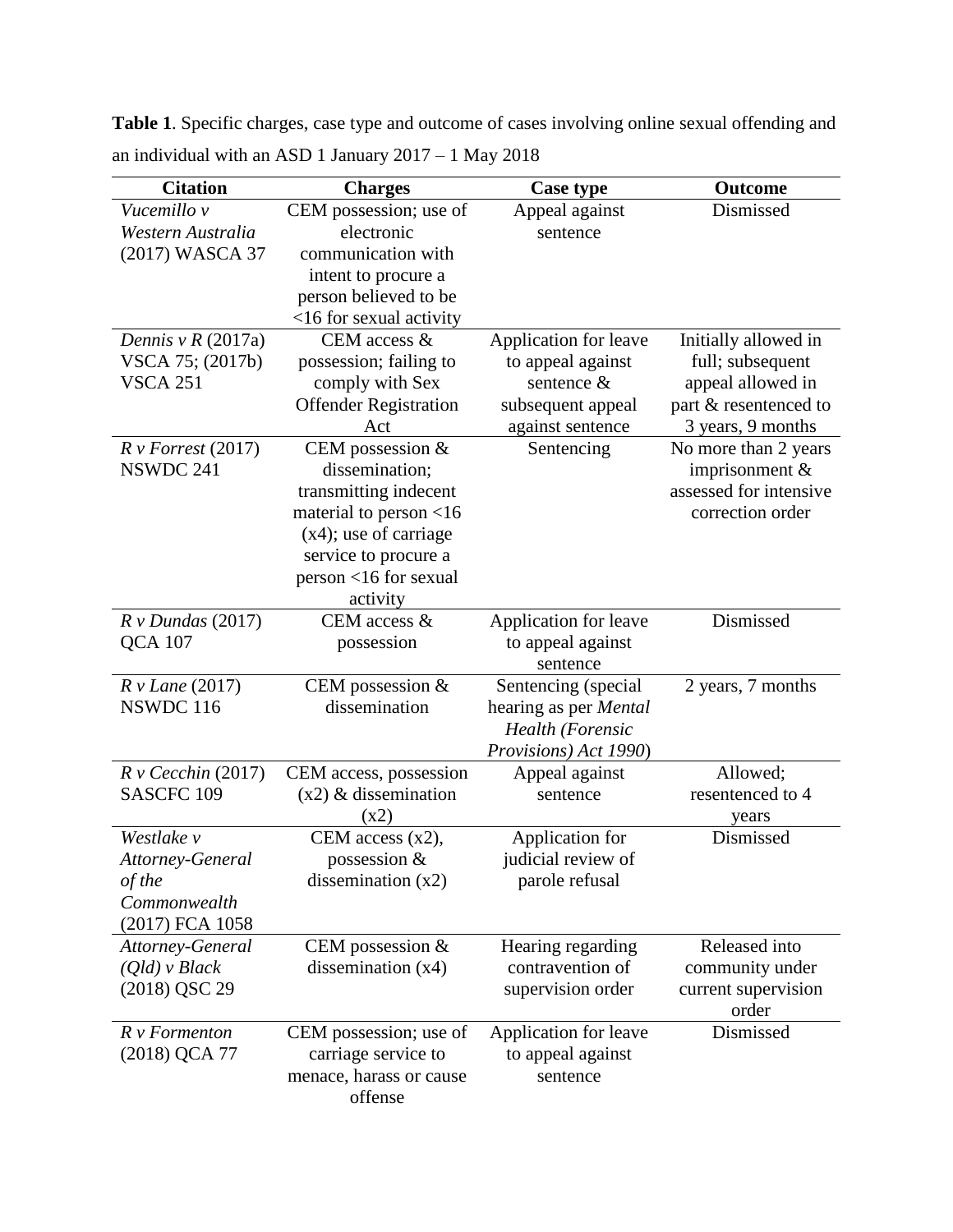The broad trends identified in Table 1 provide the framework for our analysis into how evidence of the suspect's ASD is introduced in legal arguments to create or apply a formal legal precedent (Mann et al., 2018). Despite significant variability in the level of detail provided regarding these issues, our discussion builds on the work of Freckelton (2011, 2013) to interrogate how Australian criminal courts view the innate vulnerabilities associated with ASD in light of the countervailing protective requirements that underpin criminal prohibitions and various sentencing options involving online sexual offending.

#### **3 Theory**

Neurolaw considers the way judges come to decisions in specific cases, through "an evaluation of the inferences of the Court about the offender's capacities as a moral agent" and "in light of the existing legal principles that bear upon the decision" (McCay & Ryan, in press, p. 2). In this respect, concerns regarding the legal impact of ASD, specifically in relation to CEM offences, can be bracketed under three core theoretical themes.

# **3.1** *Risk assessment*

Exploring sexuality on the internet through CEM offers some individuals with ASD an opportunity to learn about relationships and sexuality. This does not necessarily mean viewing CEM is a logical precursor to any form of sexual offending against a minor. However, the internet and contemporary sexuality can be a "lethal combination" for some individuals with ASD (Mahoney, 2009, p. 41). As with non-offensive activities, the desire for CEM can be excessive and compulsive for individuals with ASD (Mesibov & Sreckovic, 2017). As Sugrue (2017) indicates, there is an assumed, and potentially false, association between the level of risk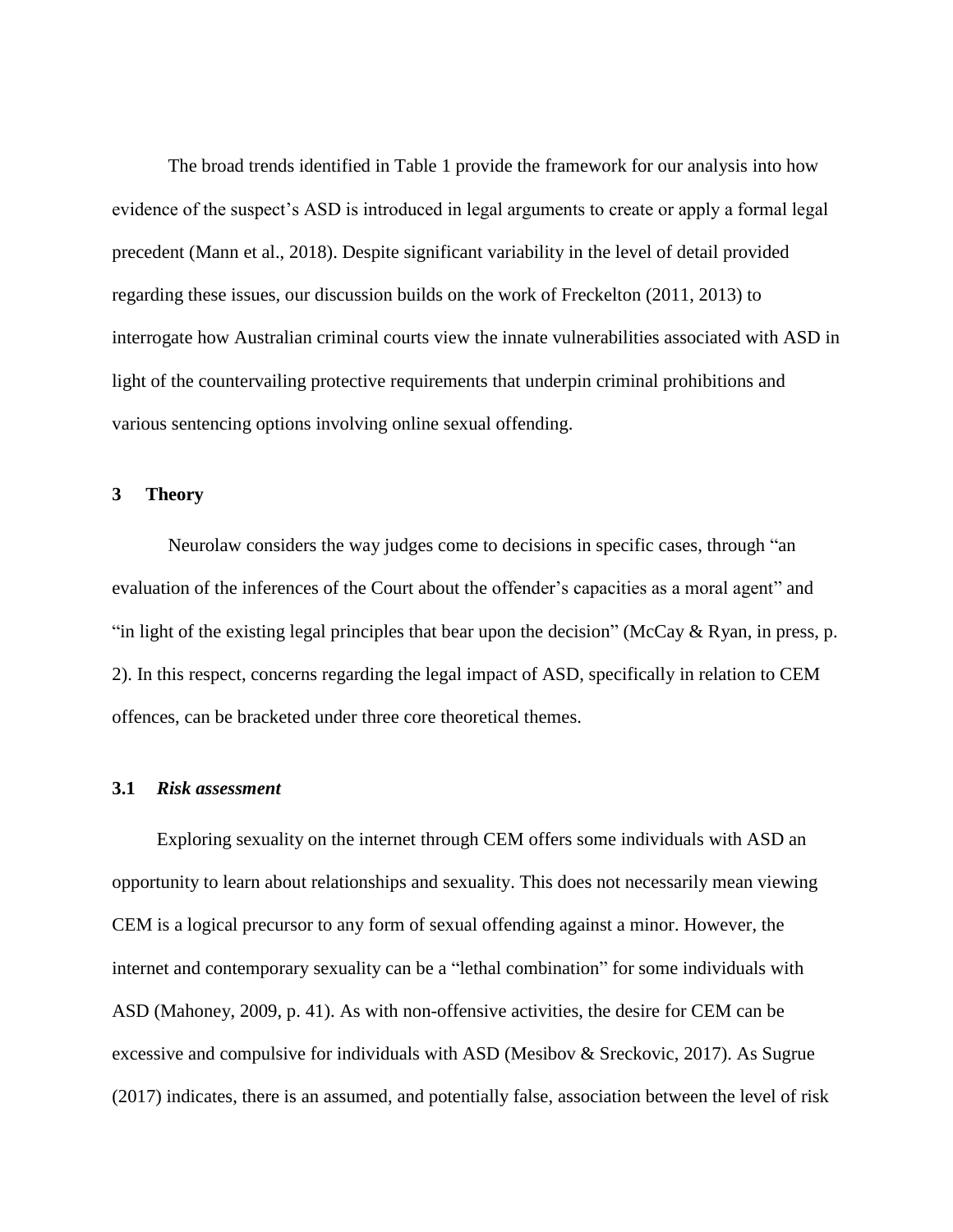a person poses to others, and the number and content of images collected. Therefore, it is generally assumed a greater number of images equates to a more severe obsession, which heightens the risk an individual with ASD will act on their sexual urges. Nevertheless, despite this widely held belief, findings from available empirical studies are not consistent with this association (Mahoney, 2009; Stabenow, 2011).

This questionable assumption is particularly damaging for offenders with ASD as it fails to consider the association between the volume of CEM and the compulsive and obsessive features associated with the condition. Much anecdotal evidence shows individuals with ASD charged with CEM offenses often have thousands of images or videos in their possession, many of which remain unopened or are simply hoarded. There is no established link between consuming extreme sexual content and an increased risk of dangerousness (Osborn, Elliott, Middleton, & Beech, 2010).

#### **3.2** *The custodial environment*

Allely's (2015) review of four studies which investigated the experience of individuals with ASD within the prison environment highlighted the potential increased risk of bullying, confrontations, exploitation, anxiety and social isolation that are directly attributable to the inmates ASD traits, such as obsessions, social naivety and impaired empathy. In this respect, it would be expected that, where possible, diversion is considered either as an alternative to criminal prosecution or as a desirable disposition after conviction provided the person with ASD agrees and is able to meet certain supervisory conditions tailored to their needs. Some supervision orders may consist of employment and counselling while others might take the form of education, psychiatric care or job training. Diversion typically occurs at the pretrial stage,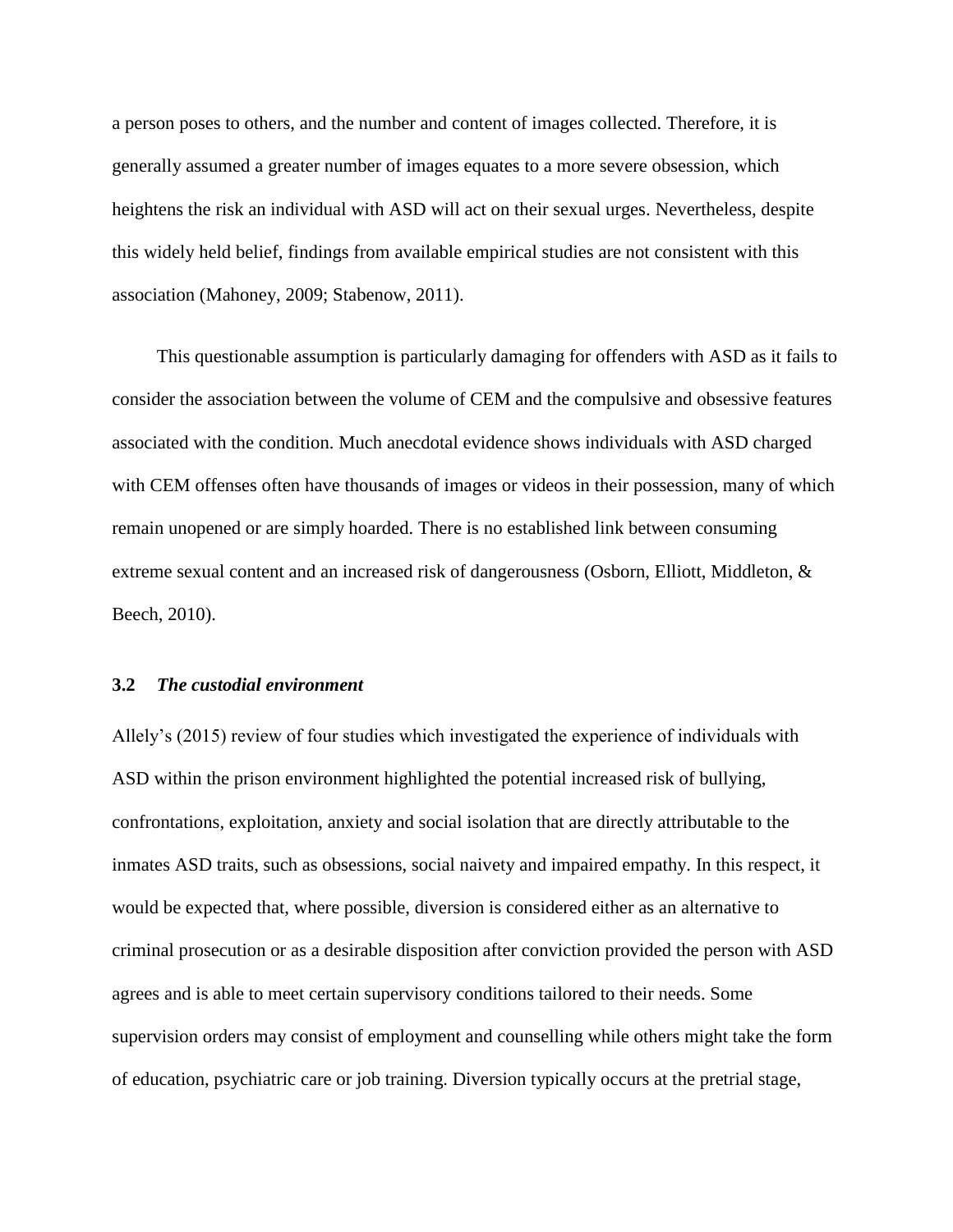although in most cases can be recommended at any point during a formal trial (Dubin  $\&$ Horowitz, 2017).

However, there is also relatively little understanding about the most appropriate and effective treatment programs for offenders with ASD either within or outside a custodial environment (de la Cuesta, 2010; Higgs & Carter, 2015). Some previous studies have examined the effectiveness of, and challenges associated with, cognitive behavioral approaches in treating sexual offending for people with ASD (Murphy, Powell, Guzman, & Hays, 2007; Ray et al., 2004) and evidence to date is not encouraging in relation to outcomes (Barkham, Gunasekaran, & Lovelock, 2013; Milton, Duggan, Latham, Egan, & Tantam, 2002). As such, while there is a questionable link between the use of CEM and actual risk of people diagnosed with ASD from engaging in sexual offences directed at children, there is also limited knowledge about appropriate supervision and treatment. Therefore, while considerations favorable to diversion might be met in individual cases, the moral approbation associated with any actual or virtual forms of sexual offending against children would suggest incarceration is a starting presumption during the sentencing phase.

# **3.3** *Malice*

Mogavero (2016) identified several studies suggesting a significant proportion of deviant or sexual offending amongst those with ASD is often driven by symptoms inherent to ASD as opposed to malice. This creates difficulties given such offenses cause physical and psychological harm to vulnerable victims and produce justifiable calls for rigorous criminal investigation and punishment (Debbaudt, 2004). However, mitigating factors must also be given appropriate weight during sentencing. This does not mean they should automatically lead to unduly lenient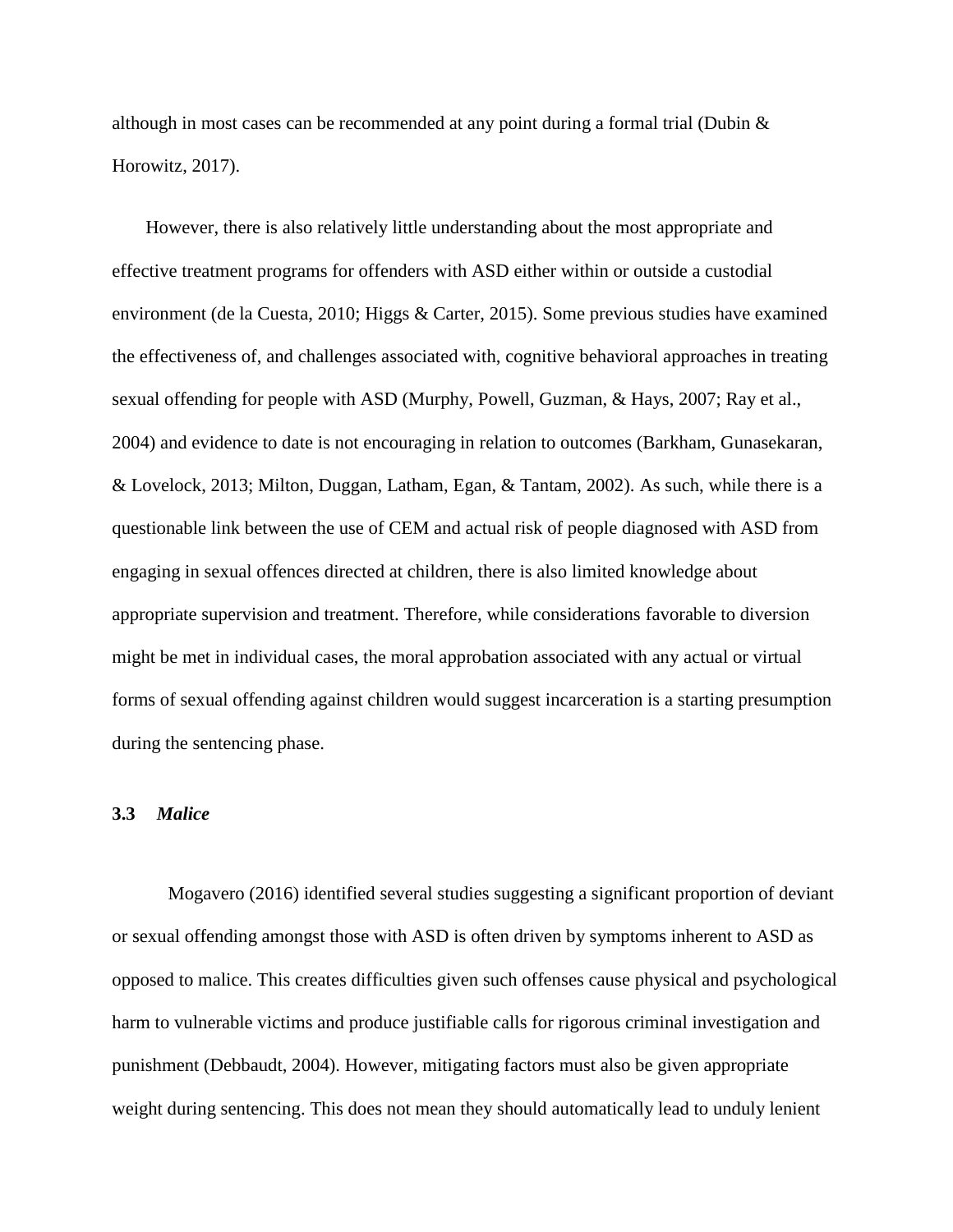penalties disproportionate to the gravity of the offense. However, the absence of malice offers support for employing diversion particularly in relation to CEM offences (see Attwood et al., 2014; Dubin & Horowitz, 2017), provided appropriate supervision of the offender is possible. Nevertheless, it remains difficult to strike an appropriate balance between these countervailing factors, given the competing nature of risk and vulnerability associated with the potential relationships between adult offenders with ASD, and prospective child victims in unsupervised contexts.

The absence of malice appears at two intersecting levels. First, it might diminish liability for CEM offences, as the accused does not fully intend to engage in unlawful activity or is incapable of distinguishing between right and wrong. Second, the absence of malice might undermine two key objectives of punishment, namely specific deterrence and retribution, because the person diagnosed with ASD is not fully able to appreciate their relevance either in light of the offending or when attempting to negotiate conditions within the custodial environment. This might also have bearing on whether a person with ASD is able to express remorse, which is generally factored into decisions regarding these key objectives of punishment. Notably, judicial discourses regarding these key aspects of sentencing can often make problematic inferences from psychiatric evidence that skew the objectives of the punishment, or its relationship to the behavioral patterns of an accused of convicted person. (McCay & Ryan, in press).

# **4 Results**

This section presents summaries of each case involving offenses of accessing, possessing and disseminating CEM and other related online sexual offenses. The summaries are quite detailed to capture the range of factors examined in court decisions regarding the nature of risk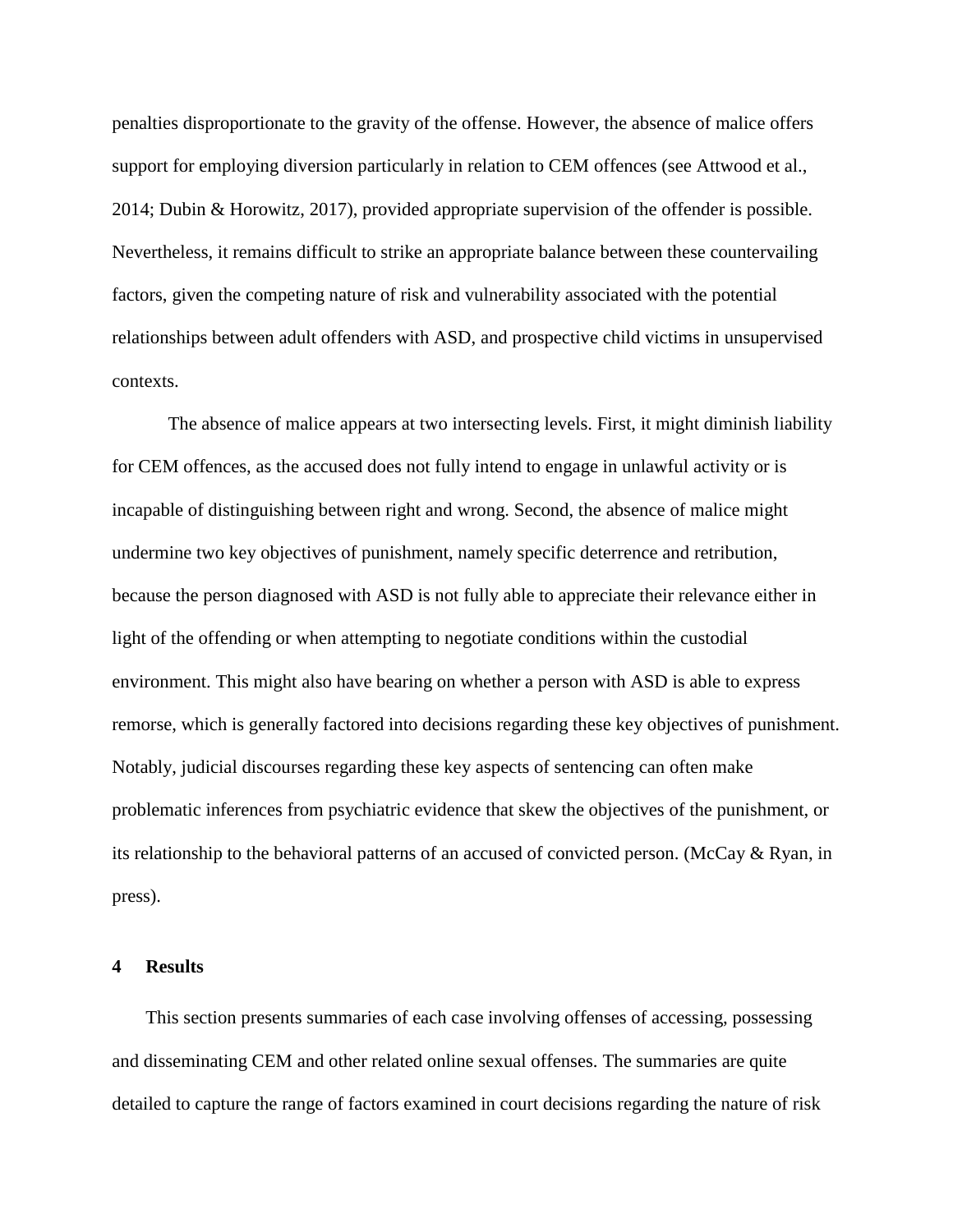posed by the suspect, evidence of malice, and the impacts of different modes of punishment if a conviction is recorded. The cases in this sample often involved hundreds of images and videos which had been obtained over several years and were located on multiple devices in the offender's home. Two cases involved police posing as young children and interacting with the offenders online prior to the seizure of the CEM. Our objective is to provide a detailed contextual account of the factual circumstances in each case, which focuses principally on the use of expert reports outlining the relationship between the suspect's offending and identifiable psychiatric disorders, including symptoms consistent with ASD and related conditions.

# **4.1** *Vucemillo v Western Australia* **(2017) WASCA 37**

Laurence Vucemillo appealed his sentence for using electronic communications with intent to procure a person believed to be under 16 to engage in sexual activity, and possession of CEM. Vucemillo placed an advertisement on Craigslist for young girls in January 2015 and police responded by posing as a 14-year-old girl to obtain evidence of explicit sexual conversations. Vucemillo was arrested during an arranged meeting with the "young girl" and CEM was later found in his house. He was sentenced to two years and six months imprisonment, which was appealed in the present case.

Ms. Zuin, a psychologist, observed that Vucemillo presented as emotionally detached, displayed a flat affect and exhibited a number of features consistent with Asperger's Syndrome, such as severe impairment with social interaction and restricted, repetitive patterns of behavior and interests. Although Vucemillo told Ms. Zuin he had a broad range of sexual interests and denied any specific interest in children, she reported that he appeared to have a marked interest in a variety of deviant sexual practices. He satisfied this deviancy by acquiring the CEM and trying to meet someone he believed to be role-playing as a 14-year-old girl. Ms. Zuin appeared to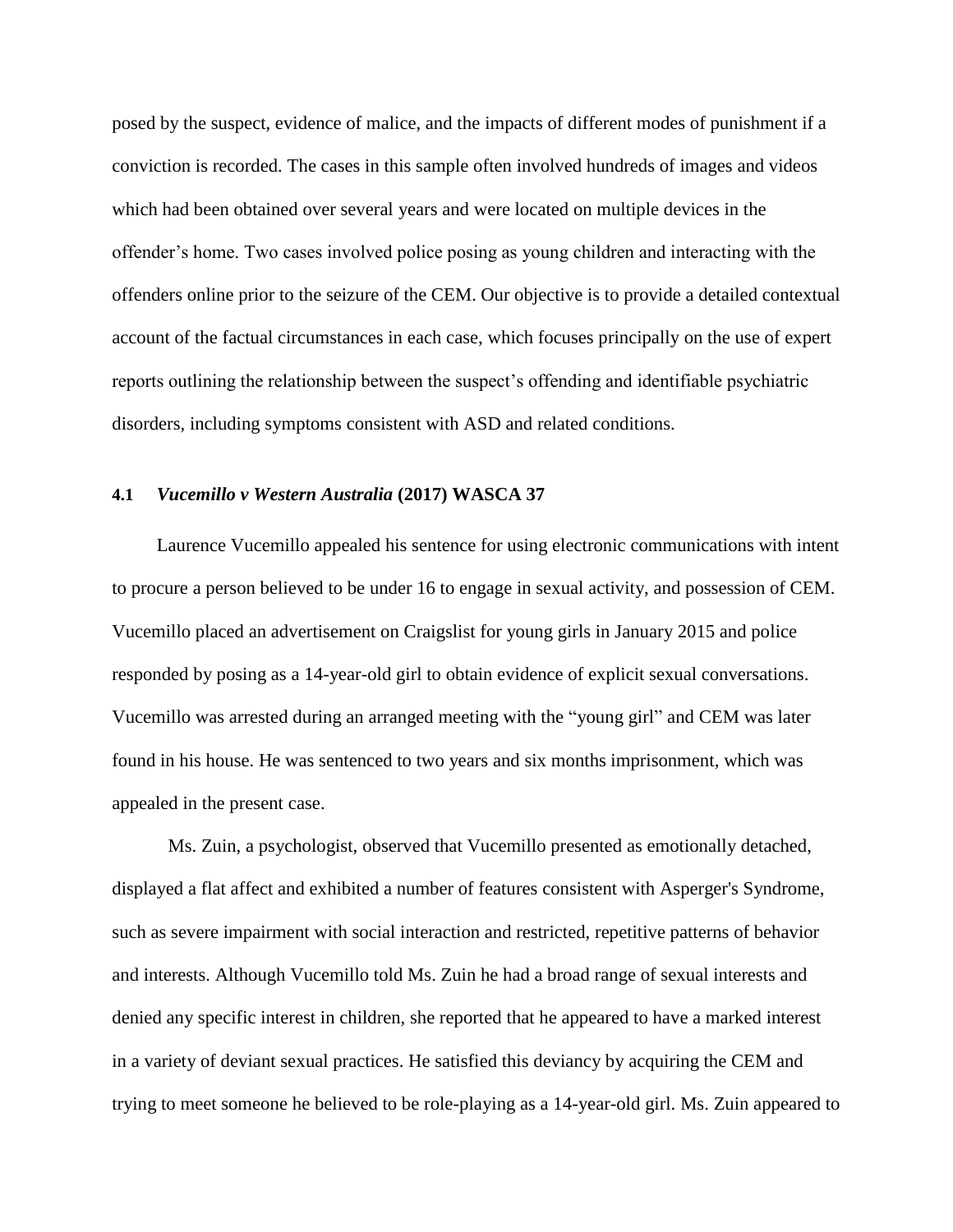accept Vucemillo's belief he was communicating with an adult rather than a minor, and it was likely he struggled to meet women through conventional means due to low self-confidence and impaired interpersonal skills. This meant he became increasingly reliant on the internet to communicate with others with similar sexual urges. Ms. Zuin found Vucemillo was at a moderate to high risk of reoffending with a limited prosocial support network and few social outlets. He rarely left his house and was dependent on sexually focused social networking sites for interaction, which were noted risk factors for reoffending.

On 16 July 2016, the judge granted leave to appeal regarding the claim that Vucemillo was the victim of a miscarriage of justice because his ASD diagnosis occurred after sentencing and was therefore not considered when determining his criminal liability. This was so even though it was clear any prison sentence would prove to be unduly burdensome. A submission from Dr Brett, a psychiatrist, identified a causal link between Vucemillo's offending and mental impairment, which affected his "moral culpability for the offending" (*Vucemillo v Western Australia* (2017) WASCA 37 para. 35). His expert testimony is worth reproducing at length.

3. [Vucemillo's] history and presentation was consistent with the mental disorder ASD (previously called Aspergers). He described and demonstrated deficits in social-emotional reciprocity. He had difficulties in making conversation … in the interview and he gave examples of this in the community. He also demonstrated deficits in non-verbal communication displaying a slightly restricted and incongruous affect.

4. He demonstrated a lack of mind theory …. a core symptom in autism spectrum disorders. This is the inability to put yourself in someone else's shoes or to understand their perspective.

5. He described deficits in developing, maintaining and understanding … familial, intimate and non-intimate relationships. He has no friends and no interest in other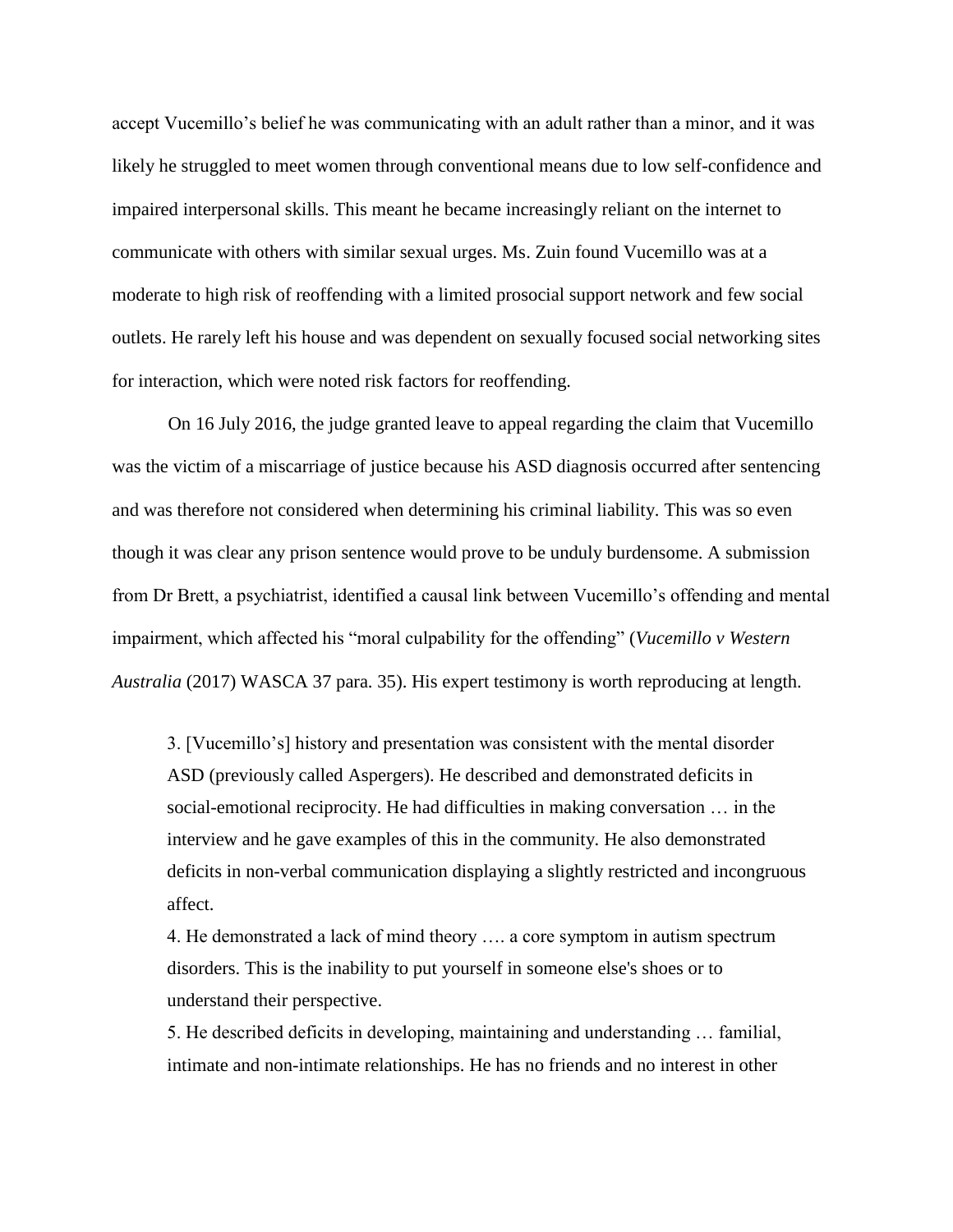people. This is a core deficit in autism spectrum disorder and appears to be very significant in his offending behaviour.

6. He finds it easier to communicate with people through his computer. He has met all of his intimate partners through his computer. He spends much of his time on his computer. People with autism spectrum disorder often find it easier to communicate with others this way as they do not need to interpret non-verbal gestures and can use emoticons to show emotions …

8. I believe that [Vucemillo's] undiagnosed autism spectrum disorder is extremely significant in his offending behaviours. He is unable to form relationships. He uses the internet to try and make relationships. He has extremely concrete thinking. He is a stickler for rules and does not understand unwritten rules. His belief that the website was an adult only website is an example of how his autistic brain works (*Vucemillo v Western Australia* (2017) WASCA 37 para. 33).

In line with Ms. Zuin's assessment, Dr. Brett accepted Vucemillo's denial of sexual interest in children and his false belief that he was communicating with an adult who was pretending to be a 14-year-old girl. Dr. Brett went on to state that typically an individual with ASD would believe someone they were communicating with on an adult-only website would be an adult and would not consider the possibility it could be a minor. This "stunning naivety" (*Vucemillo v Western Australia* (2017) WASCA 37 para. 40) is consistent with an ASD diagnosis. Interestingly, Dr. Brett did not comment on Vucemillo's possession of CEM, and did not suggest ASD would explain sexually explicit communications with someone Vucemillo believed to be role-playing as a 14-year-old girl, the possession of images of young girls in sexually provocative poses, or his general sexual interest in young girls. The symptoms of ASD reported by Dr. Brett were synonymous and consistent with Asperger's Syndrome as described by Ms. Zuin, and it was clear these were given prominent consideration during sentencing.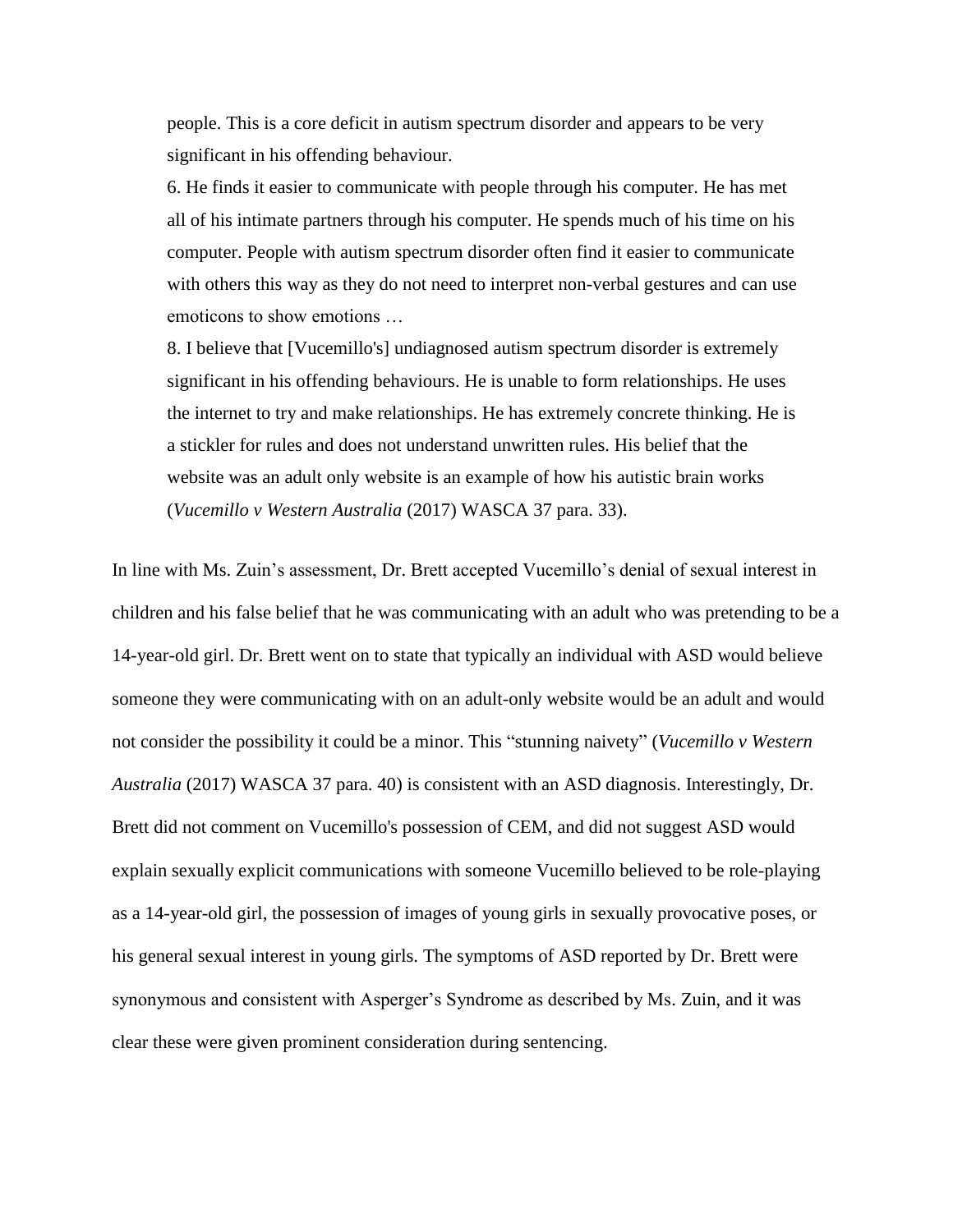During the appeal against sentence, Vucemillo also argued the combined sentence for the offenses infringed the totality principle as it did not reflect the proper relationship between the criminal conduct and his personal psychological circumstances. However, the original sentencing judge had considered these interrelated circumstances, there was no evidence prison would be more burdensome than non-custodial punishment, and the sentence would not have differed if Dr. Brett's report had been available at the initial sentencing hearing. Vucemillo had also not shown any remorse and the appeal court considered the importance of specific deterrence and overall public safety when denying this appeal against sentence.

# **4.2** *Dennis v R* **(2017a) VSCA 75; (2017b) VSCA 251**

Two cases in this sample involve an application for leave to appeal and a full appeal by Stephen Dennis. Both cases were heard by the Victoria Supreme Court of Appeals and challenged a sentence of four years and six months imprisonment and permanent listing on the Victorian Register of Sex Offenders. The sentence resulted from convictions for accessing CEM using a carriage service (charge 1), failing to comply with reporting obligations under the *Sex Offender Registration Act 2004* (Vic) (charge 2) and knowingly possessing CEM (charge 3). The police investigation led to the seizure of 1,410 images and 217 videos depicting mainly prepubescent children. Dennis voluntarily participated in a police interview and made admissions to the various CEM offenses. He revealed to police his use of CEM involved the following:

(a) He had obtained the material from various websites and emails over approximately five years.

(b) He had been viewing material of two young males lying on a bed, one naked, approximately one hour before the search warrant was executed.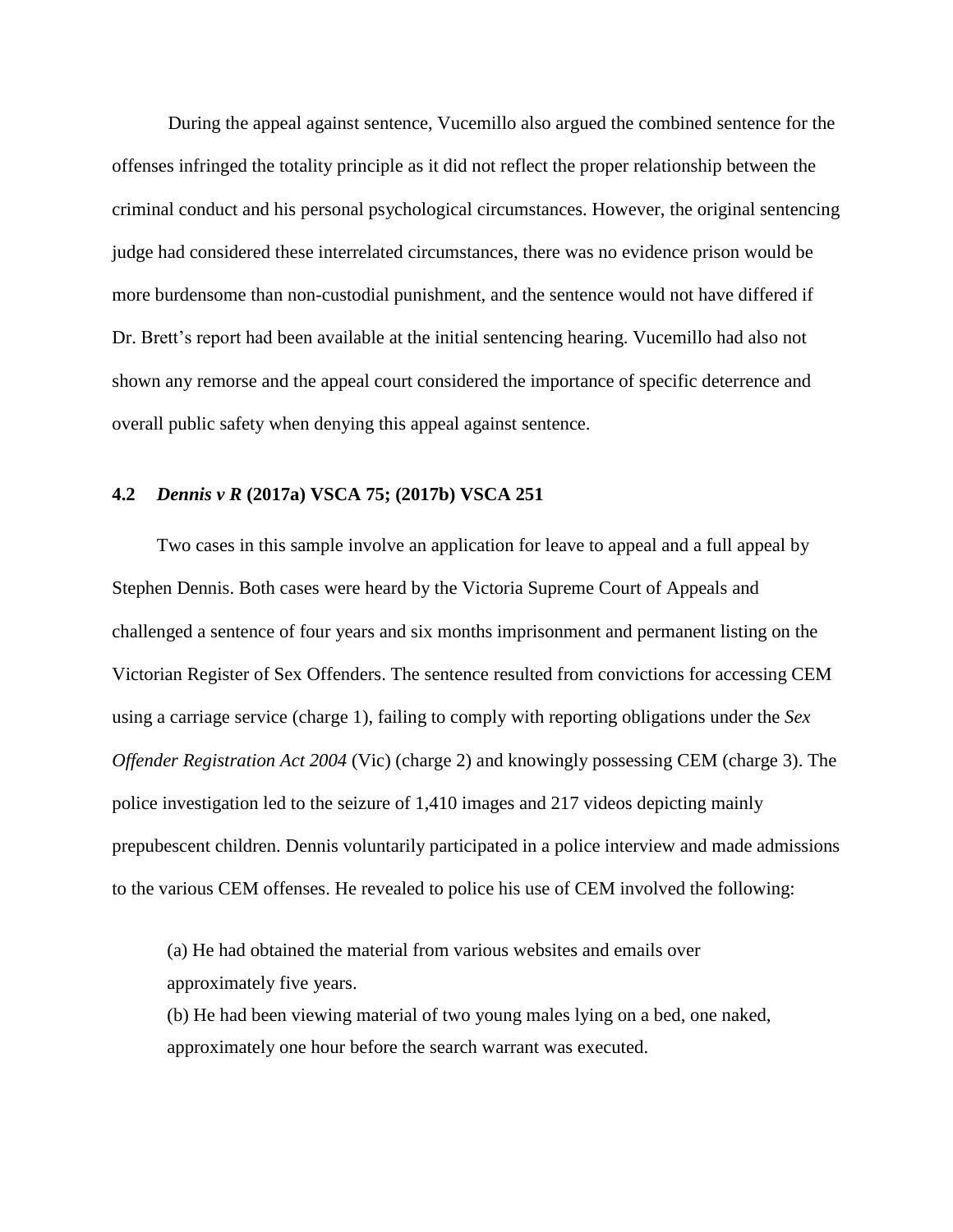(c) He knew that the legal implications of owning child pornography were 'really bad' and said that 'you can get up to a long prison sentence'.

(d) When asked why he accessed child pornography he stated: 'I don't know. I can't explain it. Just something in my head [thinks] it's good ... When I saw it, I think it looks good'. He said the violent images '[don't] do anything' but that when 'it's just a naked male ... I get a good feeling ... inside of me'.

(e) He had tried to not download child pornography before but he said it's 'just like smoking' and he 'can't give it up'.

(f) He said that it is not a sexual addiction, just an addiction that makes him 'feel good inside'. He said: 'I can't explain why it makes me feel good inside'. (g) He did not think that he could stop accessing child pornography without support (*Dennis v R* (2017b) VSCA 251 para. 8).

The application for leave and the full appeals both relied on psychological reports tendered during the plea and sentencing. A report written by Mr. Cummins, a forensic psychologist, stated Dennis had "a very adolescent like interpersonal style" and presented as "quite a psychologically vulnerable person" (*Dennis v R* (2017b) VSCA 251 para. 30), which is consistent with a diagnosis of ASD. This report indicated that around the age of 16, Dennis experienced a significant head injury after a motorbike accident. Mr. Cummins also believed Dennis had mild anxiety and was moderately depressed but found no evidence his sexual offending had escalated, although he showed difficulties in expressing remorse. Mr. Cummins believed a custodial sentence was inappropriate and participation in a sex offender treatment program was important. Mr. Cummins stated Dennis' risk of engaging in contact sexual offending was low and the risk of further CEM-related offenses was low to moderate.

Dr. Clayer, a senior registrar in forensic psychiatry at the Victorian Institute of Forensic Mental Health, opined that Dennis may have had a specific learning disorder or a mild intellectual disability. While Dennis presented some features consistent with ASD, Dr. Clayer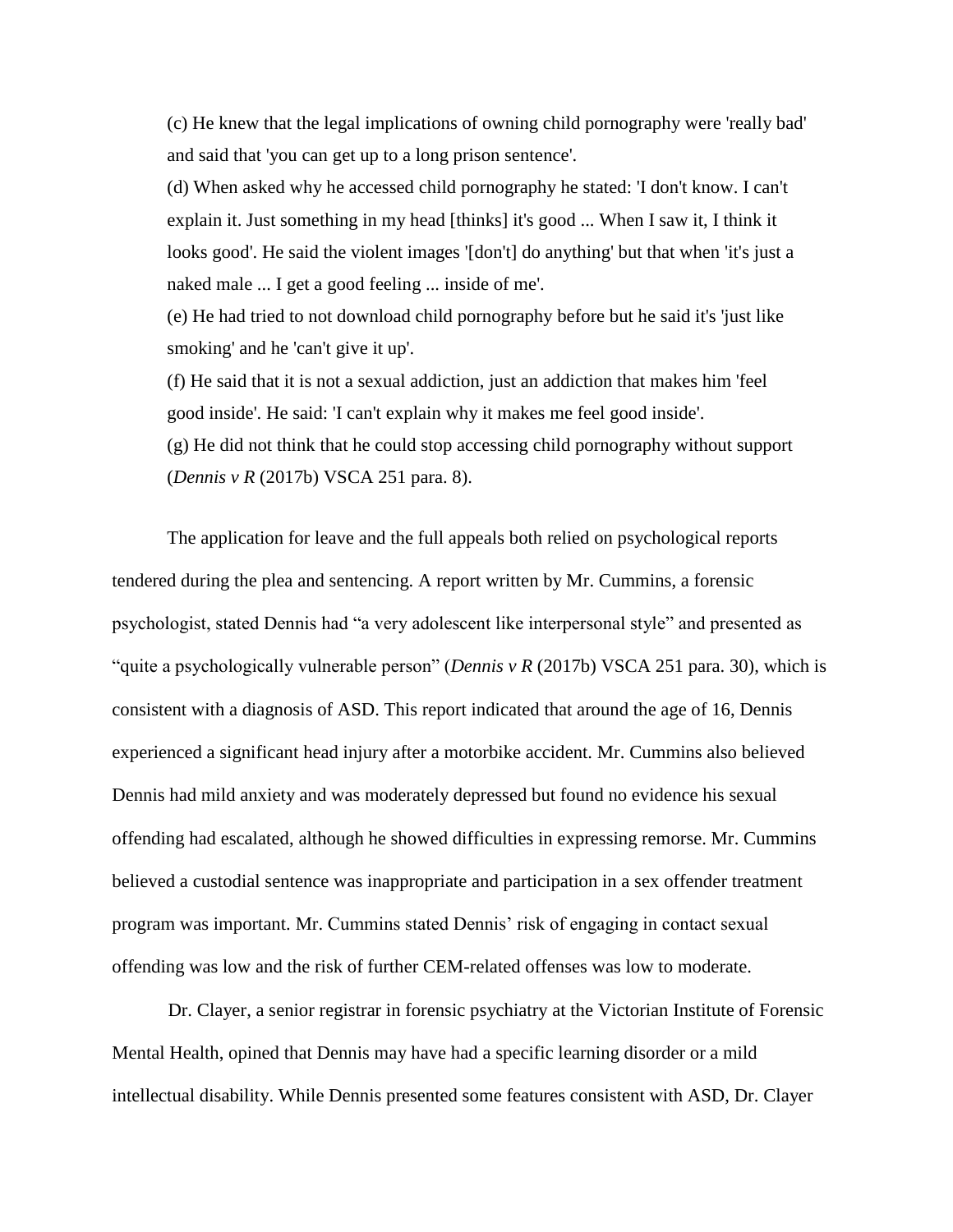was unable to reach a firm diagnosis, but believed he had mild to moderate depression and intermittent anxiety. She also believed Dennis used CEM to regulate his emotions, fulfilled the DSM-5 diagnostic criteria for pedophilia (see Beech, Miner, & Thornton, 2016; First, 2014; Moser, 2016) and would benefit from participating in a sex offender treatment program. Dennis' risk of downloading and viewing CEM was assessed as moderate to high and he had previously "used child pornography as a means to regulate his emotions" (*Dennis v R* (2017b) VSCA 251 para. 35).

Mr. Jackson, a clinical neuropsychologist, reported that Dennis had several specific impairments, including a long-standing verbal learning disorder, an average range of basic perceptual executive skills, including poor perceptual planning and organization of more complex activities, and verbal executive skills generally in the extremely low to borderline range. Dennis was also unable to learn from his errors over the past three decades, which resulted in:

… a neurophysiological condition that affects his ability to make reasoned decisions and appropriate judgements … [and] slowed processing speed. He is overwhelmed easily and does not take a lot of information in, which is also going to affect his ability to hold on to relevant information when making decisions. His thinking is black-and-white and he will have difficulty seeing other potential solutions ... [and] his ability to think about possible outcomes or consequences of his actions will be impacted on and impaired. People with this type of profile have a high probability of reverting back to previously learnt behaviour and this does appear to be the case ... I am of the opinion that his neuropsychological condition would have a significant impact on his ability to remember and follow any obligations that are put on him and I believe that it … contributes to his breaches of his orders, including those related to the alleged sex offender (*Dennis v R* (2017b) VSCA 251 para. 32).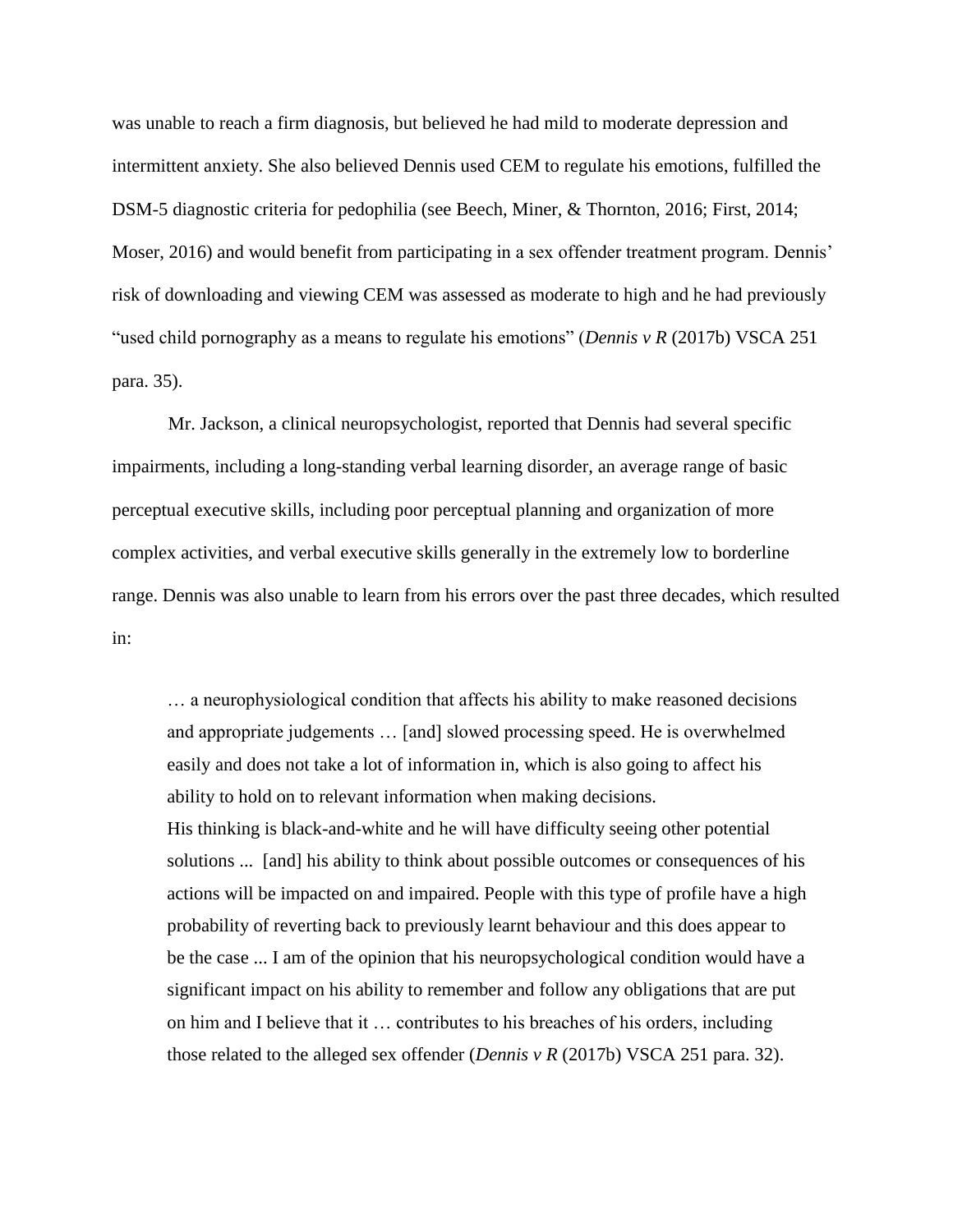Mr. Jackson stated these specific issues suggested two areas of brain damage in the left frontal and right temporal lobes that were probably due to the severe traumatic brain injury Dennis sustained as a teenager. However, he also believed this neurophysiological condition was not associated with the CEM offenses and found no evident disorder affecting Dennis' impulse control, level of disinhibition, or which eroded his ability to understand the wrongfulness of his behavior. The following statement by Judge Lawson when imposing the initial sentence was reiterated during the application for leave to appeal and the final appeal.

In terms of the offending relating to child pornography, [Mr. Jackson] considered that your condition is not related to that, other than you do have a condition that makes it somewhat difficult for you to learn from your mistakes. The actual issue of child pornography or paedophilia is not related to your neurophysiological condition (*Dennis v R* (2017a) VSCA 75 para. 20; (2017b) VSCA 251 para. 32).

During the application for leave to appeal against the manifestly excessive nature of his sentence, Dennis argued Judge Lawson erred in finding charges 1 and 3 were serious and his level of criminal conduct was escalating. The Crown contended the sentence was reasonable because Dennis' offending was serious and continued despite prior convictions for child-related offending in 2003 and 2004. The court agreed with Dennis, indicating his sentence "stands out" (*Dennis v R* (2017a) VSCA 75 para. 36) when compared to similar cases. It found his conduct appeared to be persistent rather than escalating to justify granting leave to appeal.

The full appeal reheard these arguments in depth, with the Crown arguing the number, duration and type of materials accessed were evidence of serious offenses that justified the original sentence. Dennis claimed that despite understanding the wrongfulness of his actions, he was not as able to appreciate their severity and was less legally culpable than an individual without his neuropsychological condition. Based on the expert opinions of Mr. Cummins and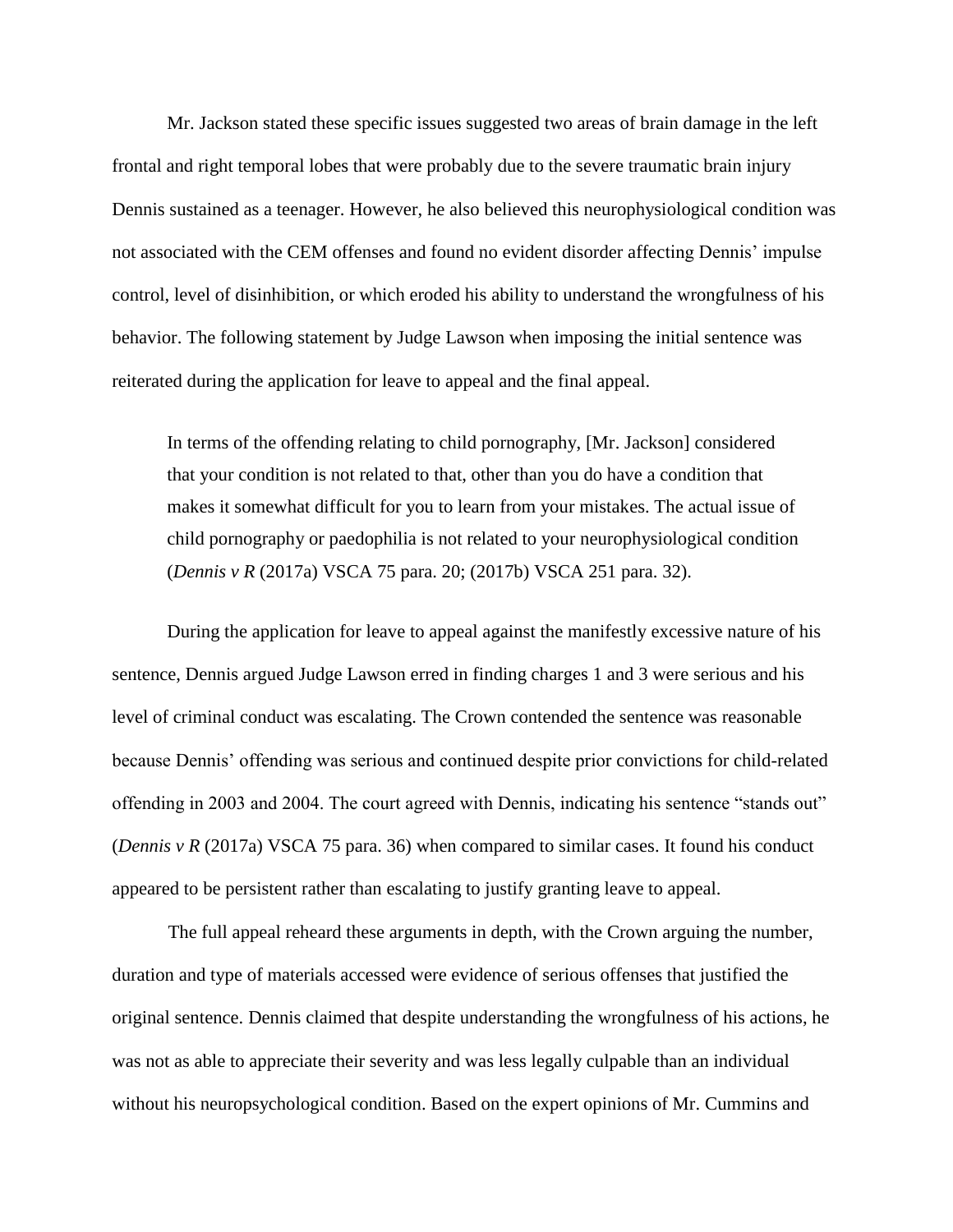Mr. Jackson regarding his lack of maturity and deficits in abstract reasoning, Dennis argued he had limited moral and legal culpability due to reduced insights into the wrongfulness of his conduct. However, the Crown also noted that despite previous convictions, Dennis had reoffended and questioned the causal link between the offending and his neuropsychological condition.

The court ruled Dennis' offending was serious in both scale and duration. He was aware his actions were unlawful and it was concluded there was an inadequate causal link between his psychological condition and offending. However, the court did find an error in the degree of concurrency in relation to charges 1 and 3 that made the aggregate sentence excessive, which led to a nine month sentence reduction.

# **4.3** *R v Forrest* **(2017) NSWDC 241**

David Forrest was convicted and awaiting sentence on four counts of using a carriage service to transmit indecent material to a person under the age of 16, using a carriage service to transmit CEM, using a carriage service to procure a person under the age of 16 for sexual activity, and possessing CEM. The offenses involved explicit online chats with young boys and took place between 2 July 2014 and 14 January 2015. Police made contact with Forrest by using the persona of a 14-year-old boy and later seized 499 images and 199 videos from his iPad and computer.

A Community Corrections report documented that Forrest experienced several complex physical and emotional developmental problems from birth. He was born with extra digits that were surgically removed and experienced delays in speech development. The report also detailed the findings of a neuropsychological assessment performed in 2000, which found Forrest's thinking and reasoning abilities were below 98% of adults of the same age. It was therefore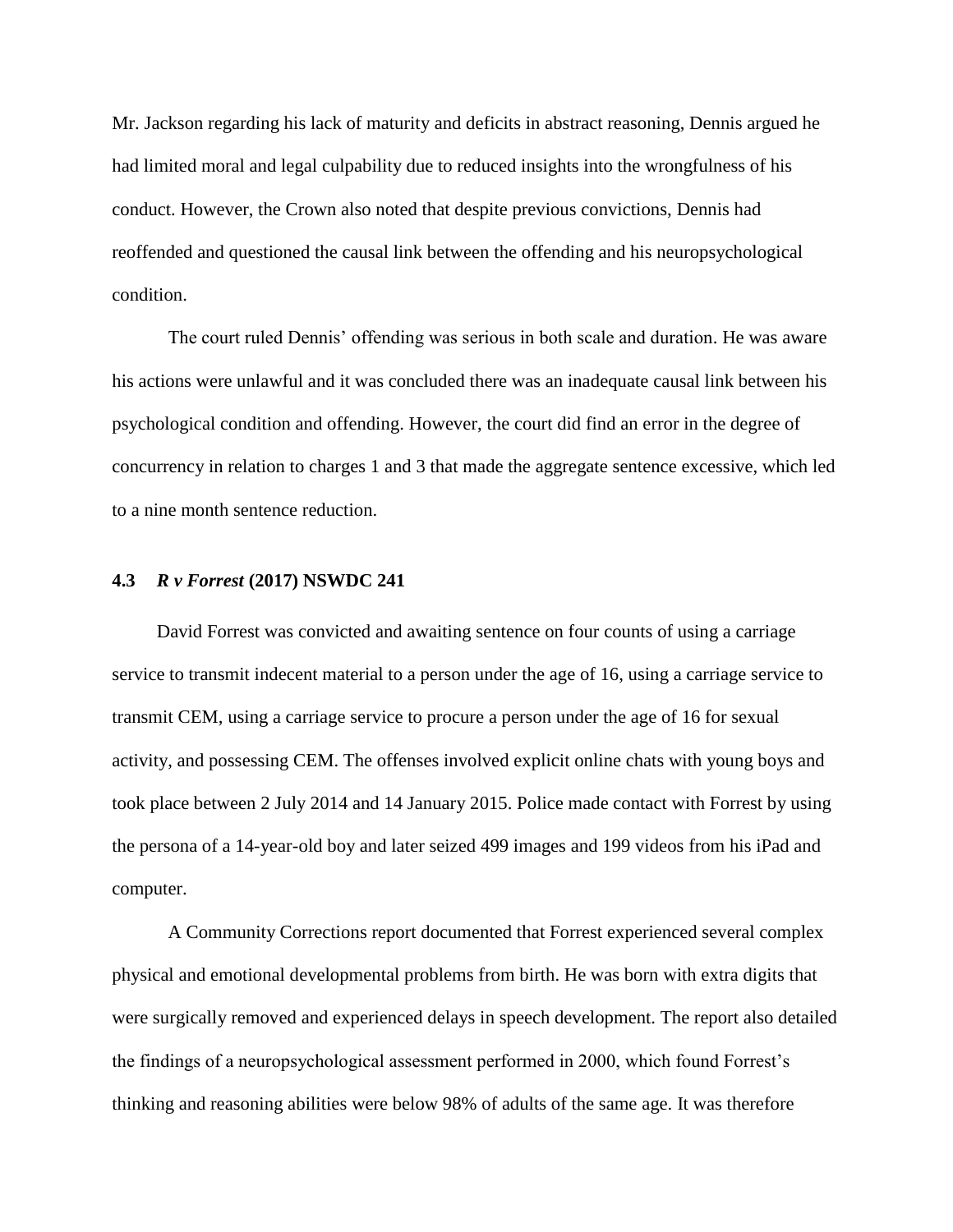possible Forrest experienced marked impairment in a wide range of situations requiring ageappropriate thought and reasoning, including inability to fully understand social cues and anticipate the consequences of behavior.

Forrest was also assessed by Associate Professor Woods, a consultant forensic psychologist, Dr. Kneebone, a psychiatrist, and Dr. Robinson, a clinical psychologist and sex offender counsellor who had engaged in several sessions with Forrest from November 2016 to March 2017. Associate Professor Woods indicated Forrest had fulfilled the diagnostic criteria for attention-deficit/hyperactivity disorder when he was 10-years-old, with a neuropsychological assessment at that time placing his cognitive function within the borderline range. Associate Professor Woods felt this finding was particularly important when considering the nature of Forrest's actions.

However, there was only partial agreement on a diagnosis consistent with ASD. According to a Static 99R Actuarial Risk Assessment, Forrest possessed some features that potentially contributed to his offending, including deficits in intimacy, problem-solving and general social rejection, which were attributable to his developmental problems. Dr. Kneebone did not accept Forrest had ASD, although he exhibited some key symptoms. He noted Forrest's complex clinical history stemmed from the cluster of difficulties associated with his social isolation and immaturity. Forrest was aware his offending was unacceptable which would deter future reoffending, as would his experience of being in custody. However, his ongoing social isolation and cognitive difficulties had potential to raise a long-term risk of recidivism based on Forrest's understanding of the character of his conduct. When specifically asked whether Forrest had any conditions which may have contributed to his actions, Dr. Kneebone stated: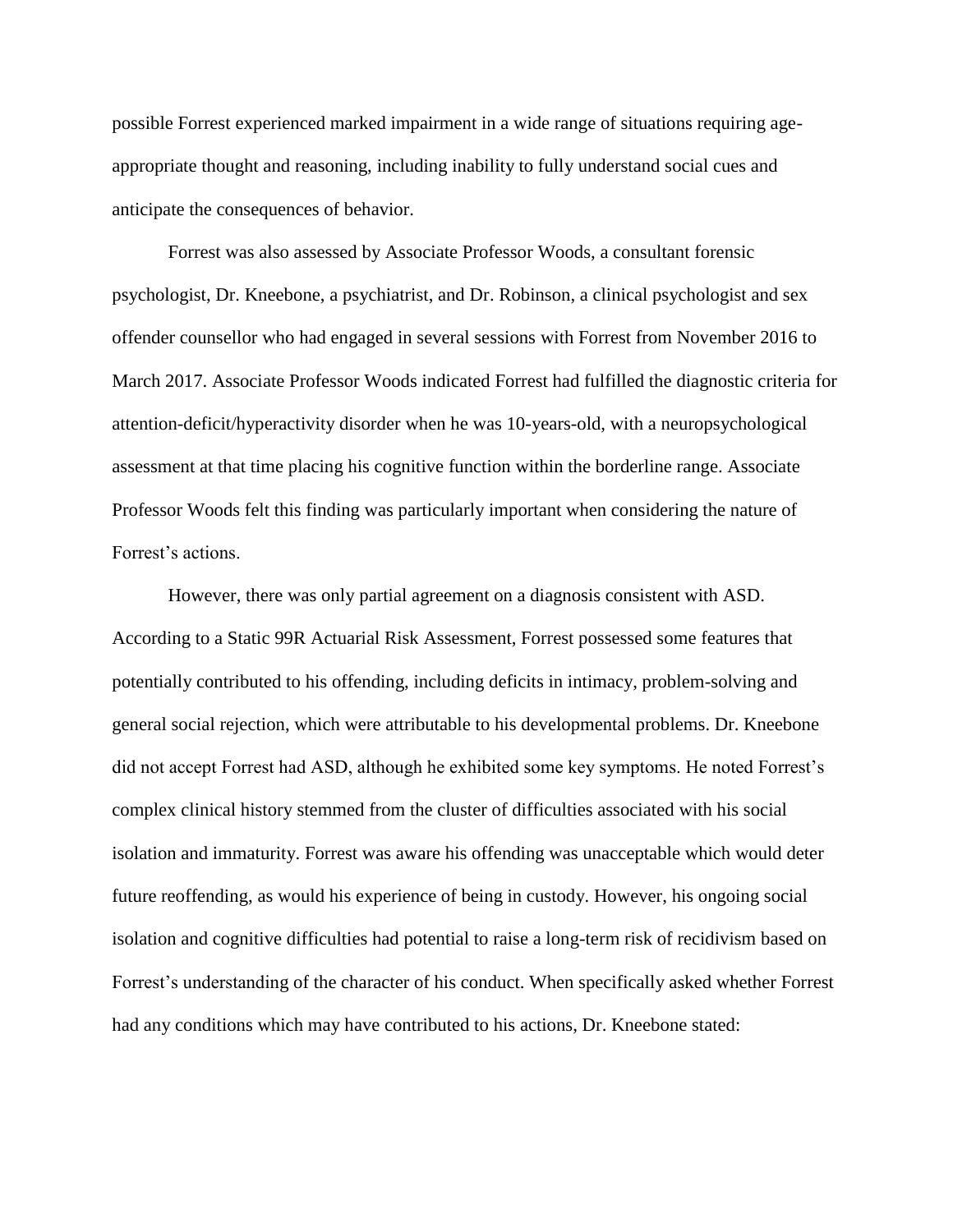Mr Forrest's neurodevelopmental disorders and poor social skills give rise to significant impairments of his ability to pick up on social cues or make social inference and anticipate the consequences of his behaviour. Furthermore, his low self-esteem renders Mr Forrest susceptible to pursuing avenues of gaining acceptance or validation from others, even if such methods involve deviant social activity. His cognitive and social difficulties are thought to contribute to his confusion about his sexual identity and his continual psychological denial (*R v Forrest* (2017) NSWDC 241 para. 61).

Dr. Robinson provided no clear determination regarding any particular intellectual impairment, or its relationship to Forrest's actions. However, he did make a number of observations, which were also endorsed by Associate Professor Woods, that suggested Forrest would be at psychological and physical risk if incarcerated and recommended continued treatment to assist with his rehabilitation.

Forrest claimed his diminished mental capacity should have been given greater consideration during sentencing. The Crown focused primarily on technical aspects of the New South Wales sentencing guidelines that determined the sentence was in parity with other similar cases based on the severity of the conduct and the need for general and specific deterrence. The Crown also questioned whether Forrest's employment history and ability with computers might "sever the casual link between his disabilities and the offending" (*R v Forrest* (2017) NSWDC 241 para. 118). The court found a custodial sentence of no more than two years imprisonment was appropriate and ordered a further assessment to determine the suitability of an intensive correction order. This view accepted the importance of several mitigating circumstances including the unplanned and unorganized nature of the offending, Forrest's lack of criminal history, his good prospects of rehabilitation and reduced culpability which would also magnify the impact of a long custodial sentence.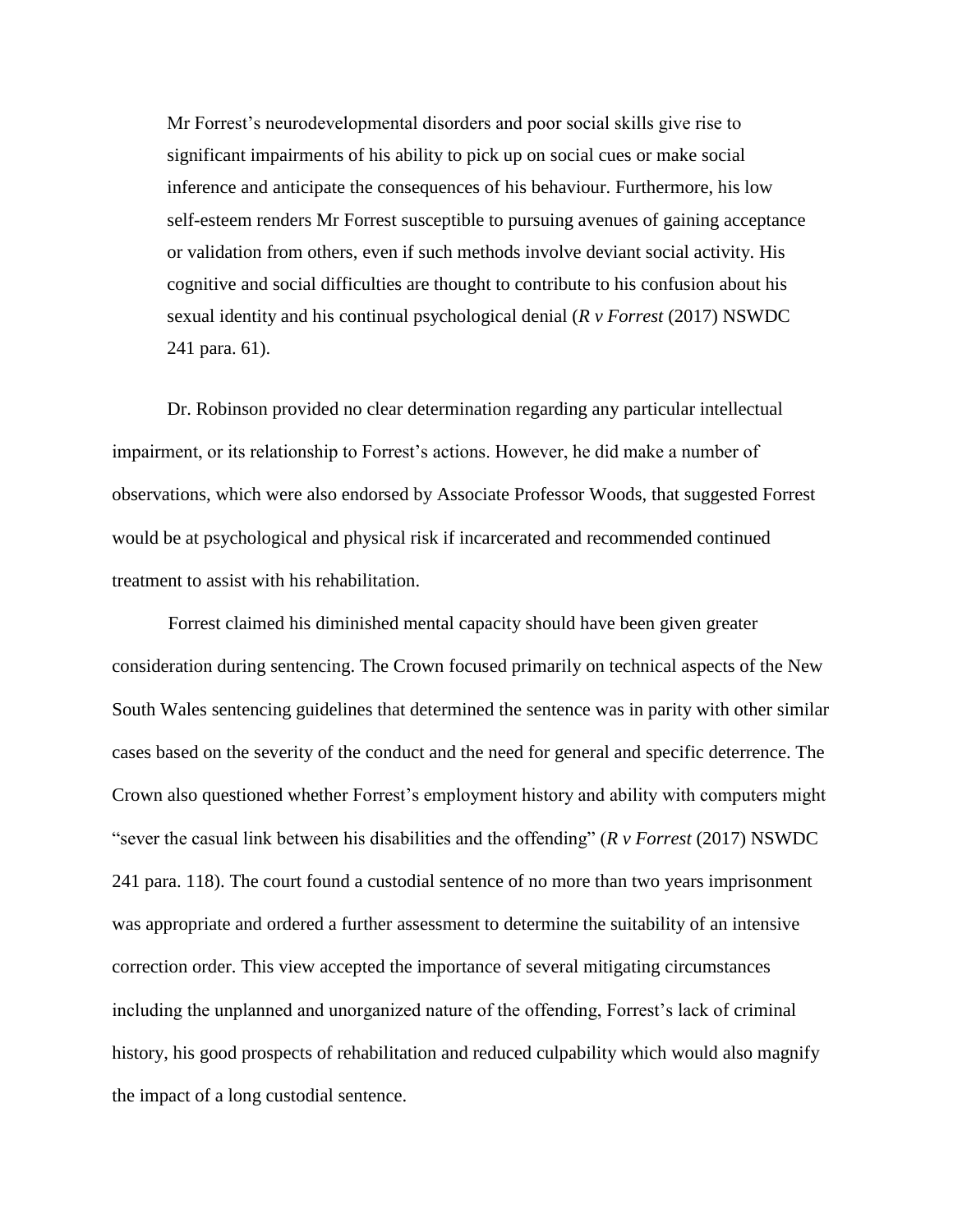# **4.4** *R v Dundas* **(2017) QCA 107**

Gary Dundas was convicted of using a carriage service to access and possess CEM. This case is particularly notable as it was found during the initial sentencing proceeding incarceration was likely to be onerous for Dundas because of his physical and psychiatric illnesses. Police found 36,711 images and 523 videos stored on nine different devices and evidence of three videos downloaded from file-sharing websites. Dundas was sentenced to two years imprisonment with release permitted after six months with a community-based good behavior requirement for three additional years.

Although the sentencing judge accepted Dundas had been diagnosed with Asperger's Syndrome and a hoarding disorder by Dr. Gills, a treating psychiatrist, he claimed the original sentencing judge failed to give adequate weight to the impact of his Asperger's Syndrome and related medical conditions, which could not be adequately managed whilst incarcerated. He also claimed the sentence was excessive because it was not in line with other comparable cases, he had no prior criminal history, had fully cooperated with authorities by allowing his property to be searched and by entering a guilty plea, and his hoarding disorder could partly explain why some of the CEM, which was in the lowest category of severity, had been kept for such a long time despite appearing to have been accessed regularly.

The Crown argued the aggregate number of images, which included 133 severe images and 100 videos depicting actual sexual activity, were accumulated over almost a decade and stored on multiple devices. The court found all mitigating circumstances were appropriately considered by the sentencing judge, and Dundas had not demonstrated his sentence was excessive when compared to other similar cases. There is relatively little discussion of how the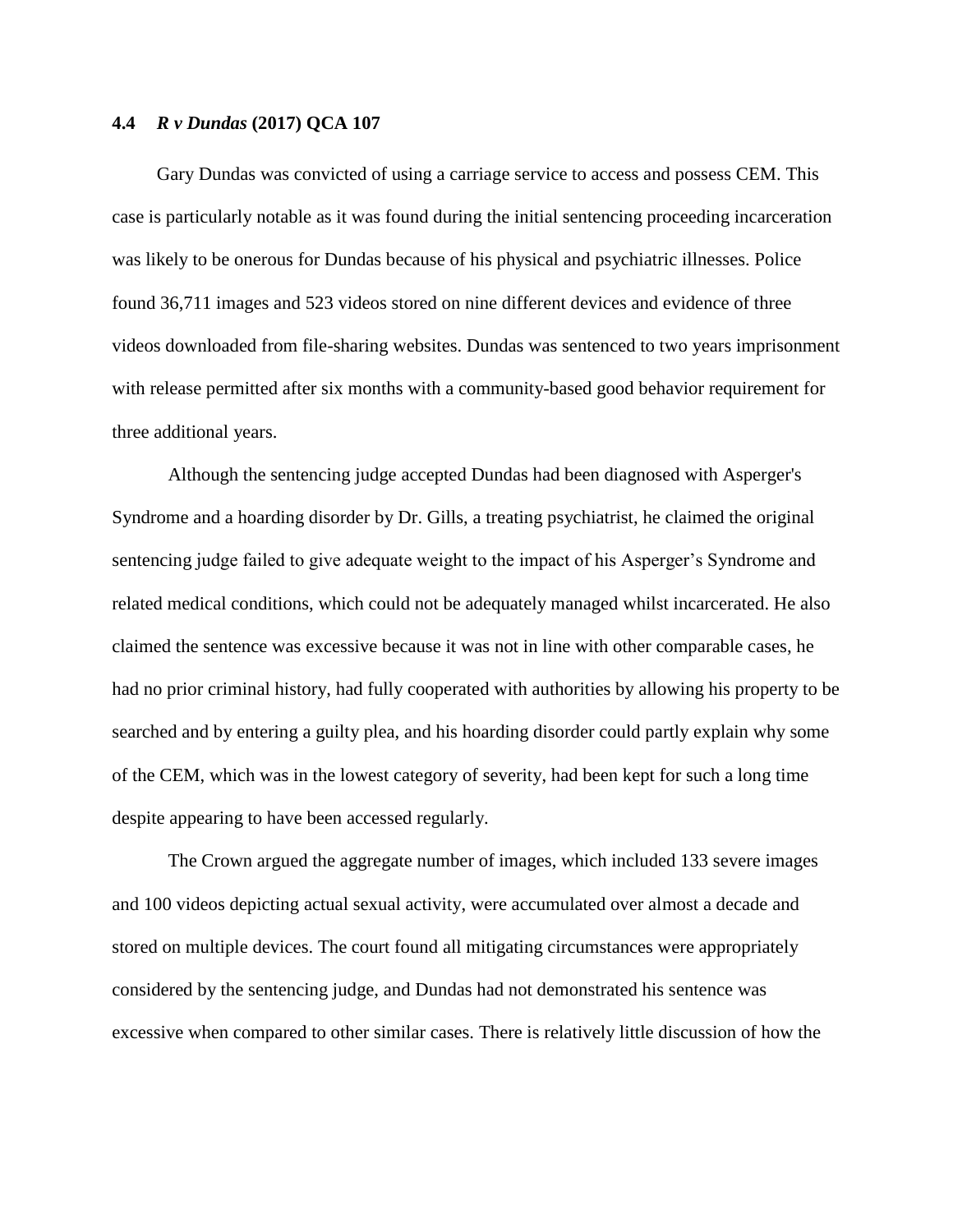ASD diagnosis contributed to the offending behavior compared with most other cases identified in this study.

#### **4.5** *R v Lane* **(2017) NSWDC 116**

This case was a Special Hearing for sentencing under section 21 of the *Mental Health (Forensic Provisions) Act 1990* (NSW). John Lane was charged with the possession and dissemination of CEM, which included 5,980 images and 54 videos stored on his mobile phone. In June 2015, Lane was found not fit to plead and referred to the Mental Health Review Tribunal. In November 2015, the Tribunal held Lane would not become fit to plead within the next 12 months due to his fixation on prior convictions for acts of indecency towards persons under the ages of ten and 16 years-of-age. He believed these convictions were wrongful and refused to discuss them. In February 2016, a Tribunal member indicated a Special Hearing was needed. This occurred in October 2016 and Lane was found guilty of both CEM charges. Three psychological reports by Ms. Robilliard, a forensic psychologist, Dr. Martin and Dr. Allnutt were central in determining Lane's fitness to stand trial and appropriate sentence.

Ms. Robilliard assessed Lane on the boundary of low to average intelligence and suggested a provisional diagnosis of ASD. Dr. Martin's assessment was consistent with this finding, adding the possibility of an underlying psychotic disorder such as schizophrenia. However, Lane's offending and previous criminal history indicated an underlying paraphilic disorder, or pedophilia. Dr. Allnutt considered Lane was not fit to stand trial due to his pathological fixation with his previous convictions, which were possibly attributable to ASD. However, the Crown submitted there was no causal connection between any recognized mental illness and Lane's offending, arguing that the "offender's condition did not impact upon his moral culpability in relation to possessing or disseminating child abuse material" (*R v Lane*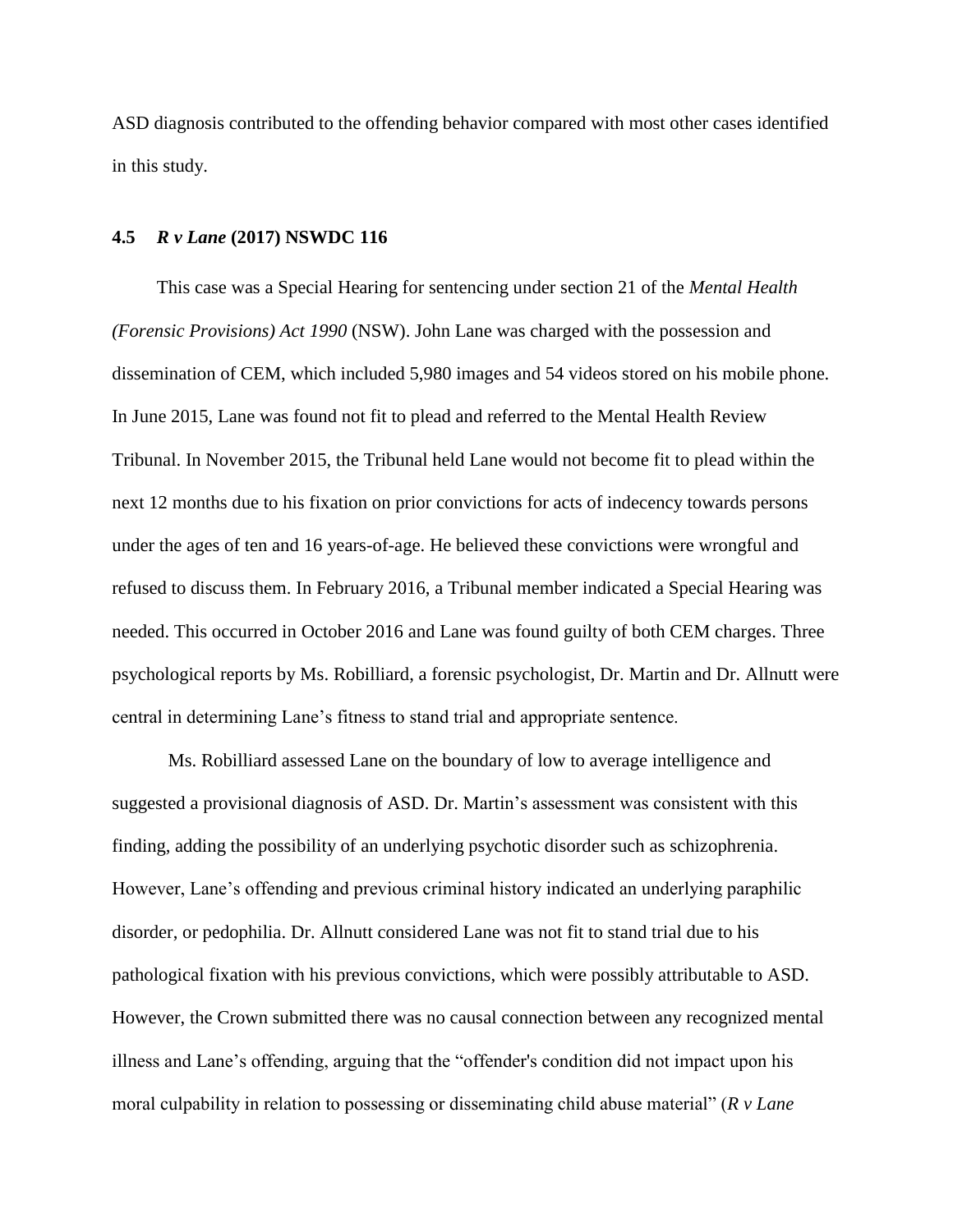(2017) NSWDC 116 para. 28). In other words, Lane was aware possessing the images was a criminal offense because he tried to hide the CEM and lied to police about losing his mobile phone.

Lane argued these reports established a direct relationship between ASD and his behavior that should have been considered during sentencing. His ASD had "significant implications for his capacity and ability to understand social interactions, to appreciate another person's perspective, to adjust his behavior appropriately, and to interact successfully with others" (*R v Lane* (2017) NSWDC 116 para. 37), which in turn "lowered his legal culpability" for the CEM offenses (*R v Lane* (2017) NSWDC 116 para. 38). In contrast, the Crown emphasized the objective seriousness of the offenses, including the volume of CEM stored in itemized folders on his mobile phone, the need for both specific and general deterrence despite the limited value of specific deterrence to someone with ASD, and Lane's apparent failure to appreciate the criminality of his conduct. Lastly, the Crown maintained Lane had an unhealthy sexual interest in young boys, and the court was obliged to consider his prior convictions for committing acts of indecency towards children. The court conceded Lane's charge of disseminating CEM involved a single image and was within the lower end of the range of severity. However, in emphasizing the need for both specific and general deterrence, the court sentenced Lane to four months imprisonment for disseminating CEM and two years and three months for the possession of CEM.

# **4.6** *R v Cecchin* **(2017) SASCFC 109**

David Cecchin appealed a seven years and five months sentence of imprisonment with a non-parole period of four years and six months for two counts of aggravated possession of CEM, two counts of aggravated dissemination of CEM and aggravated access to CEM. Cecchin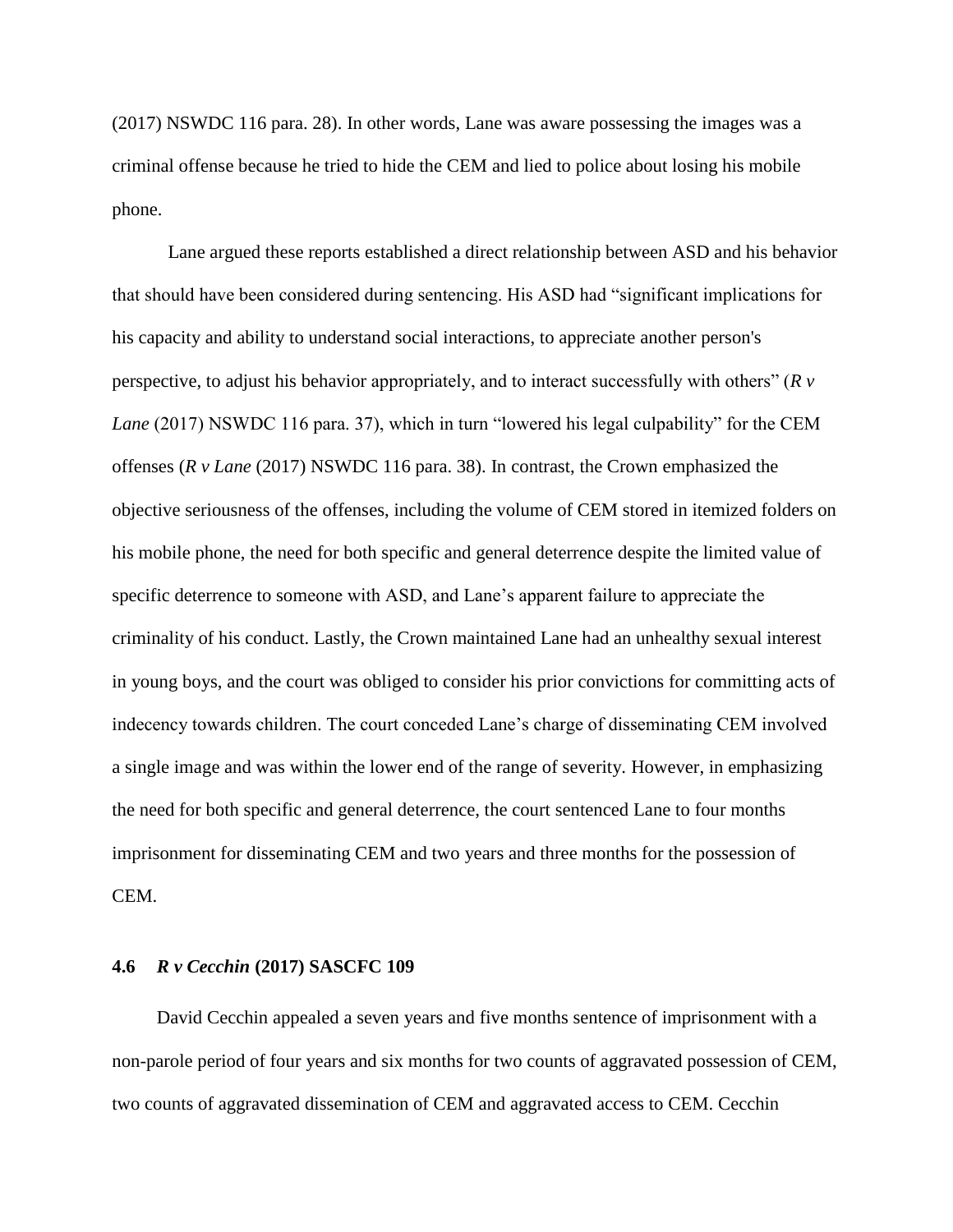claimed his sentence was manifestly excessive for a first-time offender who suffered from ASD who was assessed as a low risk of reoffending, lacked prior convictions and was young at the time of the offenses. He also argued the sentence failed to recognize concurrency given the factual circumstances of the offending, and the judge speculated about his prospect of reoffending despite the lack of evidence to this effect.

The ruling emphasized Cecchin's Asperger's Syndrome which was diagnosed in 1996. Dr. Begg, a psychiatrist, and Dr. Young, a psychologist with expertise in ASD, indicated Cecchin had a pedophilic disorder but presented a low risk of reoffending, even though he had little or no insight into his offending and did not appreciate its enormity. This report was submitted during the initial sentencing hearing. However, the judge did not accept Cecchin's explanations for his actions and endorsed the Crown argument that the offending was extremely serious, and the sentence was within an acceptable range. This ruling was ultimately overturned as the sentences were outside the acceptable range and wrongfully made cumulative. Cecchin was resentenced to four years with a non-parole period of two years and three months.

# **4.7** *Westlake v Attorney-General of the Commonwealth* **(2017) FCA 1058**

Daniel Westlake was convicted of two counts of using a carriage service to access CEM, two counts of using a carriage service to make CEM available and possessing CEM. He was sentenced to three years and six months imprisonment and was eligible for parole on 29 March 2017. However, he was refused parole by a delegate of the Federal Court of Australia after a recommendation by Queensland Corrective Services (QCS). Evidence indicated he had not completed a sex offender treatment program, had outstanding rehabilitation needs and had not secured appropriate post-release accommodation. Westlake sought judicial review of this decision.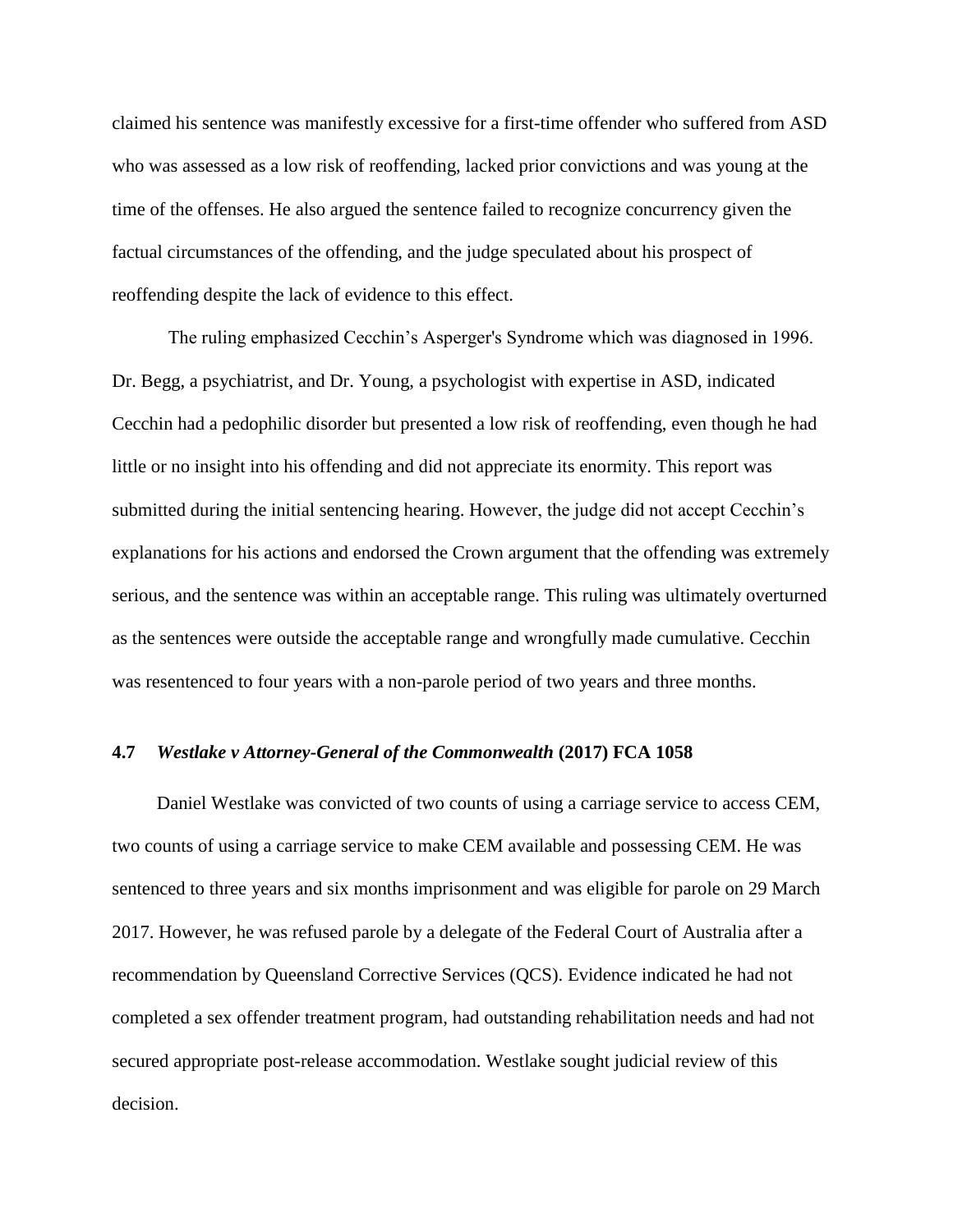Several mental health reports were tendered in Westlake's support, including those by his clinical psychologist, Professor Attwood, child and adolescent consultant psychiatrist, Dr. Ross, and clinical psychologist, Ms. Lewis. Although the judge described the case as a very difficult sentencing exercise, a bare minimum was reached with a relatively low non-parole period to reflect Westlake's strong subjective circumstances, which included:

cooperation with investigating police; timely guilty pleas; a prior unblemished record; a sad personal history arising from recently diagnosed Asperger's Syndrome, sexual abuse suffered as a child and certain other medical conditions; an assessment of a low risk of reoffending; a finding that [Westlake] was not a suitable vehicle for general deterrence by reason of his mental condition; a finding that imprisonment would be especially burdensome on [Westlake]; and, substantial efforts in advancing rehabilitation, including by obtaining treatment (*Westlake v Attorney-General of the Commonwealth* (2017) FCA 1058 para. 17).

Westlake argued this favorable view at sentencing was contradicted by the QCS assessment. Specifically, the Federal Court delegate should have challenged the parole report to explore why the sex offender program had not been completed and why the residential address provided was considered inappropriate. However, neither the facts nor the relevant legislation supported these contentions, as there was no legal obligation for the court to consider any issues outside the parole board's report. Westlake's application was consequently dismissed.

# **4.8** *Attorney-General (Qld) v Black* **(2018) QSC 29**

Stephen Black was originally convicted of four counts of using a carriage service for transmitting CEM to himself and possessing CEM. He was sentenced to five years imprisonment with a non-parole period of two years and six months and released into the community on 8 February 2015 on a supervision order with 40 conditions that was due to expire in 2021.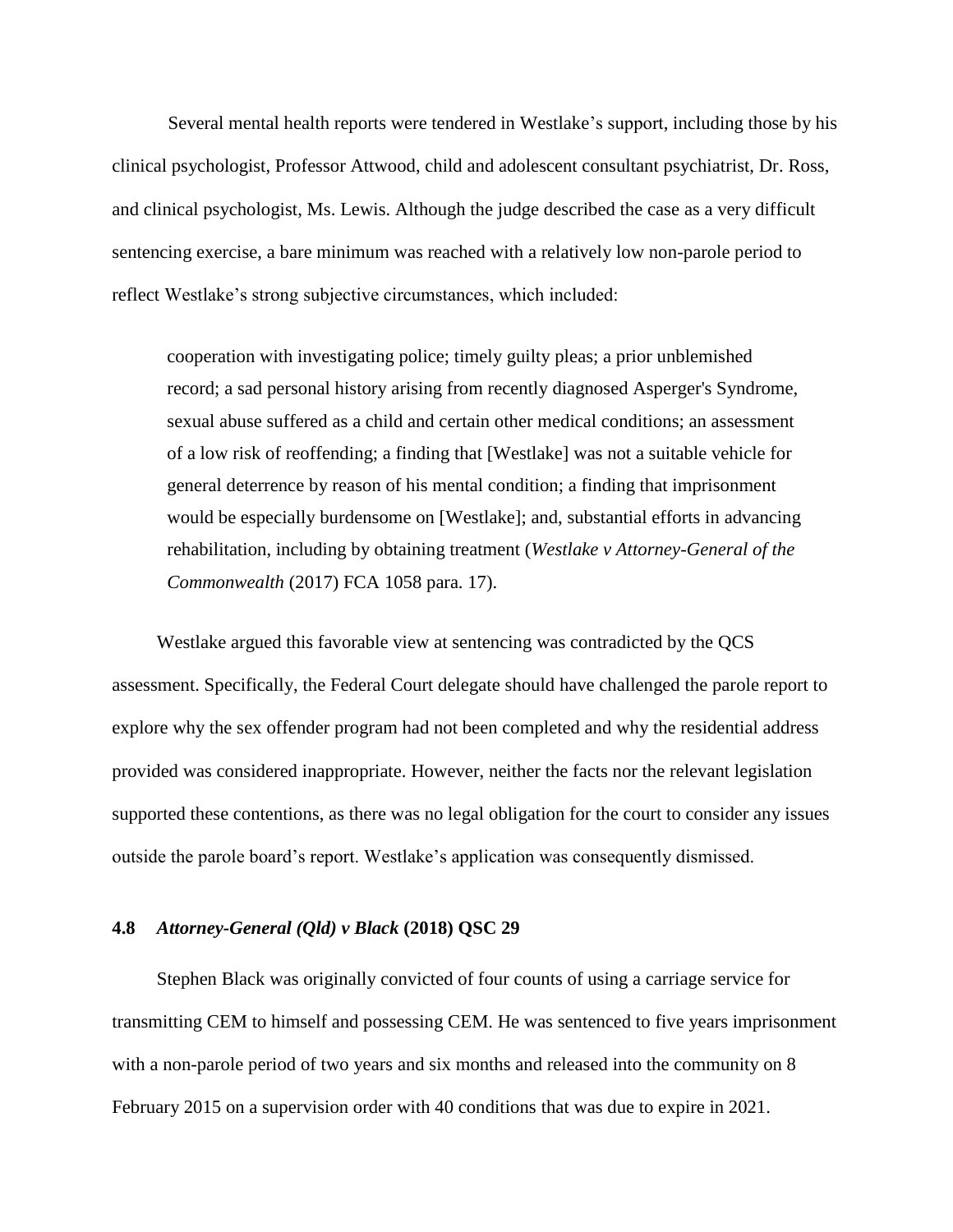However, Black broke the order in June 2016, pled guilty, and was sentenced to three months imprisonment which was wholly suspended, then released from custody under the same supervision order. He then broke this supervision order twice after contacting two women and their children, pled guilty to these breaches and was sentenced to four months imprisonment in addition to the three month suspended term. The hearing in our sample placed the onus on Black to prove the existing supervision order was adequate to protect the community and justified his release into the community despite these previous contraventions.

Dr. Beech and Dr. Aboud provided expert testimony to the court. Dr. Aboud diagnosed Black with a non-exclusive type of pedophilia involving sexual urges towards prepubescent females and possible hebephilia, which refers to persistent sexual urges for pubescents. Black also presented with antisocial personality disorder with marked traits of psychopathy and features consistent with mild ASD or Asperger's Syndrome. Black had a history of pathological gambling, alcohol, cannabis and opiate abuse that reflected tendency to "deceive and manipulate … to minimise and externalise responsibility … [despite] at times present[ing] as a rather socially clumsy" individual (*Attorney-General (Qld) v Black* (2018) QSC 29 para. 16). Dr. Aboud also stated Black had:

poor adaptive coping and problem solving skills … impulsivity … demonstrated poor judgment …[and] underlying psycho-social difficulties associated with his mildly autistic features that frustrate his social and communication style (*Attorney-General (Qld) v Black* (2018) QSC 29 para. 20).

Based on the expert reports, the court was satisfied Black had established the supervision order was sufficient to protect the community as his risk of sexual reoffending was considered low to moderate. Evidence of ASD, including impairments to his capacity for concrete thought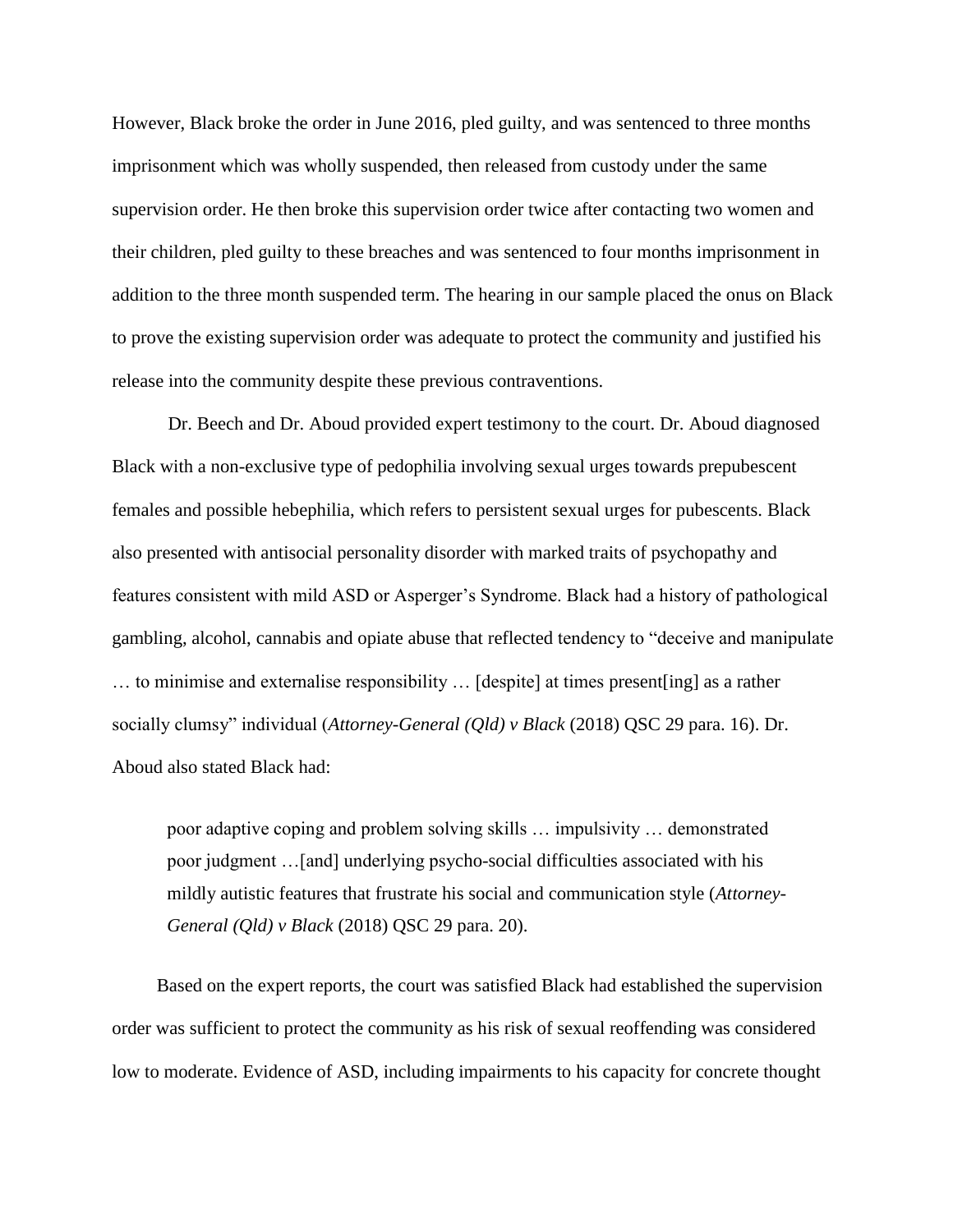and social clumsiness, were considered to contribute to Black's offending and his overall presentation, which exhibited several comorbid psychopathological traits. However, reference to *mild ASD* is potentially problematic as it seems to suggest the symptoms are in some way *nonimpairing* or limit the perceived contribution of the disorder and its key symptoms to the breach of Black's order. In other words, those with mild ASD can hold down a successful job, and are highly articulate and intelligent, but may also have impaired abilities to appreciate, understand or empathize with other people that may not be fully understood by those with little or no experience of ASD. The discourses in this ruling suggest ASD is a spectrum from mild to severe, rather than a disorder with varying domains of strengths and difficulties experienced by individuals in very different ways.

# **4.9** *R v Formenton* **(2018) QCA 77**

Jonathon Formenton was convicted of using a carriage service to menace, harass or cause offense (offense 1) and possessing CEM (offense 2). Police seized 907 images and five videos from his mobile phone. For the first offense, Formenton was released on probation for two years without proceeding to a conviction, subject to a \$500 recognizance for good behavior. He was also required to undertake specified treatment under the direction of his probation officer. The second offense resulted in a 12 month prison sentence that was wholly suspended for two years. He sought leave to appeal these dispositions.

Formenton was assessed by several clinical experts. Dr. Keane found evidence of impairment with executive functioning, which would have an adverse impact on Formenton's ability to use intact cognitive resources in a consistent and predictable manner, which in turn may affect his social behavior. Professor McCombe, a neurologist, could not make a clear neurological diagnosis in December 2015, but considered the possibility Formenton had long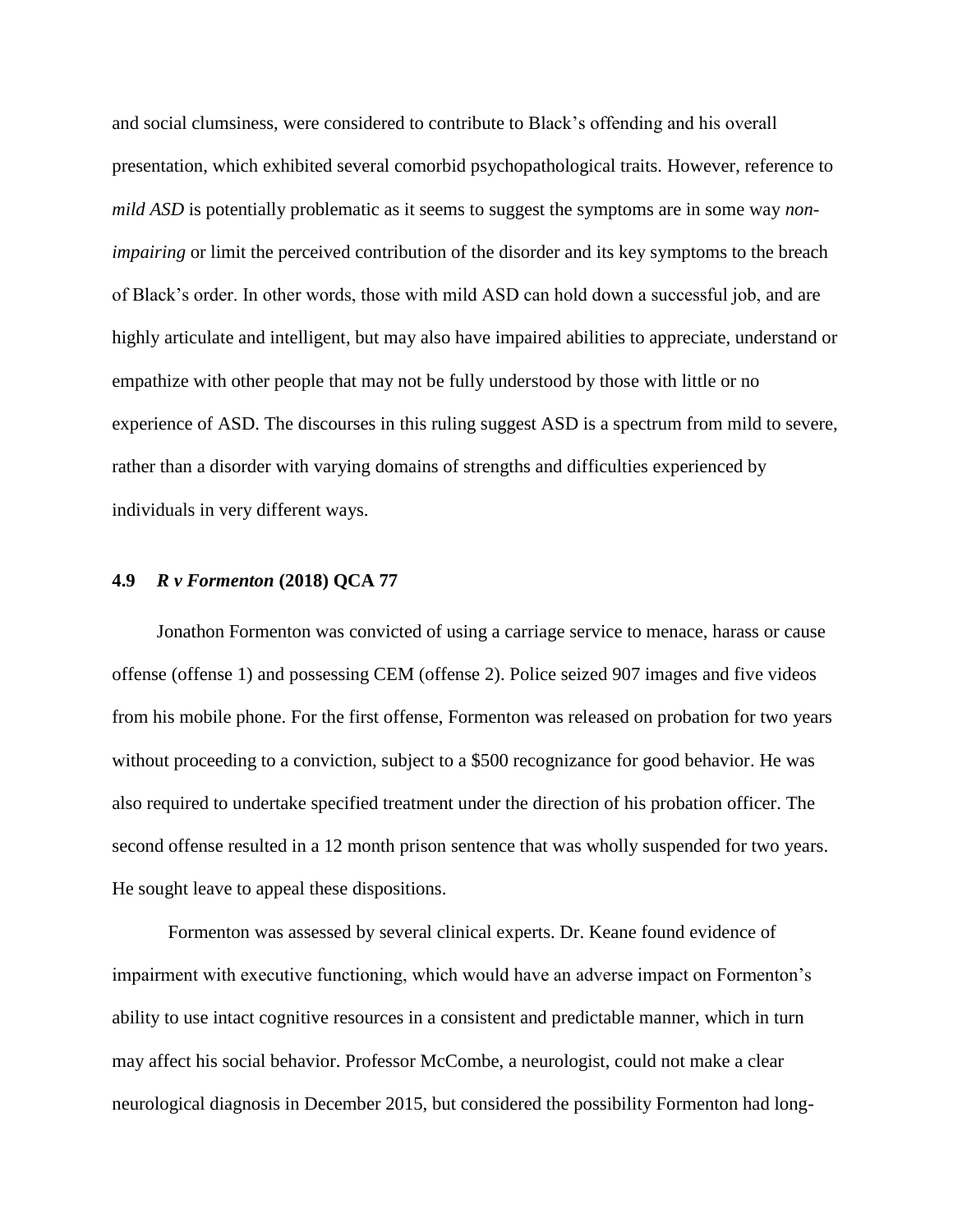standing cognitive problems, which was also endorsed by Dr. Calder-Potts, a psychiatrist, who noted Formenton minimized his offenses relating to the possession of CEM.

Despite attending university, Formenton had a low IQ, was experiencing problems meeting academic requirements and was easily influenced and manipulated by others, all of which are symptoms consistent with ASD. Dr. Gardner, a clinical neuropsychologist, had met Formenton several times and found he lacked understanding and forethought regarding his CEM offense, and exhibited shock when she told him of behaviors considered to be unlawful. Dr. Robertson, a psychiatrist, believed Formenton had Asperger's Syndrome.

The judge accepted Dr. Gardner's report, emphasizing Formenton's lack of appreciation "the images that he was downloading were wrong and horrific was concerning, particularly given what [Formenton] had achieved, albeit with academic difficulties, as a person of his age" (*R v Formenton* (2018) QCA 77 para. 11). However, this view reflects a common misconception about defendants with ASD, as many people do not understand or believe someone who is welleducated, articulate, intelligent, or possesses an average or above average intelligence, can also be emotionally and socially impaired. The Crown highlighted a report by Ms. Bardsley, who was involved in Formenton's sex offender course, which indicated he "felt like a child in an adult's body and had no idea how to be physically intimate with someone of his own chronological age" (*R v Formenton* (2018) QCA 77 para. 25). This helped explain why Formenton was sexually aroused by CEM, which reinforced the delusional belief the images were not real. This lack of appreciation of the consequences of his offenses demonstrated his need for instant gratification, which compensated for his lack of knowledge and experience with age-appropriate relationships. Although he knew his actions were wrong, Formenton was unable to "progress along the continuum of intimacy in reality" (*R v Formenton* (2018) QCA 77 para. 25).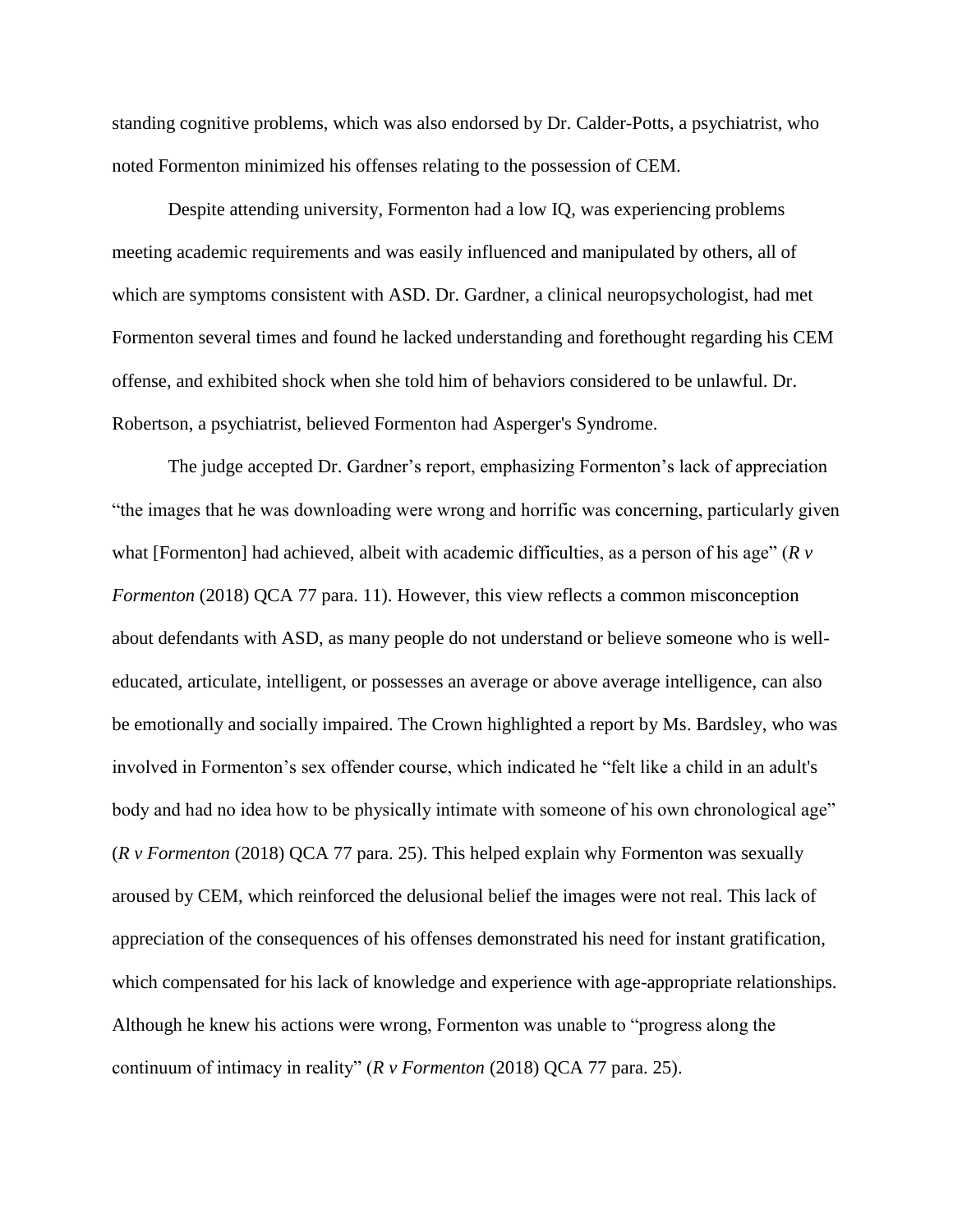Formenton claimed his sentence was manifestly excessive as insufficient weight was given to his successful completion of a sex offender's program prior to sentencing, his low risk of reoffending, the absence of prior convictions, his youth, and the overall negative impact of a conviction. He argued a three year probation order with 240 hours of community service was more appropriate. However, the Crown argued this sentence "struck the proper balance between the seriousness of the offence and [Formenton's] rehabilitation" (*R v Formenton* (2018) QCA 77 para. 27). The court agreed and refused leave to appeal, stating relevant personal circumstances had been considered by the sentencing judge, and the seriousness and scale of Formenton's conduct warranted a conviction.

# **5 Discussion**

The cases identified in this paper reinforce a number of limits of judicial discourse that have been established in equivalent studies into neurolaw (McCay  $\&$  Ryan, in press). It highlights that courts consider a wide range of issues when faced with defendants diagnosed with ASD who are charged with online sexual offenses and the possession or distribution of CEM. This includes the relative weight given to the diagnosis against the severity or persistence of the offending (*R v Lane*, 2017), the imposition of a cumulative rather than concurrent sentence (*R v Cecchin*, 2017), and various other factors commonly leading to a mild recalibration of a sentence on appeal, including the degree of cooperation with authorities, a plea of guilty, displays of remorse, and evidence of strong rehabilitation prospects (*Dennis v R*, 2017b; *R v Forrest*, 2017; *R v Lane*, 2017). The viability of any interim or ongoing formal supervision to limit repeat offending whilst on parole is also relevant (*Westlake v Attorney General of the Commonwealth*, 2017).

The overwhelming majority of psychological reports tendered in evidence in the present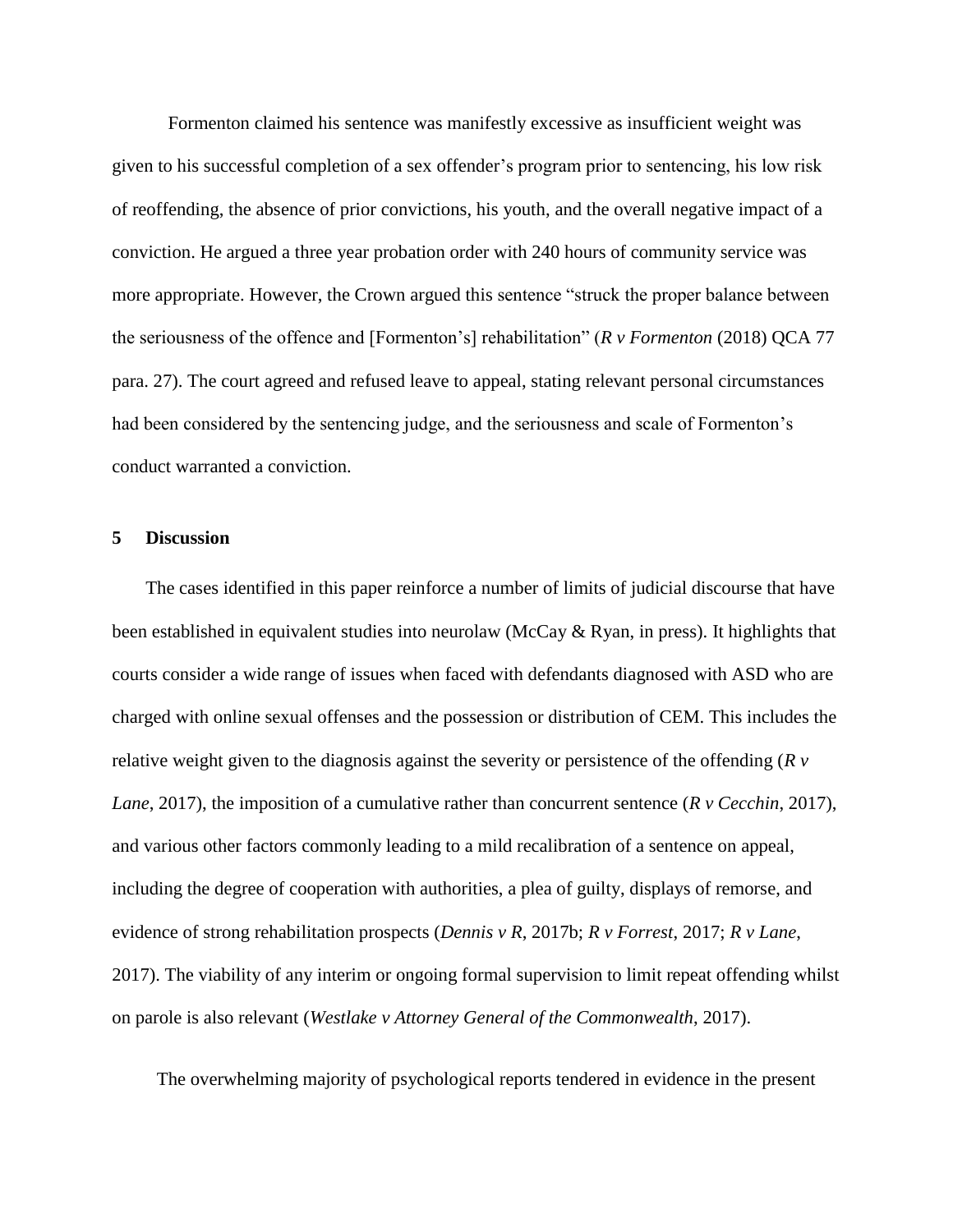sample affirm the view the possession of extreme sexual material is not always an indication of deviant sexuality and can involve a form of "counterfeit deviance" in offenders with ASD that satisfies a naive curiosity (Mahoney, 2009, p. 21; see also Hingsburger, Griffiths, & Quinsey, 1991). However, these impacts are seldom given credence in formal legal decisions that determine criminal liability or might lead to a non-custodial sentence. In fact, there is limited discussion of the impact of ASD on the actual nature of offending throughout this sample (*R v Dundas*, 2017), and several cases revealed a problematic misconception in the judicial reasoning that mild ASD or a relatively high intelligence equates to full cognitive functioning (*Attorney-General (Qld) v Black*, 2017; *R v Formenton*, 2018), which in turn justifies attributing full legal responsibility for the alleged crimes. Despite these limits, Australian courts are cognizant of the latitude associated with ASD diagnoses, and the need for greater knowledge and understanding of the relationship between ASD symptoms and online sexual offending. The following quote offers a pertinent illustration of these difficulties.

Although it may be accepted that [Formenton] was afflicted by a mental disorder and/or Asperger's Syndrome, was young and naïve and unlikely to re-offend in light of his rehabilitation efforts for the State Offence, while another judge may have imposed a more lenient sentence, the sentence imposed was not manifestly excessive (*R v Formenton* (2018) QCA 77 para. 66).

The absence of major sentencing reductions on appeal illustrates the depth of consideration of detailed psychological reports during the initial sentencing phase. However, our analysis also identifies several issues prosecutors, defense counsel and courts must consider when reconciling the conflicting interests of suspects diagnosed with ASD and the broader protection of the community. These reflect a discursive emphasis that indicates certain characteristics of those diagnosed with ASD might be considered less relevant when determining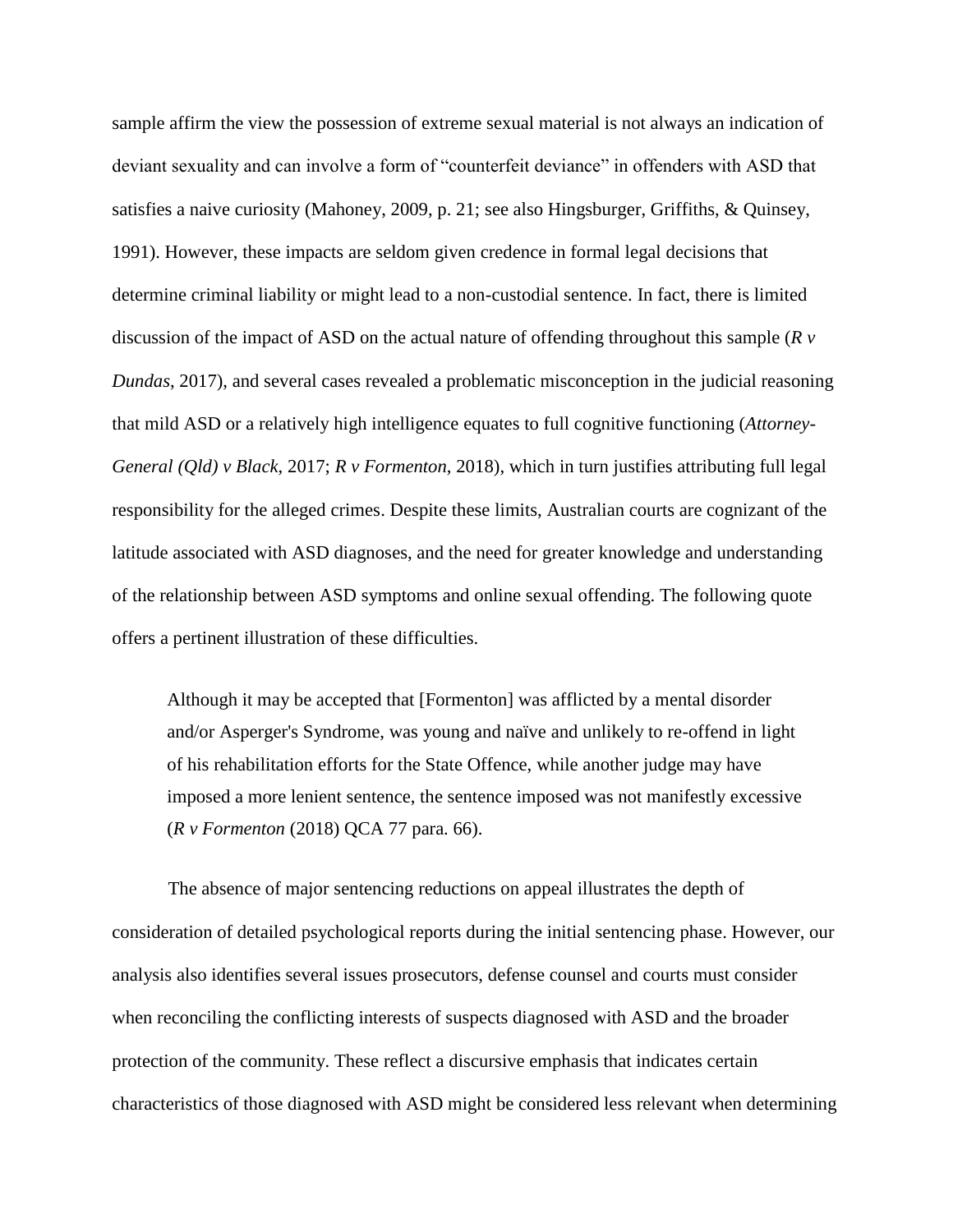their level of risk to the community, the risk of reoffending, the willingness to impose a custodial sentence in light of relevant specific and general deterrence requirements of sentencing law, and the general difficulties in determining malice. We discuss each of these issues in turn.

**5.1** *Risk*

The misconception between virtual and actual risk points to the need for the adaptation of current principles for sentencing in CEM cases when the defendant has an ASD. Many leading Australian cases (*Director of Public Prosecutions (Cth) v D'Alessandro*, 2010; *Director of Public Prosecutions (Cth) v Garside*, 2016; *R v De Leeuw,* 2015) set out detailed principles for sentencing in CEM cases which attempt to determine the objective seriousness of this type of offending, yet fail to consider the corresponding impact of ASD. The "unanimous support" (*Director of Public Prosecutions (Cth) v D'Alessandro* (2010) VSCA 60 para. 21; *Director of Public Prosecutions (Cth) v Garside* (2016) VSCA 74 para. 24) given to the number and length of time images were possessed when determining the severity of an offense or length of custodial sentence is extremely problematic for individuals with ASD. The possibility an individual with ASD will victimize minors is also limited, as their social awkwardness generally makes them unattractive to children and their naivety will make it difficult for them to manipulate potential child victims (Mahoney, 2009). This combination of factors suggests individuals with ASD pose less risk of reoffending, and any "risk of further offending by an ASD individual, especially after appropriate intervention, is less than the risk posed by a neurotypical offender" (Sugrue, 2017, p.130).

*R v Forrest* ((2017) NSWDC 241 para. 67) is a rare example demonstrating judicial acceptance that "established Risk Assessment measures are not validated for internet-based sex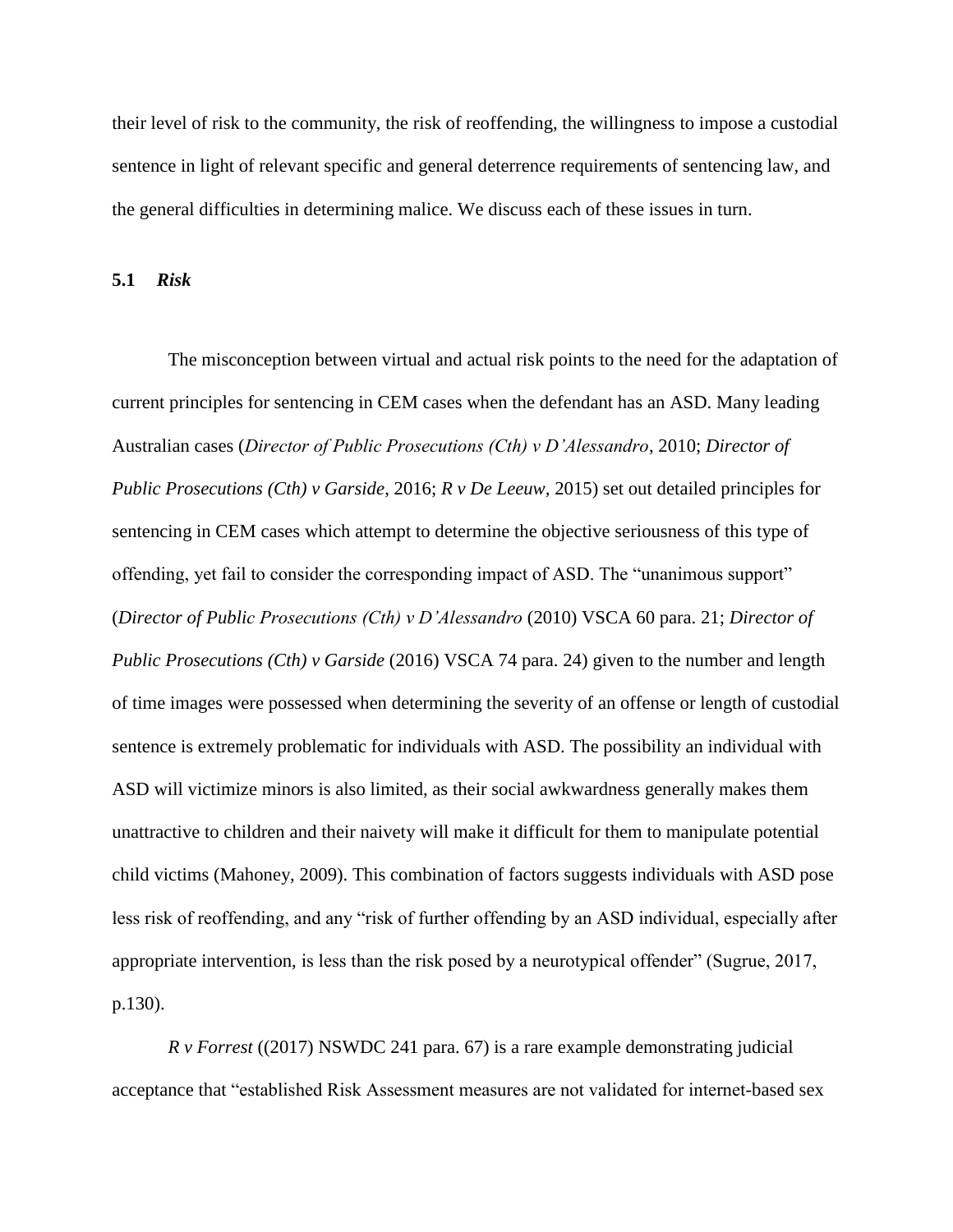offences" and "should not be used to assess risk of re-offence and potential for rehabilitation". Yet in *Attorney-General (Qld) v Black* (2018), Dr. Aboud employed a variety of risk assessment instruments, including the Static 99R Risk Matrix 2000/S, which have been found valid in predicting the risk of reoffending. Scores on these risk assessments indicated Black was a very high, high or medium risk for reoffending. On the Psychopathy Checklist, Black scored 27/40, which is a relatively high score but not above the cut-off for diagnosing psychopathy. On the Risk for Sexual Violence Protocol instrument, Dr. Aboud found Black had several positive scores, including problems with self-awareness, stress, coping, intimate relationships and nonintimate relationships, planning and supervision. Dr. Aboud considered Black's overall risk of sexual offending was high, while his risk of escalating to contact-based sexual offending was significantly lower. Various issues were considered when drawing these conclusions, including Black's "underlying psycho-social difficulties associated with his mildly autistic features that frustrate his social and communication style" *(Attorney-General (Qld) v Black* (2018) QSC 29 para. 20).

While experts consider the diagnosis of ASD when assessing the level of risk in most cases, how this is done is yet to be standardized. It is reasonable to assume different experts use varied or inconsistent risk assessment techniques. The level of risk in most cases in this sample was measured as high. However, current risk assessment tools do not consider the impact of ASD symptomology, and the measured level of risk may not accurately reflect the *real* risk an individual with ASD poses. It remains unclear how forensic mental health experts who testified in the cases presented in this sample factored this in when completing their assessment of each suspect. Moreover, none of the case reports explicitly point to any discussion or consideration that the level of risk may be lower as a result of the ASD independently of the results from these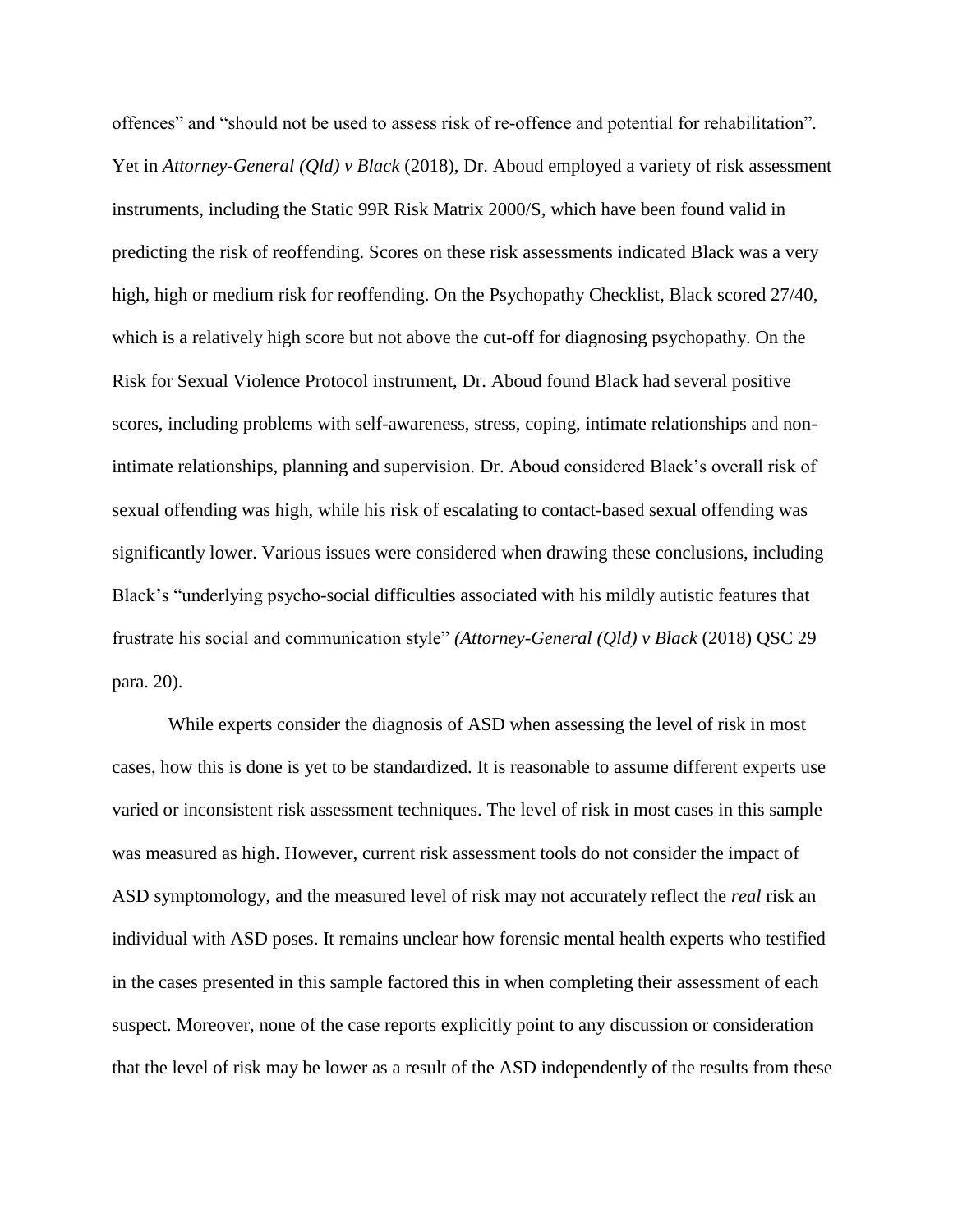formal risk assessment tools. There is also no single risk assessment instrument specifically for ASD, or where CEM is the sole offense. Thus, conventional risk assessments are typically used as part of the forensic analysis where the only offenses are receipt, possession or dissemination of CEM, while clinicians and criminal justice professionals must rely on research that is limited in drawing an empirical connection between ASD and a propensity to access CEM. Therefore:

[i]n the absence of validated instruments for assessing recidivistic risk, we are forced to turn to existing research literature, which, unfortunately, is sparse when it comes to CP [child pornography] use and people on the spectrum. Instead, we are forced to rely on research based on neurotypicals and extrapolate based on what we know about ASD (Sugrue, 2017, p. 126).

One notable variable missing from these assessments is the relative *ease* with which CEM can be accessed through electronic technologies. Thus, any risk assessment places exclusive responsibility on the individual, while negating the influence of the ready availability of CEM through the world wide web.

#### **5.2** *Impact of the custodial environment*

Several cases in this sample highlight the negative impact of imprisonment on defendants with ASD. This includes consideration of the particular vulnerabilities certain individuals experience regarding exploitation and abuse. However, it is rare for these factors to be sufficient to displace the countervailing legal demands for a term of imprisonment, which is usually justified through a combination of specific and general deterrence. For example, in *Dennis v R* (2017b), Mr. Jackson acknowledged the negative implications of recording a conviction and imposing a sentence of "imprisonment or any other penalty", given: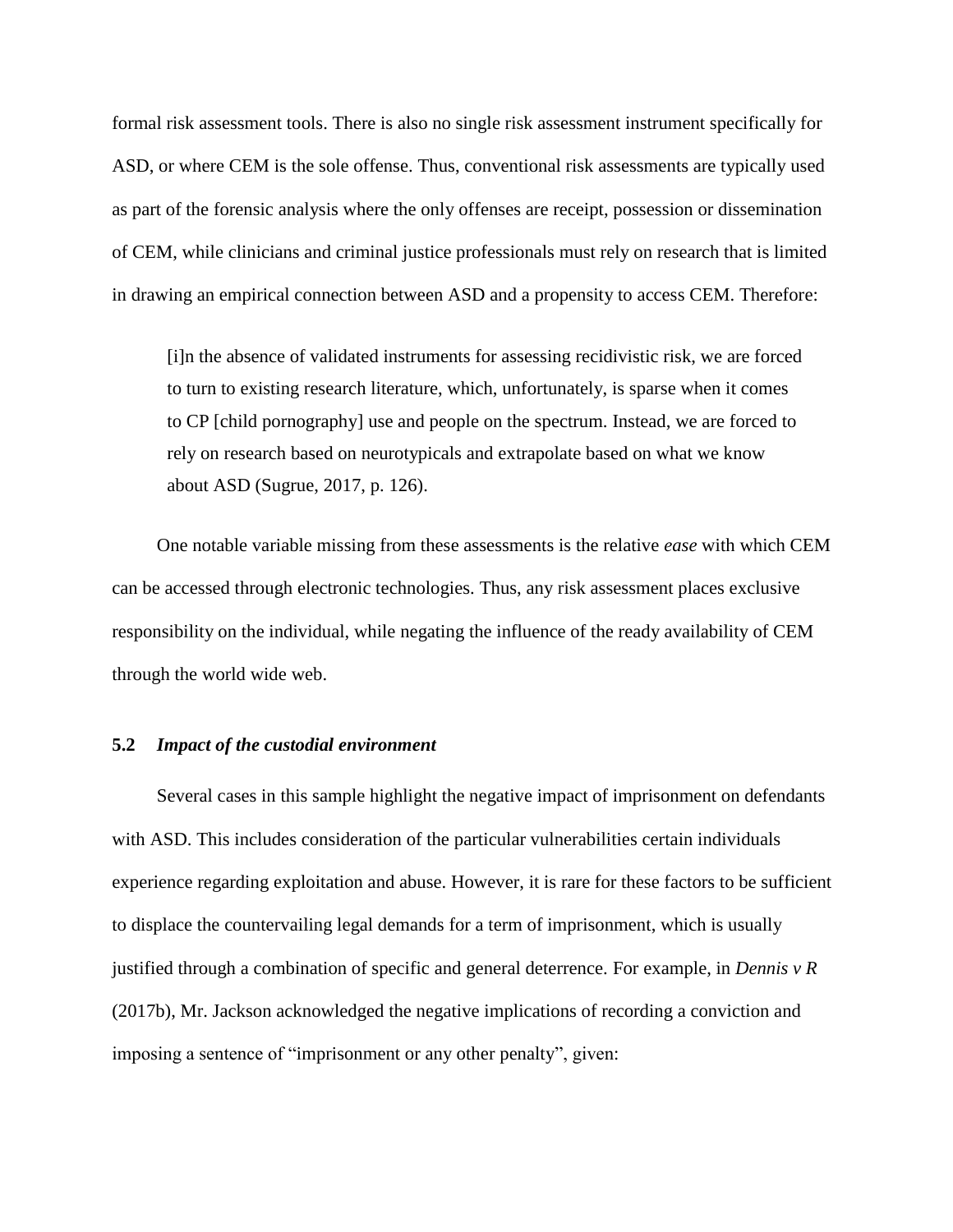[h]e will be slow to process what people are saying to him in prison, he will be overwhelmed and miss detail and he will have difficulty learning routines, etc. This would place him at significant risk of 'getting into trouble' from staff and other prisoners for not learning the rules and routines of the prison system. Because of his poor verbal executive skills, he would certainly miss any nuances [in] what people are saying to him and will take people very literally. He could potentially be at risk of being used by other prisoners to do their 'dirty work' because of his literal thinking … [Dennis] would certainly be at risk of exacerbating any current mood condition that he has if he is sent to prison (*Dennis v R*  (2017b) VSCA 251 para. 33).

The original sentencing judge in *Dennis v R* (2017a) referred to the opinions of three experts, Mr. Cummins, Dr. Clayer and Mr. Jackson. The following quote aptly synthesizes the consolidated views of the potentially negative impact of imprisonment in this case.

You present as a psychologically immature and vulnerable person. ... It will be difficult for you in custody and that may impact with a deterioration in your mental health condition … I have taken into consideration the fact that imprisonment will be more burdensome for you than the ordinary gaol inmate and also there is a risk of your mental health deteriorating (*Dennis v R* (2017a) VSCA 75 para. 50).

Similarly, in *R v Cecchin* ((2017) SASCFC 109 para. 28), the sentencing judge found Cecchin's ASD contributed to his generally socially naïve state, which in turn would make him "more vulnerable in prison". In *R v Forrest* (2017), Associate Professor Woods noted the deep traumatization caused by Forrest's previous experiences in custody, which exposed him to physical and sexual assaults and the ensuing psychological risks. In *Vucemillo v Western Australia* (2017), Dr. Brett discussed particular vulnerabilities to exploitation in the prison setting and stated a lesser sentence would have been imposed if the ASD diagnosis was available for the original sentencing judge. Finally, imprisonment for two years with release to occur after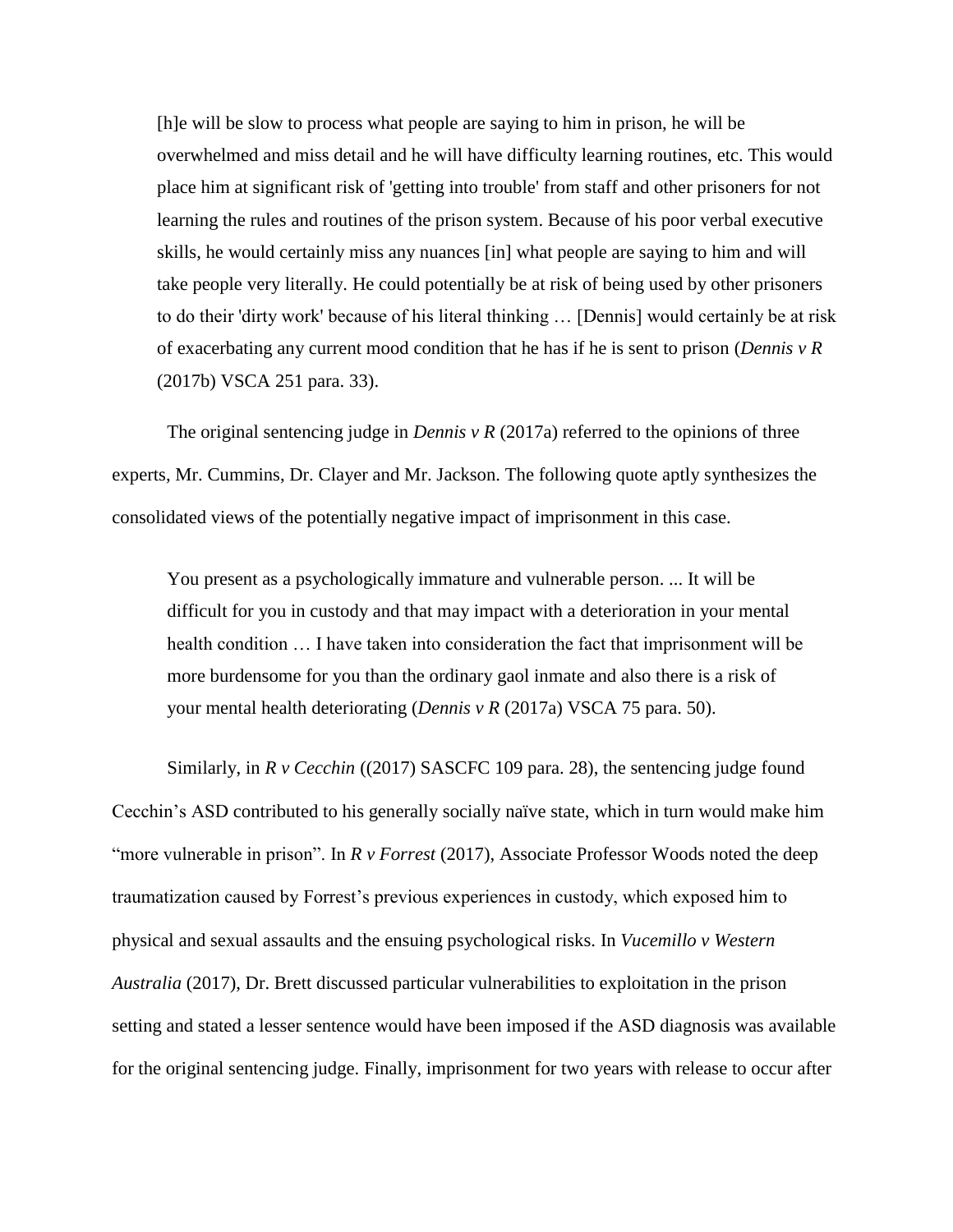six months in *R v Dundas* (2017) was a direct legacy of the evidence of ASD.

Whilst I accept that some of the medical conditions you suffer can be appropriately managed in custody, it seems to me that there will nevertheless be some adverse consequence for you beyond what will be -- what would be the norm for a person being sentenced to imprisonment, and, certainly, your psychological diagnosis is likely to be a significant impact on you beyond the norm. What that means is that it is ... something that should be taken account of in the sentencing process, and there should be some mitigation of the penalty to reflect that that will be more onerous on you even though you will be sentenced to a period of actual imprisonment (*R v Dundas* (2017) QCA 107 para. 12)*.*

These views are consistent with expert opinion in other justice administration contexts, even though, as this sample attests, they are not always accepted in judicial discourse to justify implementing a non-custodial term or diversion for offenders who suffer from ASD (Cooper & Allely, 2017; Mann et al., 2018). In fact, the present sample reveals this is particularly complicated when imprisonment is the benchmark for criminal punishment and community protection in CEM and substantive offences involving children, with several cases pointing to the inadequacy of current supervisory and surveillance options to limit the risk young men with ASD might engage in more problematic sexual behavior (see *Westlake v Attorney-General of the Commonwealth*, 2017).

While not specific to people with ASD, diversion requires inventive forms of monitoring outside the custodial setting to minimize the kinds of public stigma associated with certain forms of sexual misbehavior that commonly stem from community notification and sex offender registration requirements (Logan, 2009). This also requires expanding employment and prosocial community activities to enhance a person's integration after serving a custodial sentence. The findings in this sample suggest non-custodial forms of supervision are considered to some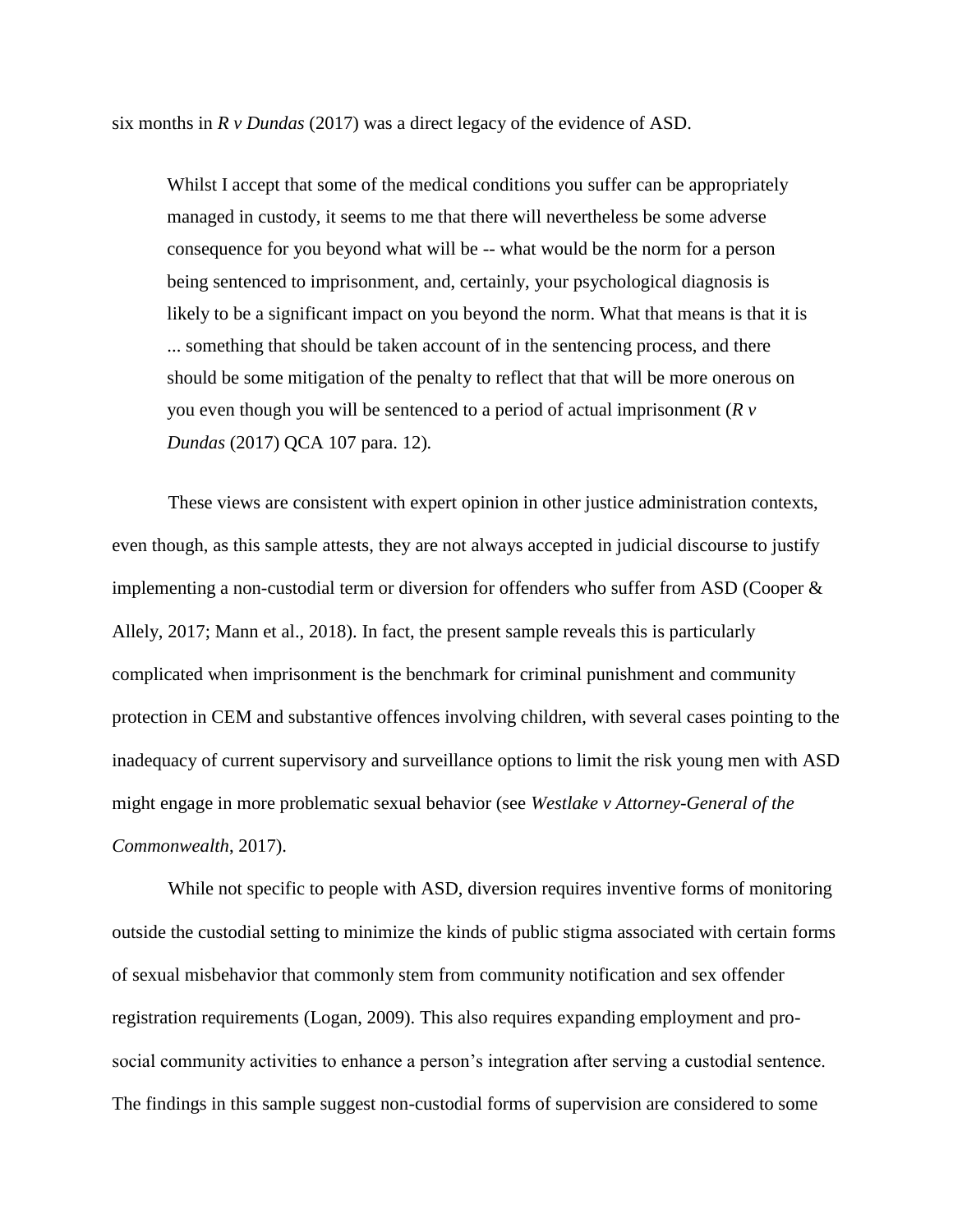degree (see *R v Formenton*, 2018), but their availability as meaningful pre-trial or postconviction options is presently quite limited. Moreover, the stigma of conviction itself magnifies the need to consider diversion in more cases, specifically as there is limited evidence CEM offenses evolve into a pattern of more serious contact-based sex offending (Allely & Dubin, 2018).

# **5.3** *Malice, intervention and treatment*

Previous literature points to a contradiction between the degree of malice underpinning many forms of offending by people with serious mental conditions, and the conflation of legal and moral accountability for wrongdoing (McCay  $\&$  Ryan, in press). These factors are evident in the current sample, and reinforce previous research that highlights problems in attributing the full scale of legal intention for conduct that can equally be attributed to a diagnosis of ASD (Freckleton 2011; 2013). Various expert statements in the present sample regarding the suitability of certain forms of treatment that can have bearing on the ultimate question of malice, and its significance in determining whether a sentence of imprisonment is warranted in any given case. While the impact of certain treatments on judicial decision-making requires further research, it is clear from the present sample that some forms of treatment are incompatible with beliefs about men diagnosed with ASD to self-govern in absence of ongoing supervision either within or outside the custodial setting. For example, Mr. Jackson in *Dennis v R* (2017b) suggested that narrative therapy was unlikely to be successful due to Dennis' cognitive impairments.

Left to his own devices in the community, from a neuropsychological perspective, there is a reasonably high probability of returning to previously learnt behaviour, given his difficulties learning new behaviour. The best way this can be managed is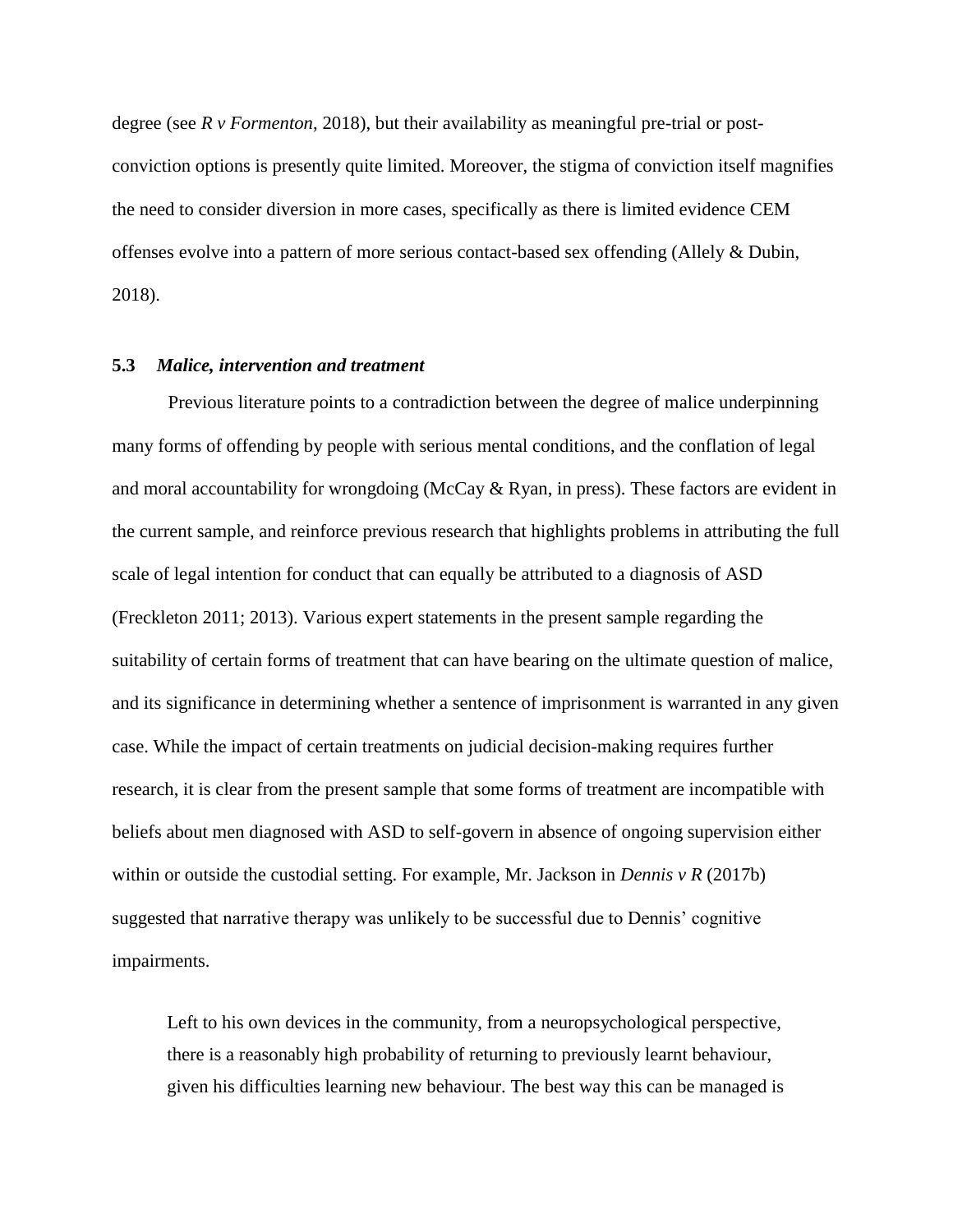by having a supportive structure around him. If he was not to return to live with his former partner, then it may well be better for him to live in supported accommodation rather than just live on his own ... 'Treatment' would best be provided in the form of structure and support from organisations and others in the community to assist him in his day-to-day functioning, meeting his obligations and potentially try to learn new skills simply by learning new routines with repetition (*Dennis v R* (2017b) VSCA 251 para. 34).

The sentencing judge in this case also referred to Mr. Jackson's opinion that a positive rehabilitation outcome would be more likely in a supportive structure that considered Dennis' deficits. In other words, if imprisonment is considered too severe, courts must be convinced there is an adequate support and supervision structure that appears able to prevent reoffending, or at the very least improve an individual's capacity for autonomous self-governance and desistence. There is limited likelihood that malice, deterrence or retribution comes into this type of equation. Rather, it is more aligned with satisfying judicial concerns that adequate supervision of a person convicted of CEM offences can take place in the community. This reasoning might lend itself to validating incarceration as a default position, given the general absence of ongoing community supports for many individuals experiencing ASD and convicted of CEM or substantive sexual offences.

In *Westlake v Attorney-General of the Commonwealth* (2017), Professor Attwood emphasized a variant of this problem when describing the need for prison authorities to be aware of the impact of Westlake's symptoms when administering group treatments. The report stated:

I understand that he will be required to engage in the treatment programs designed for those in prison who have been found guilty of particular offences. It is essential that whoever is running those groups is aware of the nature of Asperger's Syndrome and how it will affect group participation. [Westlake] will have a general difficulty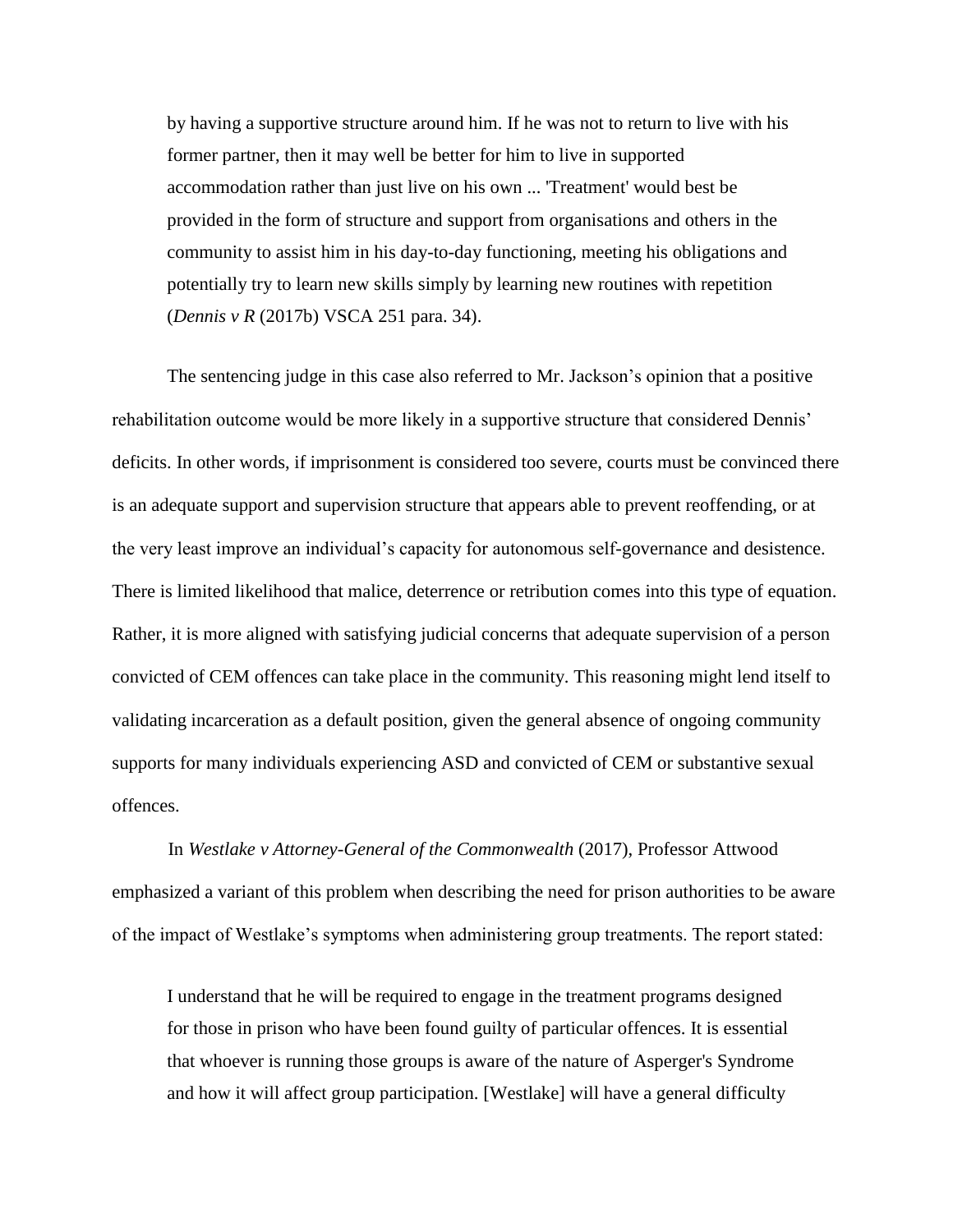with regard to self-disclosure and especially, converting his thoughts, emotions and experiences into speech. This was clearly a characteristic in the therapy sessions with [Westlake] that I have had in the past. This is not [Westlake] being non-compliant and resistant to therapy but a genuine difficulty with group dynamics, participation and disclosure (*Westlake v Attorney-General of the Commonwealth* (2017) FCA 1058 para. 21).

Similarly, in *Vucemillo v Western Australia* ((2017) WASCA 37 para. 33), the judge referred to Dr. Brett's concern Vucemillo's "sexual deviancy was not thoroughly explored" in relation to available treatment measures while in custody. The narrative went on to state:

In my experience in working with young men with autism, their fantasy world can be very different to what occurs in reality. [Vucemillo] did describe some worrying fantasies. I would recommend that these be explored in individual counselling sessions with someone with experience in autism and sexuality (*Vucemillo v Western Australia* (2017) WASCA 37 para. 33).

Lastly, the report by Dr. Robinson in *R v Forrest* (2017) indicated there was no appropriate treatment available in custody. Instead, the most effective forms of one-on-one therapy or small group-based sex offender interventions were only offered within the general community. However, given such treatments are rare in the closed supervisory environments of prison, there are a series of related concerns about how their effectiveness might be managed, identified or their limitations pre-empted in the general community. In other words, while treatment is a necessary emphasis either within or outside the prison context, its impact in promoting meaningful self-regulating behavior, or enhancing the level of community supervision of people with ASD and prior CEM offences is likely to be limited, absent other forms of support that are rarely canvassed in judicial discussions regarding this type of offending.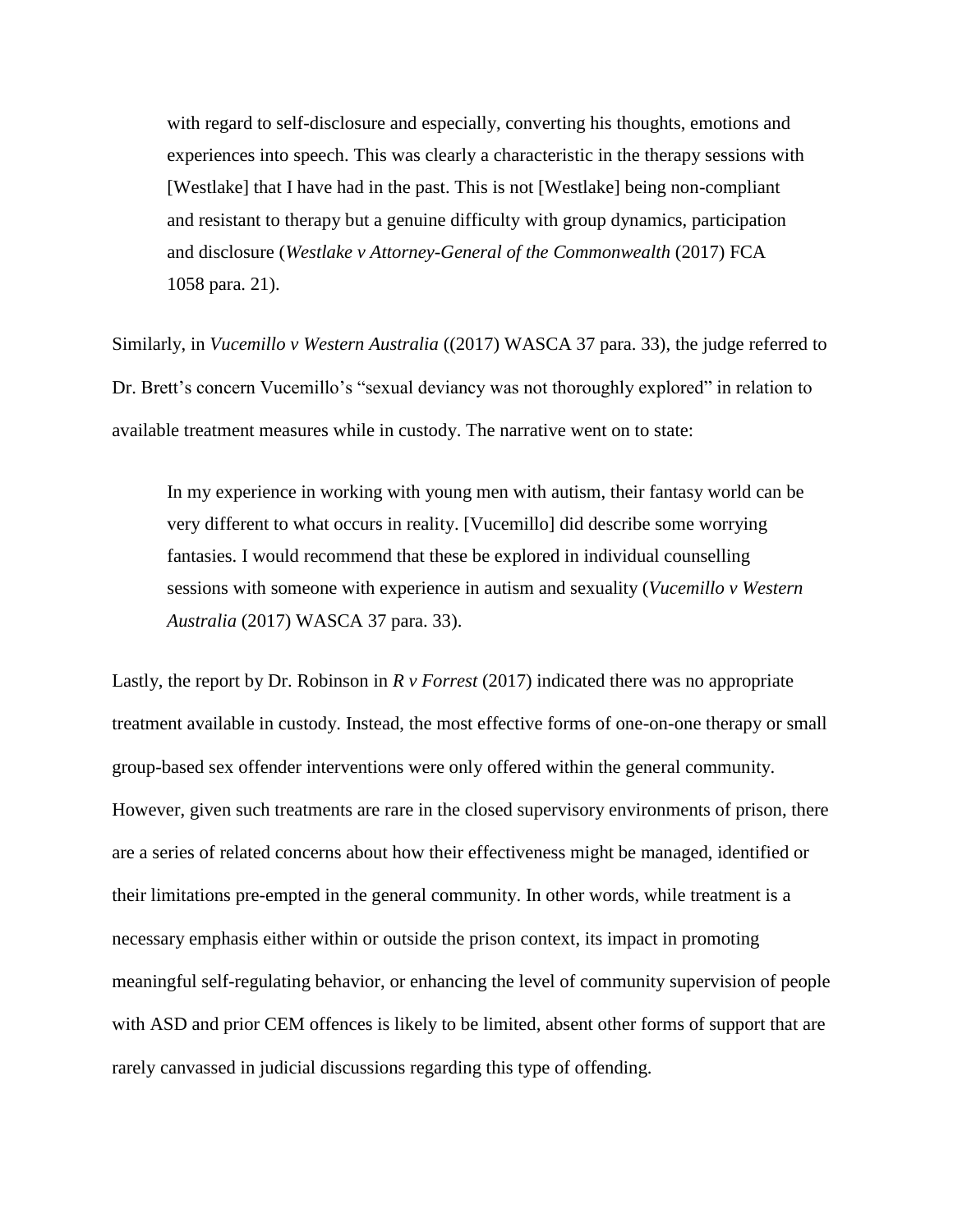### **6 Conclusion**

The sample examined in this study indicates some individuals with a propensity to access CEM may be subject to enhanced surveillance that leads to criminal prosecution and a custodial sentence for hoarding this material. However, such behavior does not necessarily evolve into or equate with a higher risk of engaging in more serious forms of sexual offending. It also raises many questions about intention, culpability, rehabilitation and remorse that add to the growing body of literature on the nature, application and discursive factors underpinning neurolaw and its relationship to conventional legal principles governing criminal liability and sentencing. It is important when determining criminal liability and sentences for individuals with an ASD convicted of online sexual offenses, including those specifically related to CEM, to limit, as far as possible, the harmful impacts of a formal conviction, and maximize prospects of an offender's treatment, rehabilitation and social integration through the non-punitive capacity of diversionary supervision. The cases in this sample suggest Australian courts have a considerable way to go to meet this diversionary objective, as a richer series of community-based supervision and treatment requirements is developed. However, the sophistication of the discourses surrounding ASD and further research into judicial discourses in CEM and related offenses provides a solid foundation to achieve the dual objectives of community protection and rehabilitation for men diagnosed with ASD and charged with virtual forms of sex offending.

# References

Allely, C. S. (2015). Experiences of prison inmates with Autism Spectrum Disorders and the knowledge and understanding of the spectrum amongst prison staff: A review. *Journal of*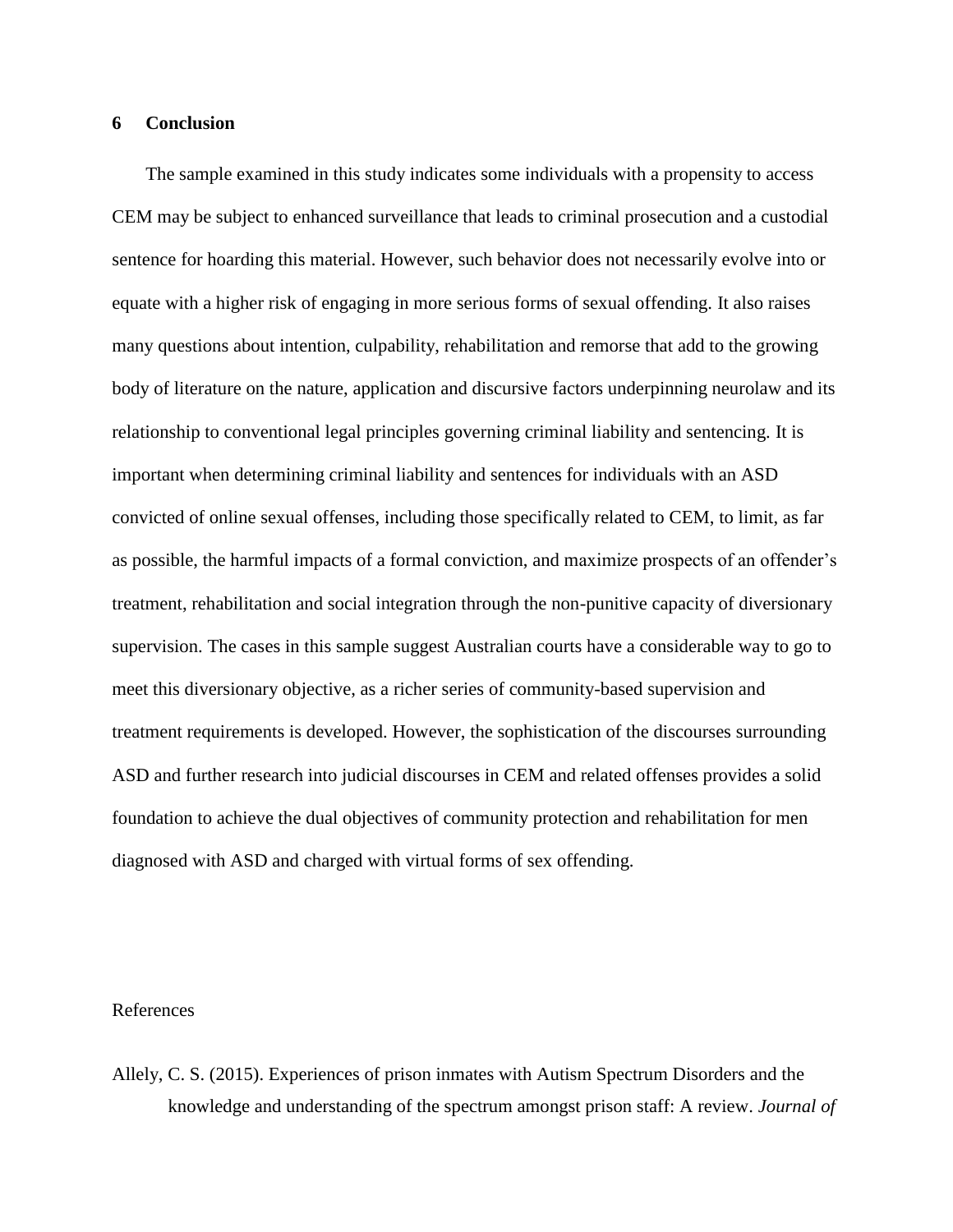*Intellectual Disabilities and Offending Behavior, 6*(2), 55-67. doi: 10.1108/JIDOB-06- 2015-0014

- Allely, C. S., & Creaby-Attwood, A. (2016). Sexual offending and autism spectrum disorders. *Journal of Intellectual Disabilities and Offending Behaviour, 7*(1), 35-51. [doi:](https://doi.org/10.1108/JIDOB-09-2015-0029)  [10.1108/JIDOB-09-2015-0029](https://doi.org/10.1108/JIDOB-09-2015-0029)
- Allely, C. S., & Dubin, L. (2018). The contributory role of autism symptomology in child pornography offending: why there is an urgent need for empirical research in this area. *Journal of Intellectual Disabilities and Offending Behaviour, 9*(4), 129-152. https://doi.org/10.1108/JIDOB-06-2018-0008
- American Psychiatric Association (APA). (2013). *Diagnostic and Statistical Manual of Mental Disorders* (5th ed., DSM-5). Washington, DC: APA.
- Attwood, T., Hénault, I., & Dubin, N. (2014). *The Autism Spectrum, Sexuality and the Law: What every parent and professional needs to know*. London, UK: Jessica Kingsley Publishers.
- Barkham, E., Gunasekaran, S., & Lovelock, C. (2013). Medium secure care: Forensic aspects of autism and Asperger's Syndrome. *Journal of Intellectual Disabilities and Offending Behaviour*, *4*(1-2), 2-16. doi: 10.1108/JIDOB-02-2013-0005
- Beech, A. R., Miner, M. H., & Thornton, D. (2016). Paraphilias in the DSM-5. *Annual Review of Clinical Psychology, 12*(1), 383-406. doi: 10.1146/annurev-clinpsy-021815-093330
- Brendel, D. H., Bodkin, J. A., Hauptman, B., & Ornstein, A. (2002). "I see dead people": Overcoming psychic numbness. *Harvard Review of Psychiatry, 10*(3), 166-178. doi: 10.1080/10673220216216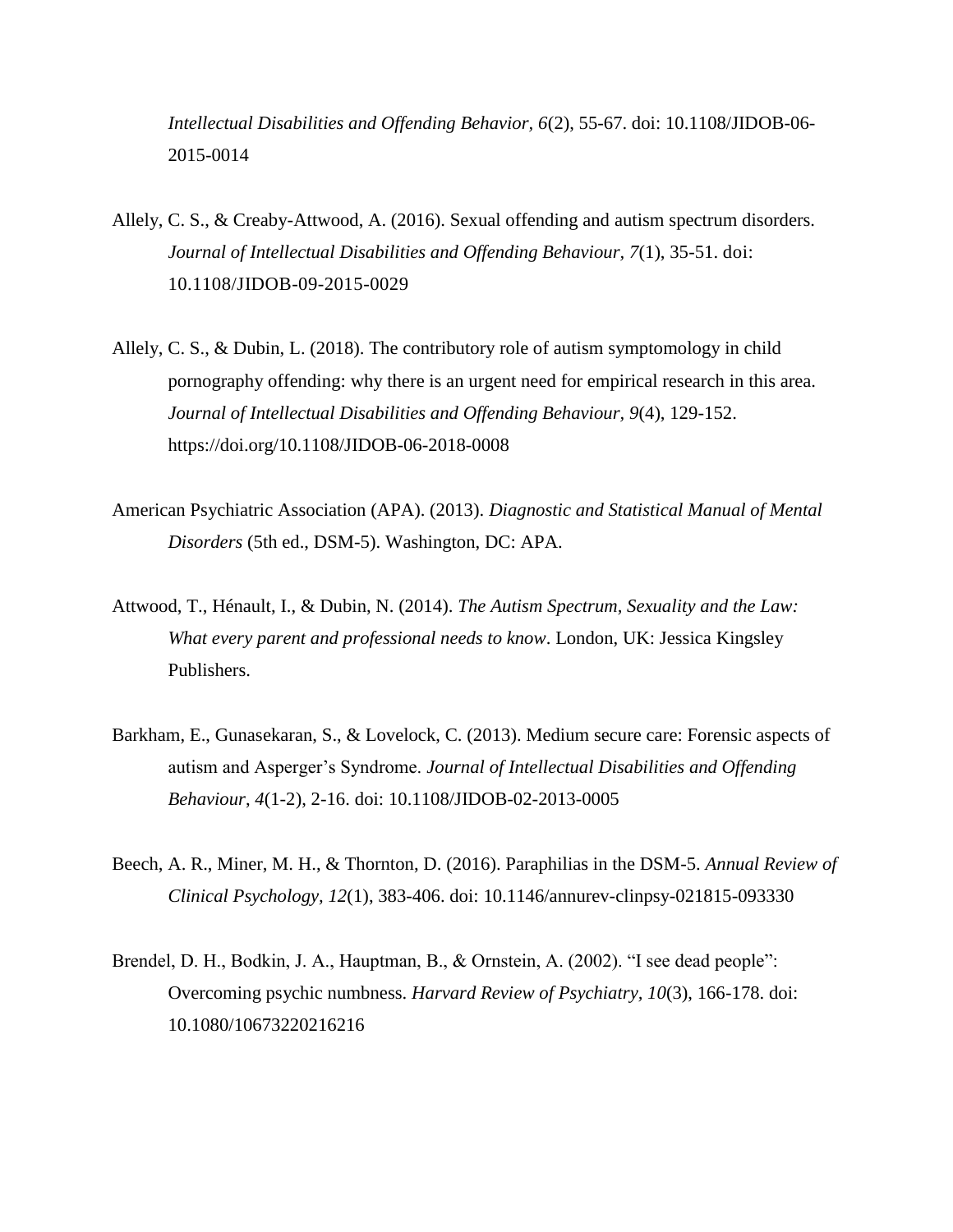- Cooper, P., & Allely, C. S. (2017). You can't judge a book by its cover: Evolving professional responsibilities, liabilities and 'judgecraft' when a party has Asperger's Syndrome. *Northern Ireland Legal Quarterly, 68*(1), 35-58. Westlaw UK. https://heinonline.org/HOL/P?h=hein.journals/nilq68&i=39
- Creaby-Attwood, A., & Allely, C. S. (2017). A psycho-legal perspective on sexual offending in individuals with Autism Spectrum Disorder. *International Journal of Law and Psychiatry, 55*, 72-80. [doi: 10.1016/j.ijlp.2017.10.009](https://doi-org.ezproxy-b.deakin.edu.au/10.1016/j.ijlp.2017.10.009)
- Cutler, E. (2013, August 5). Autism and child pornography: A toxic combination. Retrieved from [http://sexoffender-statistics.blogspot.com/2013/08/autism-and-child-pornography](http://sexoffender-statistics.blogspot.com/2013/08/autism-and-child-pornography-toxic.html)[toxic.html,](http://sexoffender-statistics.blogspot.com/2013/08/autism-and-child-pornography-toxic.html) last accessed 29 November 2018.
- Debbaudt, D. (2004). Beyond guilt or innocence. *Leadership Perspectives in Developmental Disability, 4*(1). [forum paper from Autism New Zealand Inc.].
- de la Cuesta, G. (2010). A selective review of offending behaviour in individuals with autism spectrum disorders. *Journal of Learning Disabilities and Offending Behaviour*, *1*(2), 47- 58. doi: 10.5042/jldob.2010.0419
- Dubin, L.A., & Horowitz, E. (2017). *Caught in the web of the criminal justice system: Autism, developmental disabilities, and sex offenses*. London, UK: Jessica Kingsley Publishers.
- First, M. B. (2014). DSM-5 and paraphilic disorders. *Journal of the American Academy of Psychiatry and the Law Online, 42*(2), 191-201. Retrieved from [http://jaapl.org/content/42/2/191,](http://jaapl.org/content/42/2/191) last accessed 29 November 2018
- Freckelton, I. (2011). Autism spectrum disorders and the criminal law. In Mohammadi, M.-R. (Ed.), *A comprehensive book on autism spectrum disorders* (pp. 249-272). doi: 10.5772/975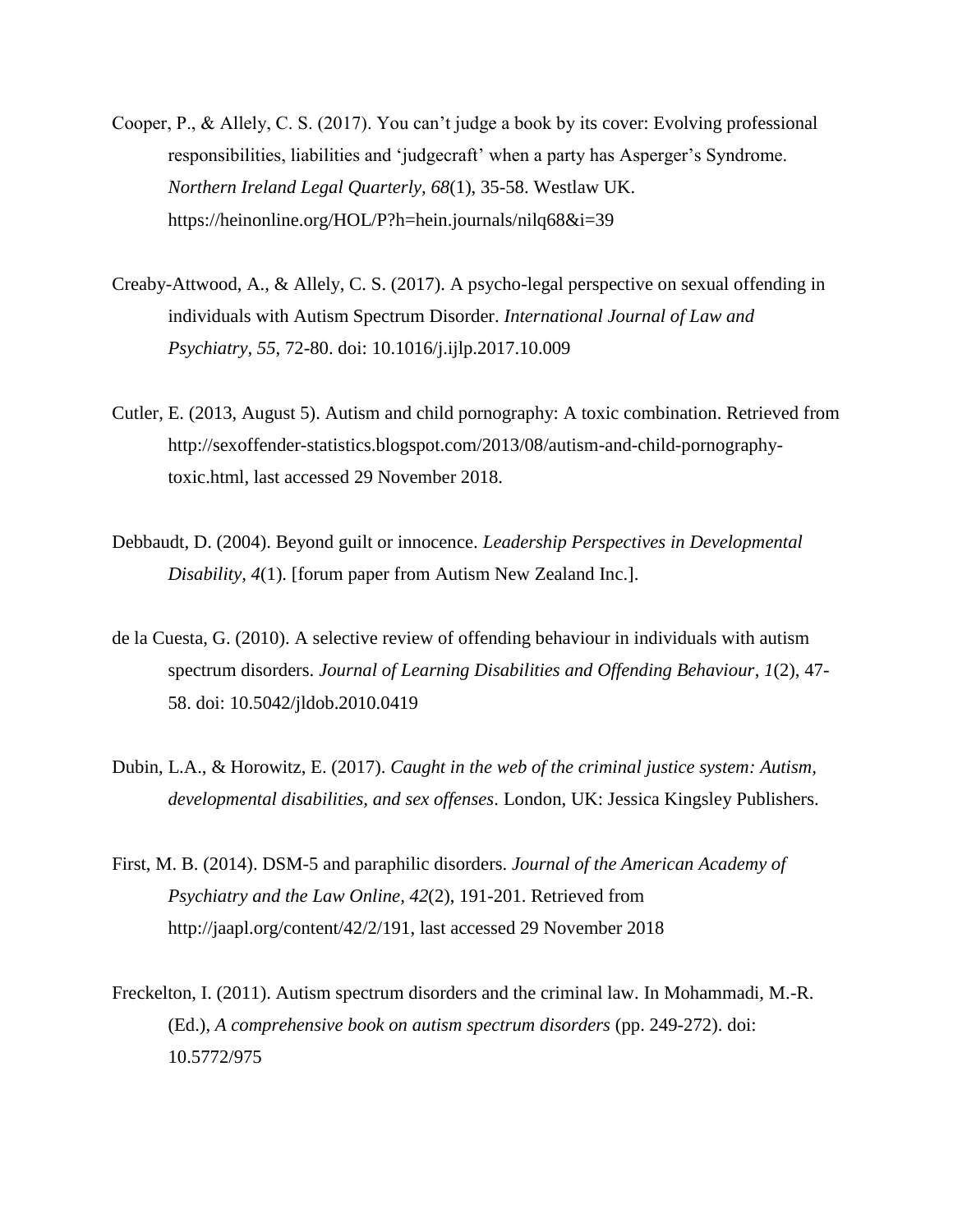- Freckelton, I. (2013). *Forensic issues in autism spectrum disorder: Learning from court decisions*. doi: 10.5772/55400
- Freckelton, I., & List, D. (2009). Asperger's disorder, criminal responsibility and criminal culpability. *Psychiatry, Psychology and Law, 16*(1), 16-40. doi: 10.1080/13218710902887483
- Higgs, T., & Carter, A. J. (2015). Autism spectrum disorder and sexual offending: Responsivity in forensic interventions. *Aggression and Violent Behavior, 22*, 112-119. [doi:](https://doi-org.ezproxy-b.deakin.edu.au/10.1016/j.avb.2015.04.003)  [10.1016/j.avb.2015.04.003](https://doi-org.ezproxy-b.deakin.edu.au/10.1016/j.avb.2015.04.003)
- Hingsburger, D., Griffiths, D., & Quinsey, V. (1991). Detecting counterfeit deviance: Differentiating sexual deviance from sexual inappropriateness. *The Habilitative Mental Healthcare Newsletter, 10*(9), 51-54.
- Kibbie, K.S. (2012). Maleficent or mindblind: Questioning the role of Asperger's in quant hedge fund malfeasance and modelling disasters. *American Criminal Law Review*, *49*(2), 367- 402.
- Logan, W.A. (2009). *Knowledge as power: Criminal registration and community notification laws in America*. Stanford, CA: Stanford Law Books.
- Mahoney, M. (2009). Asperger's Syndrome and the criminal Law: The special case of child pornography. Retrieved from [https://www.harringtonmahoney.com/content/Publications/AspergersSyndromeandtheCri](https://www.harringtonmahoney.com/content/Publications/AspergersSyndromeandtheCriminalLawv26.pdf) [minalLawv26.pdf,](https://www.harringtonmahoney.com/content/Publications/AspergersSyndromeandtheCriminalLawv26.pdf) last accessed 29 November 2018
- Mann, M., Warren, I., & Kennedy, S. (2018). The legal geographies of transnational cyberprosecutions: Extradition, human rights and forum shifting. *Global Crime*, *19*(2), 107- 124. doi: [10.1080/17440572.2018.1448272](http://www.dx.doi.org/10.1080/17440572.2018.1448272)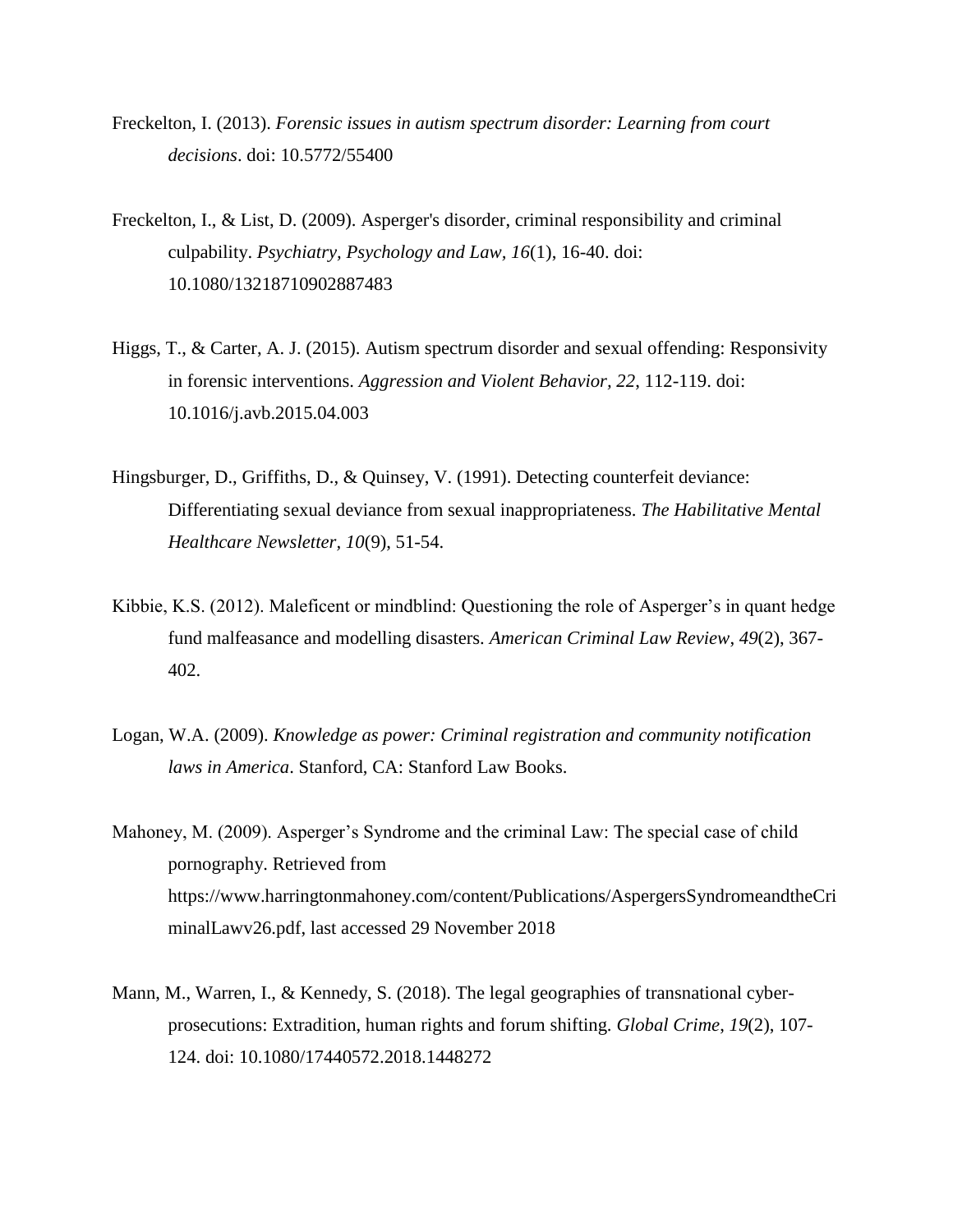- McCay, A., & Ryan, C.J. (2018). Issues pertaining to expert evidence and the reasoning about punishment in a neuroscience-based sentencing appeal. *International Journal of Law and Psychiatry*, in press. doi: 10.1016/j.ijlp.2018.11.006
- Mesibov, G., & Sreckovic, M. (2017). Child and juvenile pornography and autism spectrum disorder. In A. Lawrence, J.D. Dubin, & E. Horowitz (Eds.), *Caught in the web of the criminal justice system: Autism, developmental disabilities, and sex offenses* (pp. 64-93)*.* London, UK: Jessica Kingsley Publishers.
- Milton, J., Duggan, C., Latham, A., Egan, V., & Tantam, D. (2002). Case history of co-morbid Asperger's Syndrome and paraphilic behaviour. *Medicine, Science and the Law, 42*(3), 237-244. doi: 10.1177/002580240204200308
- Mogavero, M. C. (2016). Autism, sexual offending, and the criminal justice system. *Journal of Intellectual Disabilities and Offending Behaviour, 7*(3), 116-126. doi: 10.1108/JIDOB-02-2016-0004
- Moser, C. (2016). DSM-5 and the paraphilic disorders: Conceptual issues. *Archives of Sexual Behavior, 45*(8), 2181-2186. doi: 10.1007/s10508-016-0861-9
- Murphy, G., Powell, S., Guzman, A.M., & Hays, S.J. (2007). Cognitive-behavioural treatment for men with intellectual disabilities and sexually abusive behaviour: A pilot study, *Journal of Intellectual Disability Research, 51*(11), 902-912. doi: 10.1111/j.1365- 2788.2007.00990.x
- Osborn, J., Elliott, I., Middleton, D., & Beech, A. (2010). The use of actuarial risk assessment measures with UK internet child pornography offenders. *Journal of Aggression, Conflict and Peace Research, 2*(3), 16-24. doi: 10.5042/jacpr.2010.0333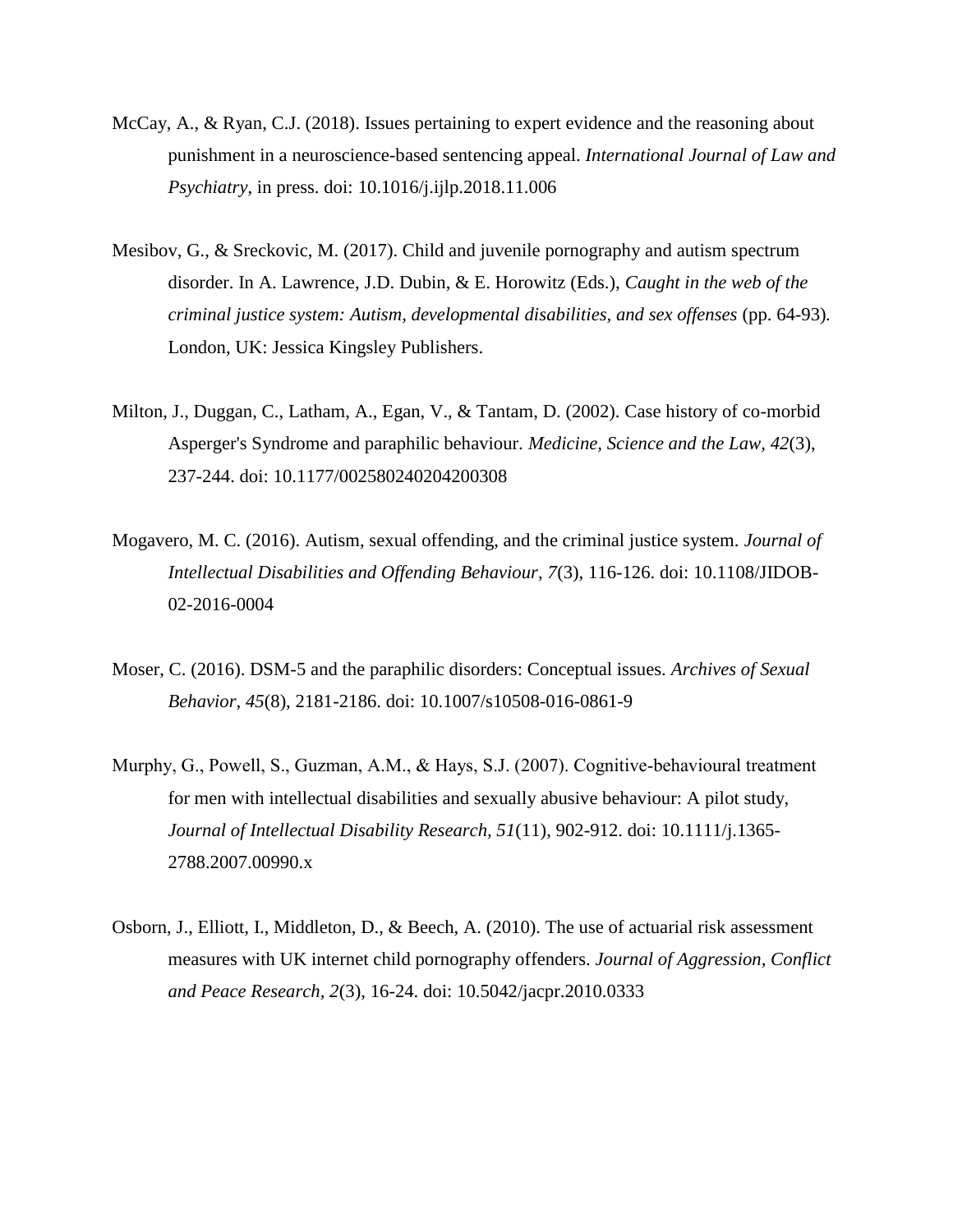- Ray, F., Marks, C., & Bray-Garretson, H. (2004). Challenges to treating adolescents with Asperger's Syndrome who are sexually abusive. *Sexual Addiction and Compulsivity, 11*(4), 265-285. doi: 10.1080/10720160490900614
- Stabenow, T. K. (2011). A method for careful study: A proposal for reforming the child pornography guidelines. *Federal Sentencing Reporter, 24*(2), 108-136. doi: 10.1525/fsr.2011.24.2.108
- Sugrue, D. P. (2017). Forensic assessment of individuals with autism spectrum charged with child pornography violations. In A. Lawrence, J.D Dubin, & E. Horowitz (Eds.), *Caught in the web of the criminal justice system: Autism, developmental disabilities, and sex offenses* (pp. 112-139). London, UK: Jessica Kingsley Publishers.
- Uljarevic, M., & Hamilton, A. (2013). Recognition of emotions in autism: A formal metaanalysis. *Journal of Autism and Developmental Disorders, 43*(7), 1517-1526. doi: 10.1007/s10803-012-1695-5
- Wing, L. (1997). The autistic spectrum. *The Lancet, 350*(9093), 1761-1766. doi: 10.1016/S0140- 6736(97)09218-0
- Woodbury-Smith, M. R., Clare, I. C., Holland, A. J., Kearns, A., Staufenberg, E., & Watson, P. (2005). A case-control study of offenders with high functioning autistic spectrum disorders. *Journal of Forensic Psychiatry & Psychology, 16*(4), 747-763. doi: 10.1080/14789940500302554

# **Cases (available from [www.lexisnexis.com.au\)](http://www.lexisnexis.com.au/)**

*Attorney-General (Qld) v Black* (2018) QSC 29.

*Dennis v R* (2017a) VSCA 75.